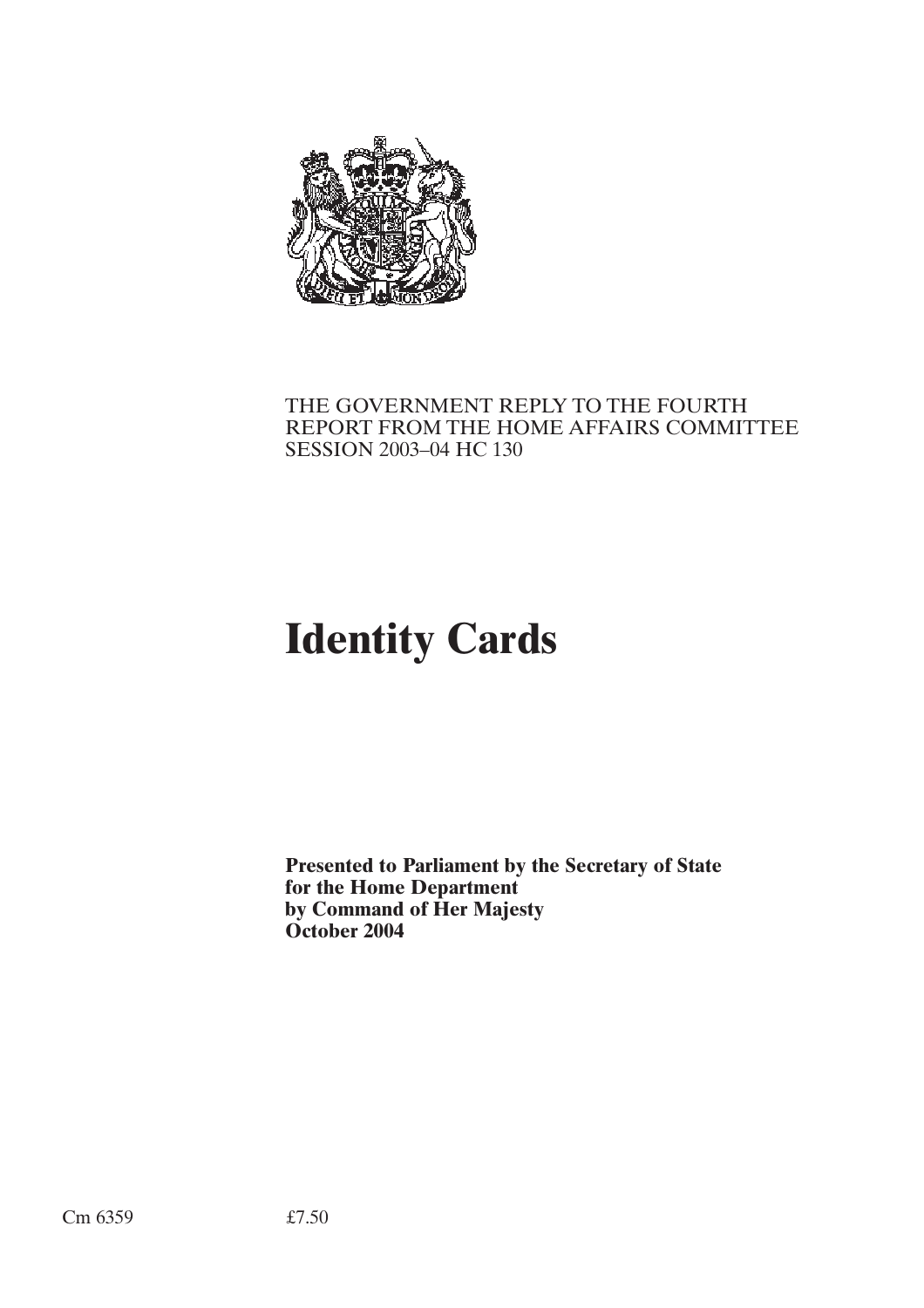## **© Crown Copyright 2004**

The text in this document (excluding the Royal Arms and departmental logos) may be reproduced free of charge in any format or medium providing that it is reproduced accurately and not used in a misleading context.The material must be acknowledged as Crown copyright and the title of the document specified.

Any enquiries relating to the copyright in this document should be addressed to The Licensing Division, HMSO, St. Clements House, 2-16 Colegate, Norwich NR3 1BQ. Fax: 01603-723000 or e-mail: licensing@cabinet-office.x.gsi.gov.uk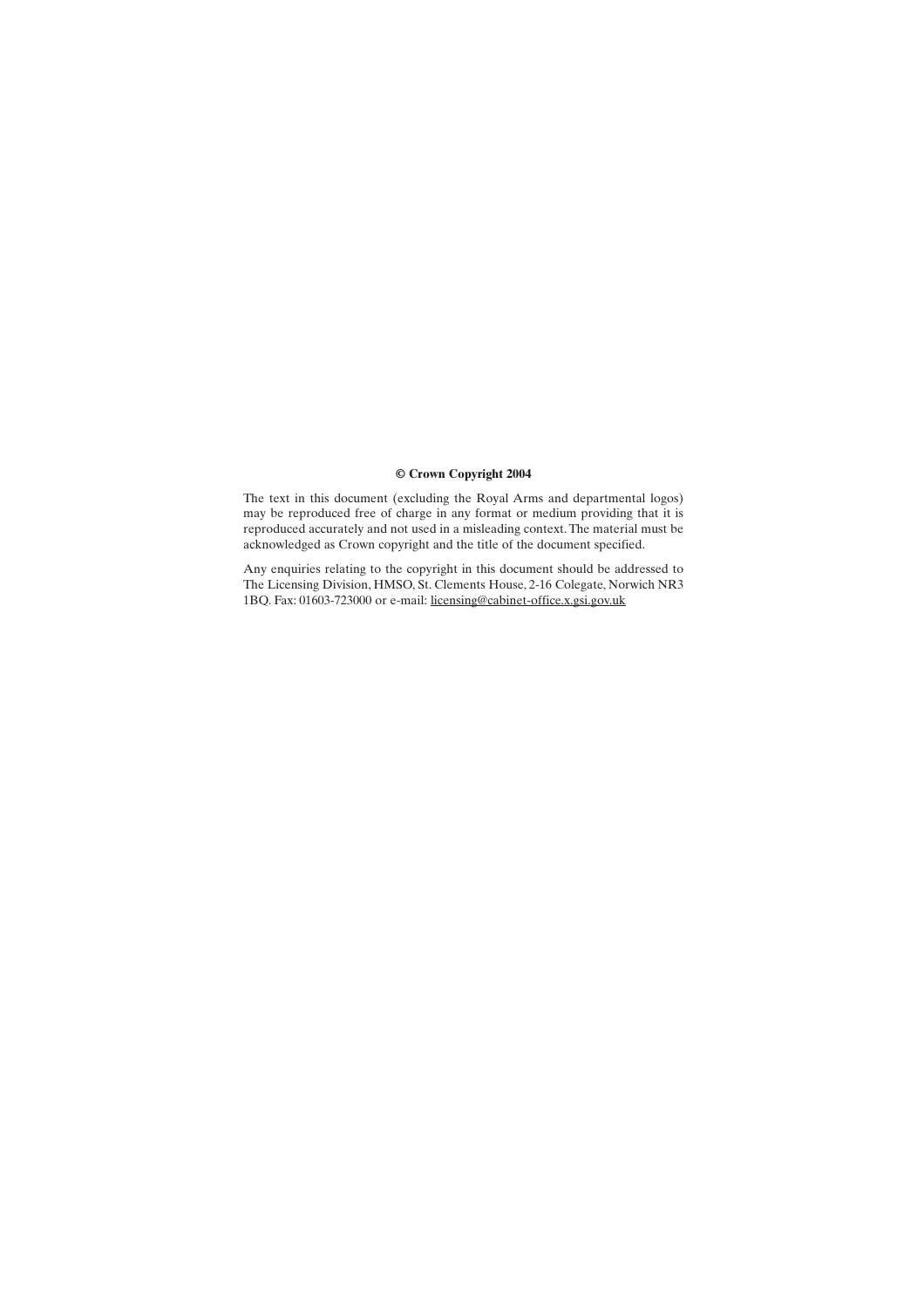## **HOUSE OF COMMONS HOME AFFAIRS COMMITTEE: Fourth Report of Session 2003-4**

## **Identity Cards: The Government's response**

## **Introduction**

The Government welcomes the report of the Home Affairs Committee into both the principle behind the phased introduction of an identity cards scheme and the draft Identity Cards Bill which was published on 26 April. In formulating its proposals the Government has taken into account the comments made both by the Committee and by other interested organisations, as well as by members of the public.The debate has been wide-ranging, starting with the announcement in February 2002 of the original consultation paper on what were then called Entitlement Cards and culminating in the responses to the consultation paper which accompanied the draft Bill. We are pleased that so many people have responded and taken part in public debate and research.

It is some time since Ministers and officials gave evidence to the Committee and significant work has been carried out since then on all aspects of the proposals. The Government is now in a position to set out its latest proposals for the delivery of the UK identity cards scheme. This introduction, therefore, sets the up-to-date context in which the more detailed points made by the Committee are dealt with.

The aims of the programme remain the same:

- to tackle illegal working and immigration abuse;
- to disrupt the use of false and multiple identities by organised criminals and those involved in terrorist activity;
- to help protect people from identity fraud and theft;
- to ensure free public services are only used by those entitled to them;
- to enable easier and more convenient access to public services.

Establishing the most cost-effective, reliable and acceptable system to deliver these aims has been the focus of the Government's work. A successful system must be able to enrol individuals promptly and accurately and store their data securely to enable it to be used to verify that identity in a wide variety of situations.It must also gain the confidence of users of the scheme, both the organisations which verify identity and the card holders themselves. The Government has listened to reservations, taken advice and observed practice in other countries. The Home Office has appointed a development partner to advise on preparing for procurement of the various components of the scheme. This is a large, complex programme which will be carried out under UK Government and EU procurement rules. EU rules ask for requirements to be advertised in the Official Journal of the European Union (OJEU); the Government's requirements will therefore be published at this stage. At the same time, work is continuing on developing and refining the business case for the project, with the involvement of stakeholders from both within and outside Government.

The Government is now in a position to bring forward more specific proposals, which build on both the original statement in *Identity Cards:The Next Steps* which was published in November 2003<sup>1</sup> and the work which has been carried out subsequently. The essential elements of the scheme remain the same: the establishment of a new, secure register and biometric cards for British nationals resident in the UK and foreign nationals resident for more than three months.We have revised our proposals to concentrate on these elements and rationalised both the linkage with existing identity documents and the way in which the scheme will be delivered.The core elements of the scheme are, briefly, as follows: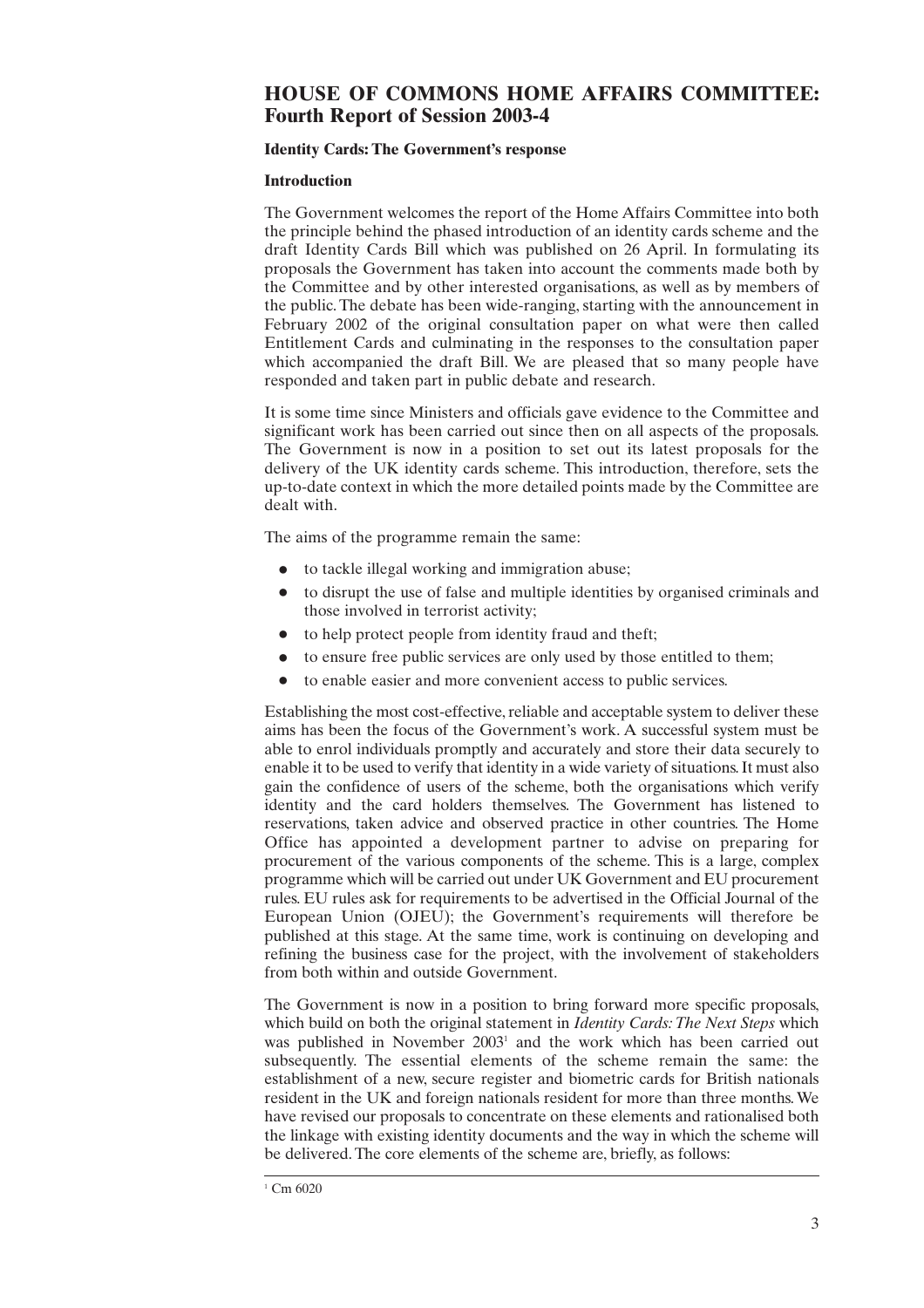- A single standardised identity card for all resident UK nationals would be issued alongside passports and possibly other documents in the longer term, as well as in its own right for those who wished it;
- Registration certificates and residence permits for foreign nationals would be issued, taking account of EU standards, but to the same level of security as the UK identity cards and as part of a single overall system for recording and verifying the identity of all legal residents;
- A single, standard verification service, operating online to achieve full security and ensuring a full audit trail of card use, with the alternative of a visual check for low value and low risk transactions;
- A simplified organisation structure for delivery a new Executive Agency incorporating the functions of the United Kingdom Passport Service (UKPS) and working closely in conjunction with the Immigration and Nationality Directorate (IND) of the Home Office in respect of foreign nationals;
- An enhanced function for the proposed National Identity Scheme Commissioner who would be responsible for the oversight of the whole scheme.

Preliminary research suggests that a single, standardised identity card of the type proposed here is a clearer and simpler idea for the public to understand. It follows the approach used in most EU Member States, which is a point raised by the Committee in its report. The card for British nationals with their nationality on the face would be accepted as a travel document within the European Economic Area 2 , like the cards which are routinely used within the EEA by nationals of Member States. A card which did not show nationality on the face would also be available for the small number of people for whom a card valid for travel within the EEA would not be necessary or appropriate 3 . The linkage to passport issue will ensure that the majority of the population could be registered in a manageable way as they renew their passports (80% of the adult population have a passport) 4 .

The establishment of an agency in this way would have several advantages. It would, for example, allow for simpler, clearer management accountability to Ministers and Parliament and draw on the existing skills and capability of the United Kingdom Passport Service and the Immigration and Nationality Directorate. It would also considerably reduce the risks and cost attaching to setting up and maintaining consistent standards across different agencies. And, most importantly, it would open up the possibility of offering a single point of contact for all applications.

Verification of identity is the key activity in the successful operation of the scheme: a card is intended to be used in transactions which require the satisfactory establishment of identity. A simplified verification service would enable organisations to adopt a consistent approach to checking identity, which should in turn lead to more efficient delivery of services and enhanced consumer confidence.

The Committee raised, at several points in its report, the issue of how exactly the card might be used by service providers. The examples of potential uses of the card given by other user Departments later in this response show that there is a wide range of possible applications – and further applications may of course arise in the future. Key to all of these is the ability of the system to enable

<sup>&</sup>lt;sup>2</sup> This is the EU, plus Norway, Iceland and Liechtenstein. Swiss nationals also benefit from free movement rights within the EEA.

<sup>&</sup>lt;sup>3</sup> These would include, for example, those whose passports had been confiscated as a result of a Banning Order under Football-related legislation or as a condition of bail.

<sup>4</sup> It is estimated that by 2008, 87% of the adult population will have a passport.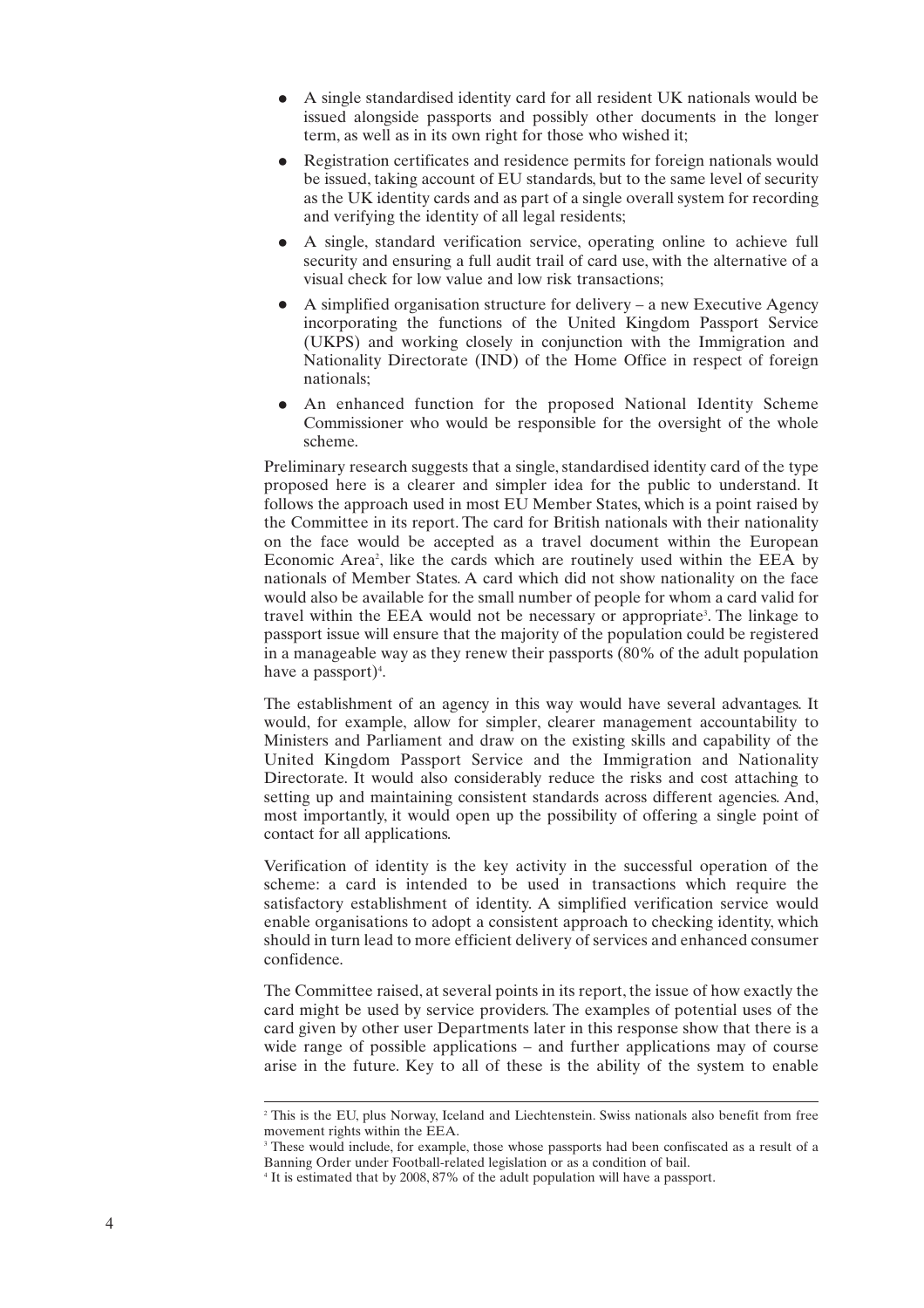identity to be securely verified.These examples are of course not intended to be exhaustive, but they do show how the contexts in which the card is likely to be used relate to the stated aims of the scheme. Thus, for example, HM Customs and Excise sees a clear benefit for their enforcement activities against the use of stolen or forged documents if they are able to check an individual's biometrics against the information on the Register. The Immigration and Nationality Directorate of the Home Office likewise sees a role for identity cards in the context of combating illegal working.

Another area in which potential card users envisage significant benefits is in combating identity fraud. This is an increasingly serious problem, which, it is estimated, costs the UK economy £1.3 billion per annum. It is also a problem which impacts on many other areas. For example, secure verification of identity would help in tackling benefit fraud and fraudulent applications for, for example, student loans or grants. It is known that many people involved in serious organised crime and terrorism use fraudulent or multiple identities.The capacity to register one secure identity for all residents would disrupt much of their activity. The Home Office has been working with the financial sector on issues relating to identity fraud and is co-ordinating existing activity in both the public and private sectors to focus on reducing identity fraud and theft.

It is against this background that we now turn to a more detailed examination of the specific points raised by the Committee.

## **Conclusions and recommendations**

## **The international context**

## **1. While we can understand why the Government has proposed a combined passport and identity card, we regret that no analysis has been published of the costs and benefits of a free-standing identity card. (Paragraph 20)**

Since the Government's first response to the Committee significant work has been done on options for cards. A free-standing identity card, as in most EU Member States, has been considered. As the Committee appreciates, analysis of particular options has not been published. However, when cost, implementation and risk considerations are assessed together, we now think the option of a freestanding card is more attractive, as we have explained in the introduction to this response. Nevertheless, we still believe that there is merit in linking the issuing of this card to existing identity documents, particularly passports.

**2. We consider in detail later in this report the concerns raised in the United Kingdom over the Government's proposals. The international experience clearly indicates that identity cards and population registers operate with public support and without significant problems in many liberal, democratic countries. In a number of these, the holding and even carrying of the card is compulsory and appears to be widely accepted. However, each country has its own social, political and legal culture and history: the nature of each identity scheme and population register reflects those unique elements. We cannot assume that any particular approach can be applied successfully in the UK. Nor can we yet draw on any significant international experience of the use of biometrics on the scale that is proposed in the UK. (Paragraph 38)**

The Government agrees with the Committee's view that the different circumstances in other countries make it unwise to assume that any particular approach can be imported into the UK, and that there is as yet little significant international experience of the use of biometrics on a similar scale and business environment to draw on.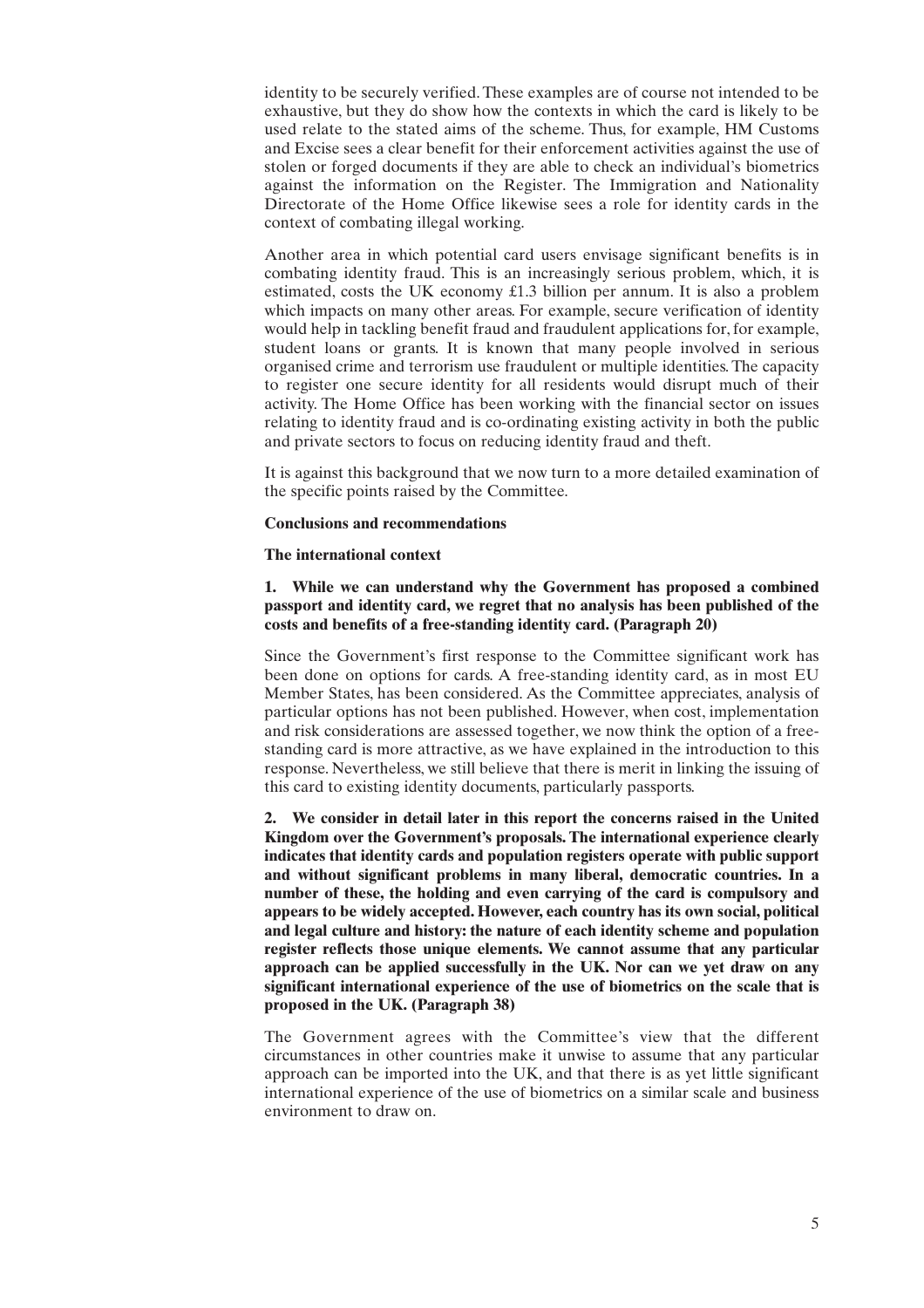However, the international community is increasingly moving towards the use of biometrics in travel and other identity documents to improve their security. In the EU particularly there are currently proposals to include biometrics in passports, visas and residence permits. Several EU Member States, for example Italy and France, either already include biometrics in their identity cards or have advanced plans to do so. In addition, the United States now requires all foreign visitors, including British citizens, to provide fingerprint biometrics on arrival in the US as part of the US VISIT system. The Government intends to be in the lead in the debate in the EU on improved security for travel and identity documents, and is actively involved in work within the EU. The United Kingdom Passport Service will start to issue passports with a facial image held in a chip from late 2005 onwards.We firmly believe that an EU-wide approach to document security and biometric identifiers will secure legitimate free movement rights and combat abuses.

## **Concerns of principle**

**3. An identity card scheme of the sort and on the scale proposed by the Government would undoubtedly represent a significant change in the relationship between the state and the individual in this country. International experience does not suggest that objections of principle are overwhelming, although the development of a biometric-based scheme does introduce new elements that have not been tested elsewhere. We do not, however, believe that an identity card scheme should be rejected on constitutional grounds alone. (Paragraph 59)**

The Government welcomes this acknowledgement by the Committee that there are no compelling constitutional reasons for rejecting the introduction of identity cards. It is undoubtedly the case that many liberal democracies, including almost all of our EU partners, use identity cards. We are confident that, in the context of the need to demonstrate identity in many different day to day situations already, we are not imposing a step change in the citizen's relationship with the state, rather an improvement in the way in which it functions.We believe, along with a majority of the population of this country, that identity cards represent, not a threat to civil liberties, but a way of supporting and enhancing them, in the light of new challenges such as increased freedom of movement. There are many things which will not change with the introduction of identity cards; for example there will be no new powers for the police to demand identity cards, and existing entitlements, for example to health care, will not be affected. Nor will the introduction of identity cards affect the status of particular groups of foreign nationals. The position of Irish nationals resident in the UK will also be unaffected.

## **4. The test should be whether the measures needed to install and operate an effective identity card system are proportionate to the benefits such a system would bring and to the problems to be tackled and whether such a scheme is the most effective means of doing so. (Paragraph 60)**

The Government agrees with this test, and believes that it is met by the scheme as proposed.Work is continuing with the aim of establishing the most effective means of implementing the scheme, in a way which will secure the benefits for individual citizens and society as a whole.

#### **Practical concerns**

**5. The proposed system is unprecedentedly large and complex. It will contain sensitive personal information on tens of millions of individuals. Any failure will significantly affect the functioning of public and private services and personal and national security. Measures to ensure the integrity of the design, implementation and operation of the system must be built in to every aspect of its development. As we will remark at a number of points**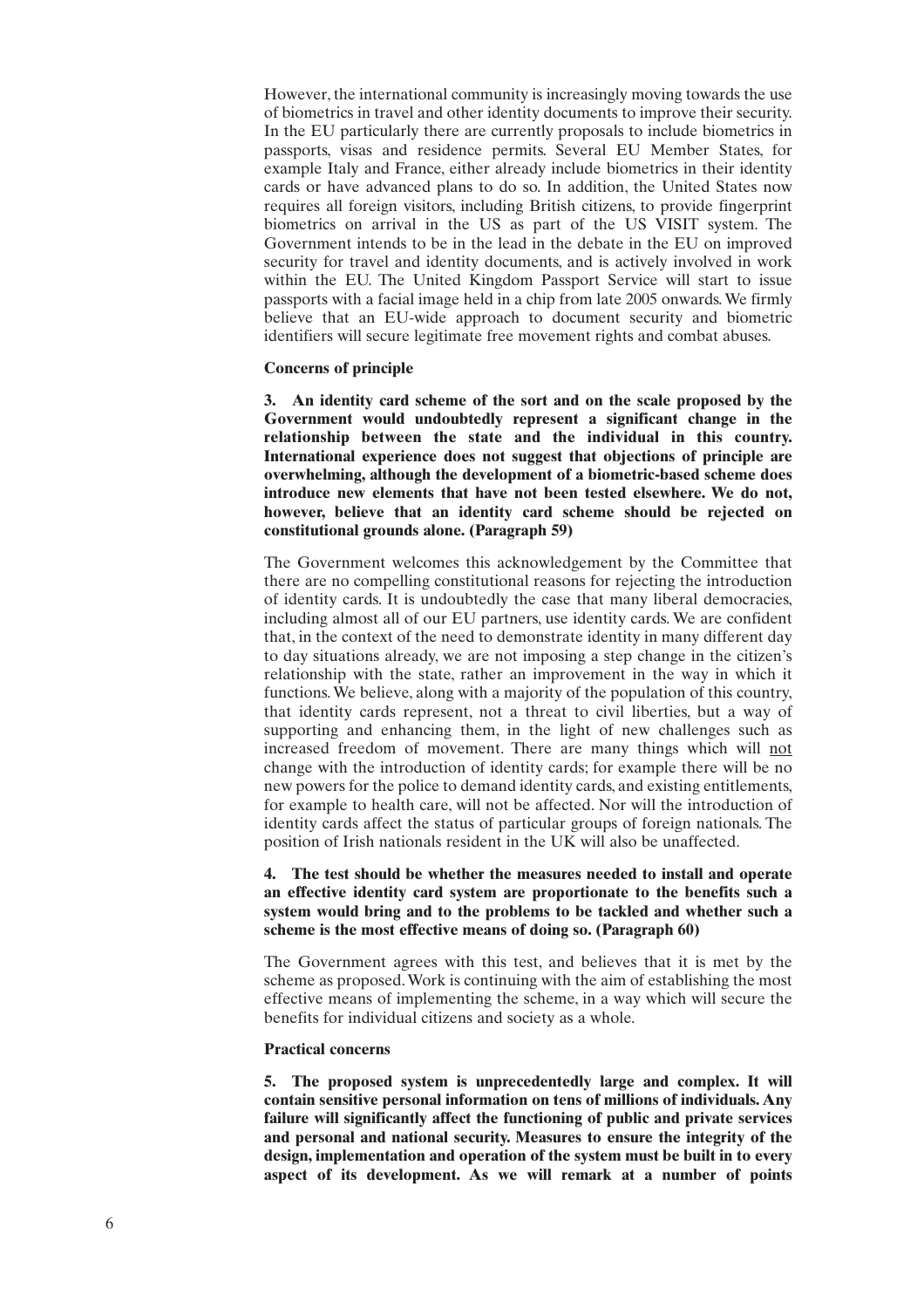## **throughout this report, the Government's lack of clarity about the scope and practical operation of the scheme, and the nature of the procurement process, does not give us confidence that this will be achieved. We will make recommendations for addressing this serious weakness later in the report. (Paragraph 64)**

The Government agrees that measures to ensure the integrity of the design, implementation and operation of the system must be built in to every aspect.This is why the Home Office has established a team, from both within and outside Whitehall, with considerable expertise in the design and implementation of largescale complex projects. However, the Government would not agree with the use of the word "sensitive" to describe most of the data to be collected and stored. Most of the data which will be held by the scheme is already public and is used routinely in everyday transactions, like opening a bank account or joining a library.

The Government is aware of the challenge presented by the scale of the identity cards scheme. It will be introduced in an incremental manner. This will include not only the incremental enrolment of the population, but also the incremental roll-out of verification technology which will permit the introduction and testing of new technology in a measured way. The Government agrees with the Committee that the scheme should be designed with care and with measures which ensure its integrity. However it would be premature for the Government to commit to a prescriptive, detailed definition of all parts of the scheme at this stage. The requirements specification phase of the scheme is underway and is committed to producing an out-put based requirement with the service levels necessary to ensure that the security, integrity and performance of the scheme meet the needs of public and private sector users and command the confidence of the general public.

Furthermore, the Government has maintained an open dialogue from the earliest stage of developing the proposals to inform the requirements analysis, particularly in the areas of new technology such as biometrics. We have also begun to develop and map out our procurement approach, which will be in accordance with the relevant EU Directives.

More detailed responses to the specific points raised by the Committee will be made later in this response as they arise.

#### **Benefits and weaknesses of the Government's scheme**

**6. It is reasonable for the Government to have refined the aims of its scheme after a consultation exercise and development of proposals for its implementation. It has now set out its reasons for introducing identity cards, in its most recent document,** *Legislation on Identity Cards: A Consultation***, which accompanied the publication of the draft Bill. (Paragraph 70)**

The Government is pleased that the Committee has recognised the importance it places on consultation and that some of the changes it has made to its proposals came about as a result of its public consultation. One example of this is that the original term "Entitlement Card" was dropped in favour of "Identity Card" because the public showed a clear preference for the latter term.

**7. However, many elements of the design of an identity card scheme, from the national register, to the design of the card and to its operational use, depend greatly on the precise purpose for which it is designed. Although some core functions are consistent and clear, the changing aims of the scheme do not give total confidence that the Government has arrived at a complete set of clear and settled aims for the card. The Government has not yet clarified how it intends to deal with some elements of the original proposals for entitlement cards, such as which services should be linked to the card and whether there**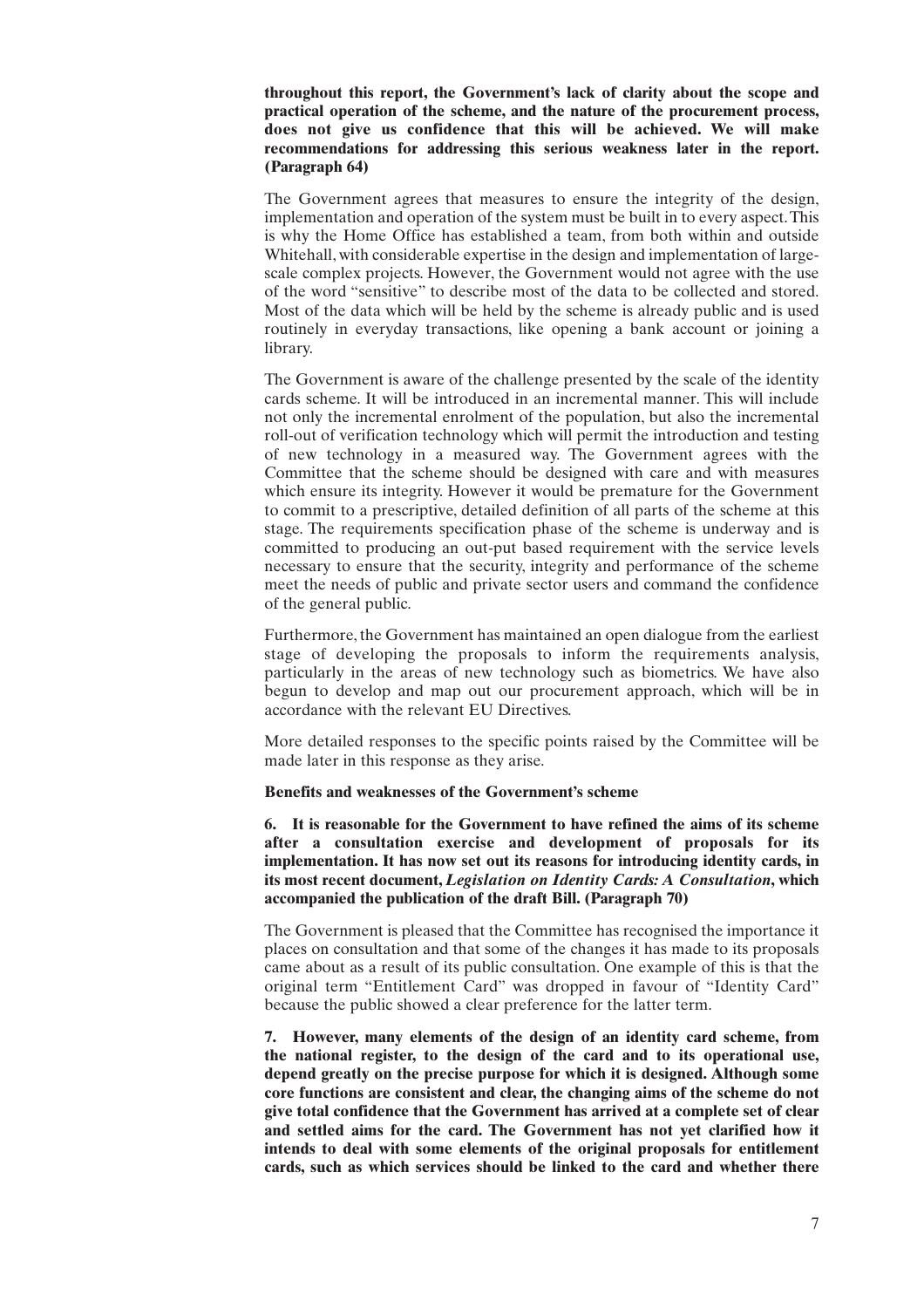## **should be unique personal numbers across public services. We consider these issues further below, but it is clear that they are central to the functioning of the scheme. (Paragraph 71)**

Work is continuing with stakeholders in the public sector on the issues raised by the Committee here.The aims of the scheme and their relation with the statutory purposes as set out in the draft Bill are considered in the response to point 8 below and as an introduction to the section on the draft Bill which begins at point 59.

**8. The draft Bill might have been expected to clarify the Government's aims but we do not believe it has done so. It is essential that the Government explain its intentions on issues raised in this report before the Bill is published. (Paragraph 72)**

The Government has been open about the aims of the identity cards scheme which it gave to the Committee in its original written evidence. They are:

- to tackle illegal working and immigration abuse;
- to disrupt the use of false and multiple identities by organised criminals and those involved in terrorist activity;
- to help protect people from identity fraud and theft;
- to ensure free public services are only used by those entitled to them;
- to enable easier and more convenient access to public services.

The aims of the scheme are not the same as the statutory purposes of the Register which are set out in clause 1(2) and which are given below. The Government believes that these purposes are clear. It intends, however, to reflect the aims of the scheme on the face of the Bill.

"1 (2) The Register is to be established and maintained for the following purposes only ("the statutory purposes") -

(a) providing a record of registrable facts about individuals in the United Kingdom;

(b) providing a record of registrable facts about other individuals (living and dead) who have been in the United Kingdom, or who have applied to be entered in the Register;

(c) facilitating the issue of cards containing information that may be used by an individual issued with one for establishing his identity, place of residence or residential status;

(d) facilitating the provision of a service by means of which registrable facts about a registered individual may, with his consent, be ascertained or verified by other persons; and

(e) enabling information recorded in the Register for any of the preceding purposes to be disclosed to persons in cases authorised by or under this Act."

## **Illegal working and immigration abuse**

**9. Identity cards could make it easier for those seeking work to demonstrate their right to do so, and, by the same token, make it easier for the police to show that a company employing illegal labour had done so knowingly. (Paragraph 79)**

We agree with the Committee's assessment. It is important that identity cards be seen as part of a package of measures to be used in tackling illegal working. We are working with the Immigration and Nationality Directorate to ensure that, for example, our proposals remain consistent with section 8 of the Asylum and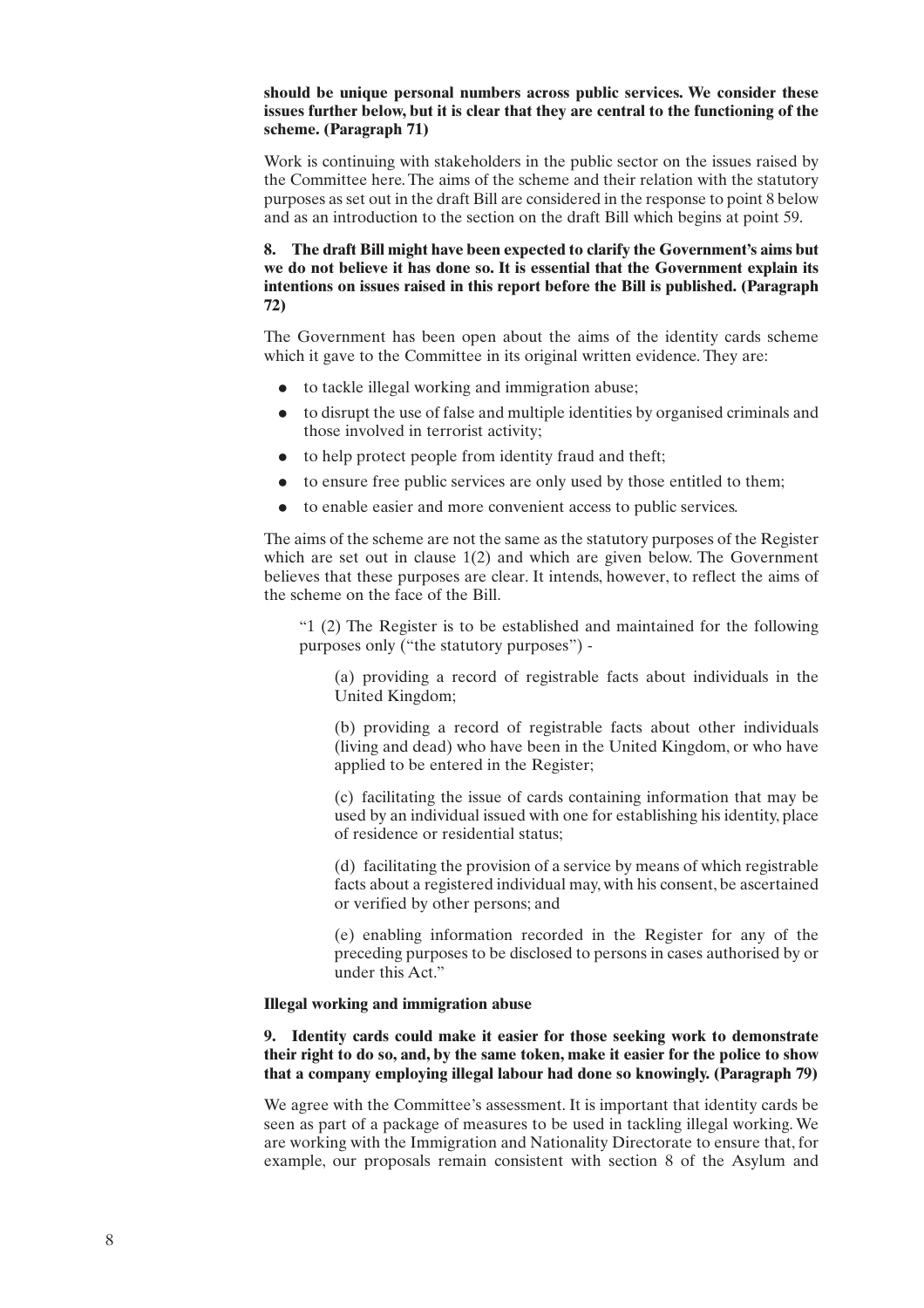Immigration Act 1996 (see points 10 and 11 below), in order to ensure the greatest impact on illegal working. Section 8 was amended by section 147 of the Nationality, Immigration and Asylum Act 2002 which came into force in May 2004.

**10. We believe that identity cards can make a significant contribution to tackling illegal working. However this will need to be as part of wider enforcement measures, including action against culpable employers. We repeat our recommendations that the Government should target employers who deliberately break the law and that the Proceeds of Crime Act should also be used to seize profits made from the employment of illegal labour. We welcome the steps the Government has taken so far, but to be fully effective there must be properly resourced enforcement of existing regulations. (Paragraph 80)**

The Government agrees that, where appropriate, the Proceeds of Crime Act should be invoked to confiscate the profits made by those who exploit illegal migrant working. There are several ways in which the Act can be used for offences which, like the offence of employing illegal workers, are tried in the Magistrates' Courts. One is section 70 of the Act which allows the Magistrates' Courts to commit a convicted defendant to the Crown Court purely for confiscation proceedings.In addition, Part 5 of the Act provides for civil recovery of assets on a lower burden of proof, ie the balance of probabilities.There is also the possibility of taxation of illegally acquired wealth under Part 6 of the Act.The illegal working offence in section 8 was made triable either way by section 6 of the Asylum and Immigration (Treatment of Claimants) Act 2004 which came into force on 1 October 2004. In some cases employers may have committed other offences in the context of illegal working; for example prosecutions have been brought for forgery or facilitation.

Following the conviction of six rogue gangmasters in March 2004 for money laundering and using false documents and replica immigration stamps to provide illegal workers to farms and factories, the police are engaged in recovering up to £4 million under the Proceeds of Crime Act.

**11. The Government must clarify what action will be expected from the employer, including whether presentation of a card by a job applicant is enough or whether an employer would have to check the biometrics or the authenticity of the card. If so, the Government needs to be clear how often this will be required and what access to biometric readers or the National Identity Register will be available to employers or other agencies. (Paragraph 81)**

These matters will be clarified in due course. Any move to amend the relevant legislation - section 8 of the Asylum and Immigration Act 1996, or the associated legislation specifying which documents employers should check to establish a defence to a charge under section 8 and to avoid using illegal migrant labour - in order to reflect the introduction of identity cards would be preceded by extensive public consultation and discussion with groups representing employers and staff. This would need to address detailed issues such as the cost and availability of card readers and practice in respect of checks against the National Identity Register. Consultation with employers and other interested groups is already taking place to ensure that their needs are reflected in the design of the verification service.

**12. We are concerned that the three-month period for EU nationals, or those claiming to be such, might constitute a significant loophole: it is difficult to see what would stop someone moving from job to job on false papers. The Government must bring forward proposals to deal with this loophole, as well as making a substantial commitment to robust enforcement of laws against illegal working. (Paragraph 82)**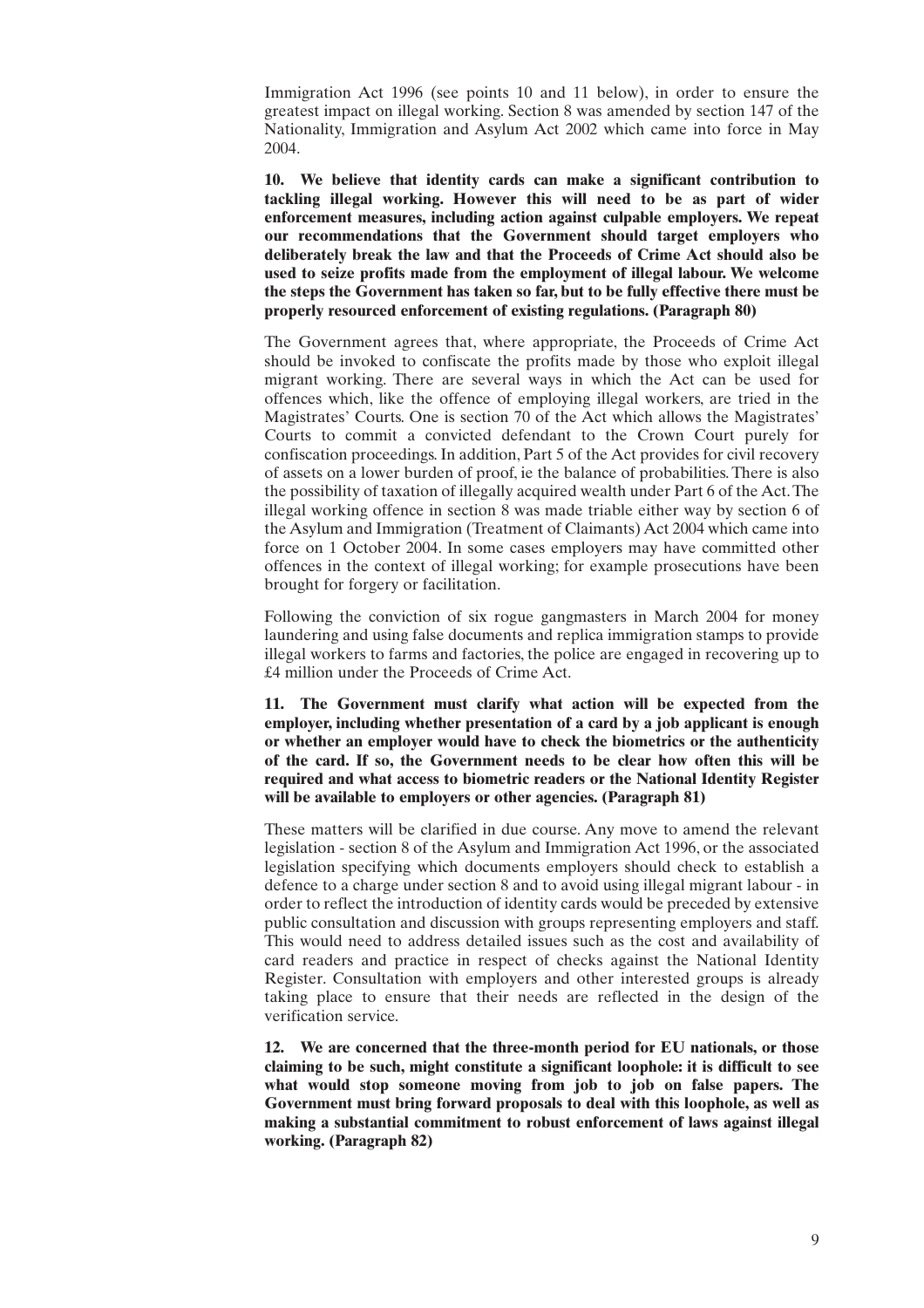We believe that requiring all foreign residents here for more than three months to register on the scheme will be effective against the great majority of illegal working – when combined with robust enforcement of the law.We are aware that some purported EU nationals are not genuine and we are committed to taking enforcement action against them. However, many foreign nationals, from within and outside the EU, visit the UK for business or tourist purposes for periods of less than three months. The Government does not intend to oblige such shortterm visitors to register with the identity cards scheme. For legal reasons, it is not feasible to require  $EU<sup>5</sup>$  nationals to register until they have been in the UK for three months and intend to stay longer. EU Free Movement legislation provides that all Member States may require nationals of other EU states resident in their territory to register with the authorities "not less than three months from the date of arrival". At the moment the UK issues cards to EEA nationals on a voluntary basis.

However, this does not mean that EU nationals on short visits to the UK will not be subject to identity checks. Existing UK border controls require all EU nationals to produce valid passports or national identity cards in order to enter the UK.The European Commission has proposed a Regulation on standards for security features and biometrics in EU citizens' passports (6406/04), and EU Governments are considering parallel improvements to national identity cards. The Government firmly believes that an EU-wide approach to document security and biometric identifiers will secure legitimate free movement rights and combat abuses.

Non-EEA nationals will be issued after 3 months with the card version of the EU common format residence permit which will contain biometric identifiers. All foreign nationals who stay in the UK for less than 3 months will continue to use their national passports or identity cards for identification purposes.

The Immigration Service has increased enforcement activity against illegal working. In the financial year 2003/04 the Immigration Service reported carrying out 697 illegal working enforcement operations, as compared with 301 in 2002/03. This underlines our commitment to enforcing our laws on illegal migrant working.

**13. It is also clear that the integrity of the UK system will be dependent on the integrity of the passport, asylum and visa regimes in other EU countries. In our visit to Germany we were told of a pilot scheme involving biometrics to prevent fraudulent asylum and visa applications. The Minister of State has set out the UK's involvement in similar schemes. As part of the development of the identity card scheme, the Government should report regularly to Parliament on progress being made across the EU to tackle any weaknesses in other EU countries, and, in particular, those countries currently judged to be the least secure. (Paragraph 83)**

The Government welcomes the Committee's acknowledgement of the importance of common minimum standards across the EU. These standards already exist for visas and residence permits for third-country nationals, and these are currently being amended to make them more secure. Similarly, negotiations are taking place on regulations covering security features in EU passports.

Parliament debated the EU Justice and Home Affairs work programme, at the request of the House of Commons European Scrutiny Committee, on 14 October 2004. The issue of document security within the EU was highlighted as an important element.

<sup>&</sup>lt;sup>5</sup> The legislation applies to the European Economic Area as well as the EU.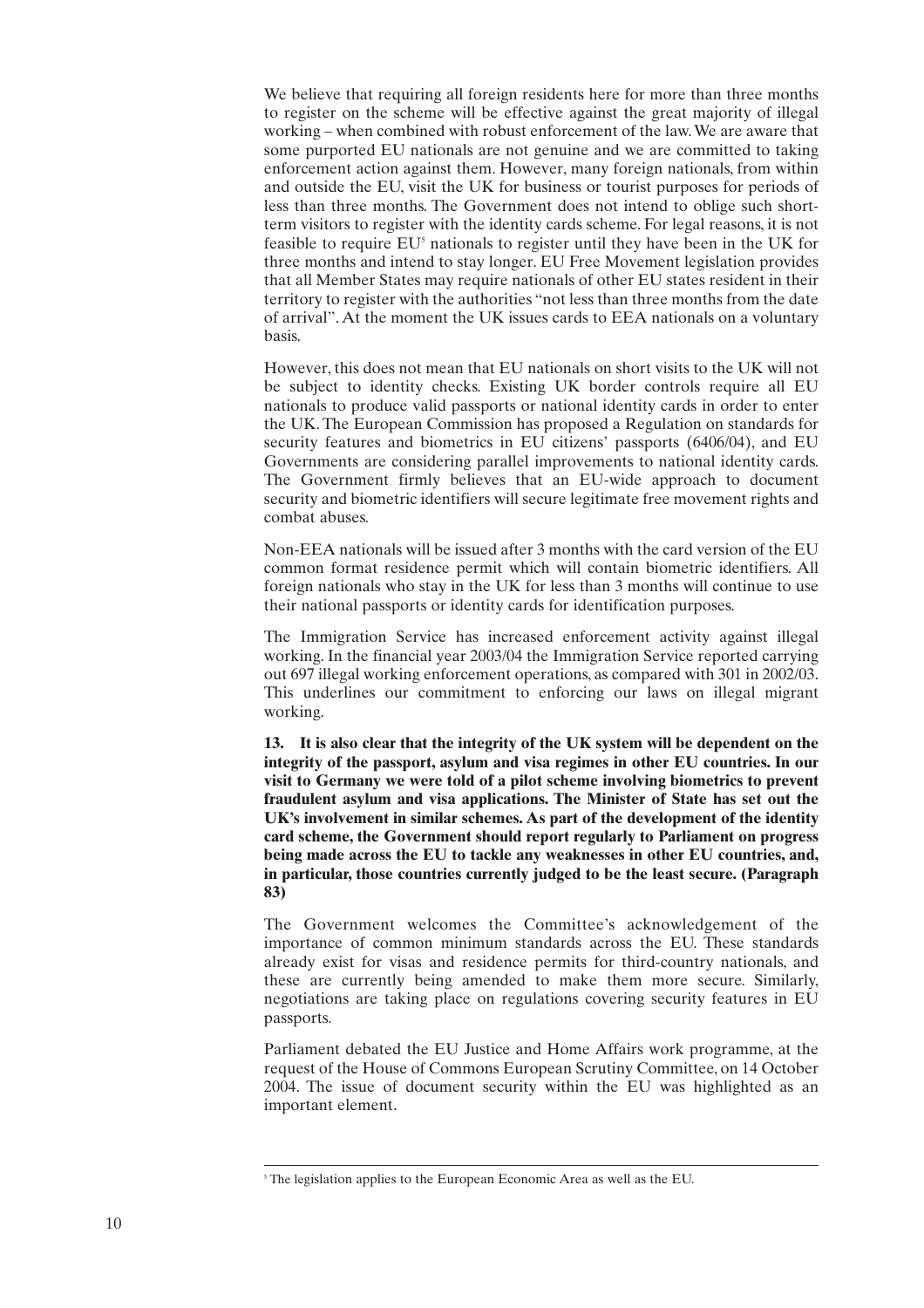## **14. We conclude that identity cards, by reducing the "pull factor" from work, and public services, could make a contribution to preventing illegal immigration, but only if the scheme is properly enforced and complemented by action on access to public services. (Paragraph 84)**

The Government welcomes the Committee's view that identity cards could help deter and prevent illegal immigration. Once the identity cards scheme is in place it will be easier to prevent those who are not resident here and not entitled to public services from accessing them. The use of identity cards will avoid unentitled access to public services, and will bring benefits both to those who legitimately access such services and to those who administer them. This is the subject of continuing work with our stakeholders who appreciate the value of a standardised, robust way of checking identity. (See, for example, the responses to points 19 and 25.)

The Government intends to ensure that there are sufficient resources within the identity cards scheme itself to give help to organisations which check identity and to forward queries to agencies responsible for enforcement.

## **Organised crime and terrorism**

**15. We understand that the contribution to fighting terrorism would be the ability to disrupt the use of multiple identity, identity fraud and related activities like money-laundering, and illegal migration by terrorists and their networks. While, of course, not all terrorists make use of activities based on false identities, and some will have legitimate national or international identity documents, we believe that effective action on identity would be a real and important contribution to restricting the ease with which terrorists can operate. (Paragraph 94)**

The Government is pleased that the Committee recognises the value of identity cards in combating terrorism. This is something which is also high on the international agenda, particularly in the EU. The security of travel and identity documents was raised as an issue at the special Justice and Home Affairs Council held in Brussels after the Madrid bombings earlier this year. It will be one of the elements of the EU's work over the next 5 years and will be a priority for the UK during its next Presidency in the second half of 2005.

## **16. We note, however, the real benefits of an identity card in fighting serious crime and terrorism are only likely to be achieved with a compulsory scheme covering all citizens and residents. It will also be dependent on the effective use of the scheme to check identities, an issue we discuss in the next sections. (Paragraph 95)**

The Government would not disagree that the full benefit of the scheme will be realised only after it became mandatory. However, the benefits of a phased introduction of identity cards should not be minimised, as from the beginning biometrics will be registered as people renew their passports and possibly other documents. It is known that around 35% of those involved in serious organised crime and terrorism routinely use false or multiple identities.The use of a secure and unique biometric identifier will disrupt their activities by making it impossible for them to enrol more than once on the Register. In cases where the police and other enforcement agencies have the power to ask for evidence of identity, the ability to check against the Register will enable them to carry out a prompt and reliable check.

#### **Identity fraud**

**17. We believe there is a danger that in many day-to-day situations the presentation alone of an identity card will be assumed to prove the identity of the holder without the card itself or the biometrics being checked, thus making possession of a stolen or forged identity card an easier way to carry out identity**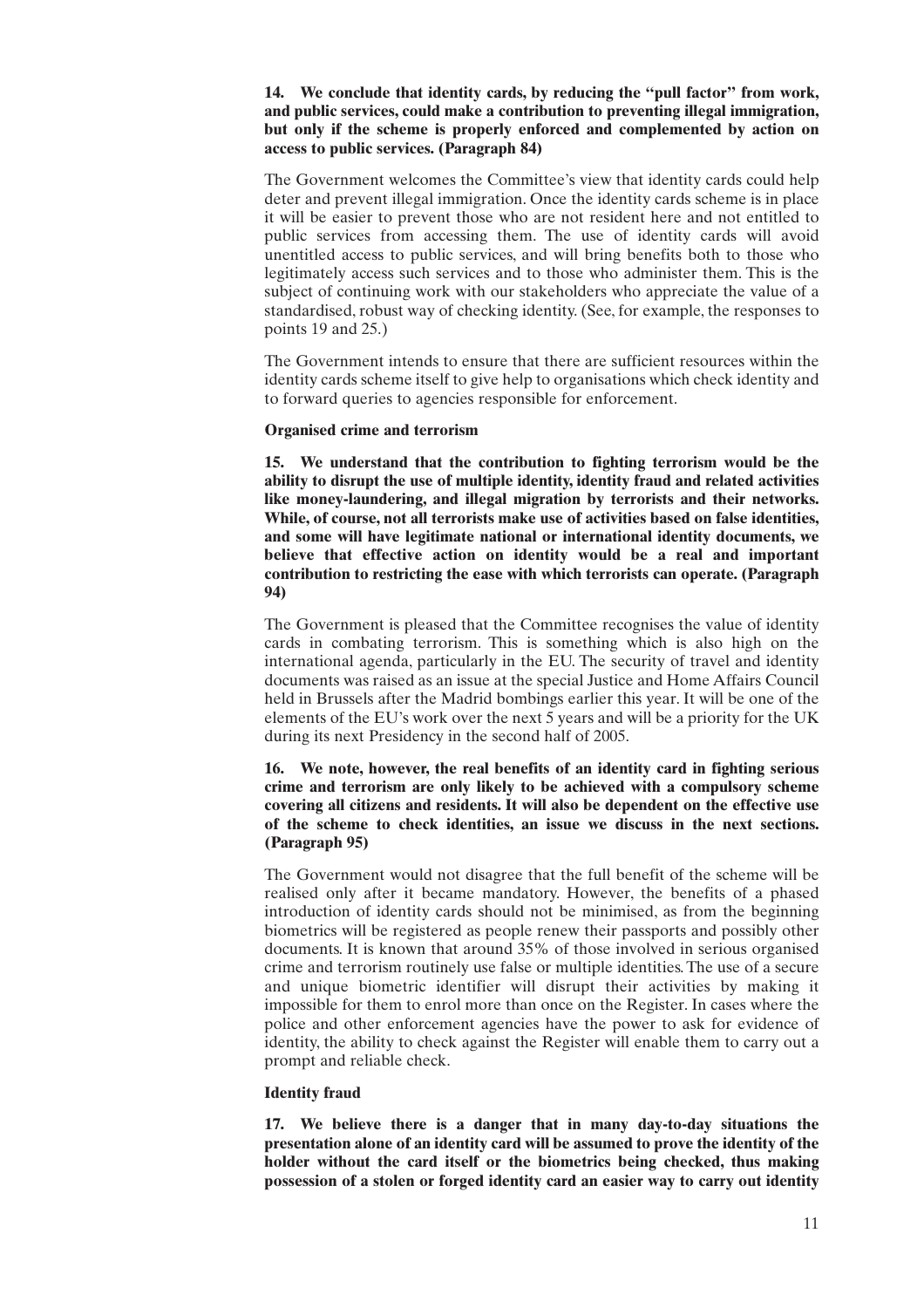## **fraud than is currently the case. The availability of readers of cards and biometrics, including to the private sector, is therefore a crucial factor. (Paragraph 99)**

It should be recognised that we have the opportunity to build visual verification features into the card that will be extremely difficult to forge. However, we also acknowledge that for most checks, including all high value or high risk transactions, the card will need to be verified via a card reader with online verification to the National Identity Register. In both our technical and cost benefit analyses we remain aware of the need to consider the provision of such readers.

As the following examples show, our stakeholders are considering how to address this issue in the context of their planning for the introduction of identity cards.

## *HM Customs and Excise*

HM Customs and Excise will in some circumstances require proof of identity and therefore forged or stolen identity cards would pose difficulties, in a similar way that forged or stolen passports currently pose problems. Having biometric readers would overcome this and the Department would need readers at points of entry and exit (i.e. ports and airports) and when arresting individuals. Having these readers could have a preventative impact, as criminals would be less willing to cross borders using forged or stolen identity cards, and a confirmatory impact, as officers of HM Customs and Excise would be able to verify identity.

## *Department for Work and Pensions*

The Department for Work and Pensions already has robust procedures in place to establish the identity of customers and it is anticipated that it would use identity cards to maintain or even enhance that level of security. They would therefore anticipate having readers available for use in local offices and to ensure checking of cards at levels appropriate to the benefit or service being accessed. Work to establish the number of card and biometric readers DWP might need is ongoing at present.

## *Department for Education and Skills*

Identity cards have the potential to help in the reduction of fraudulent claims for Higher Education student finance. The main categories of attempted fraud are: students applying for a student loan, but with no intention of studying (these may or may not use a false identity); international students who do not qualify under the residency requirements applying as home students to benefit from lower fees and obtain loans and grants; and students falsifying their examination results. Every year, UCAS identify a number of student applications to HE which "raise suspicion", prompting them to undertake identity checks by asking to see additional documentation - usually the passport. The majority of suspect applications are from home students.

## *Department of Health*

The Government agrees that credible processes for checking cards throughout the NHS will be important in ensuring that stolen or forged identity cards do not lead to widespread losses to the NHS. This will also contribute to the wider benefits of cards to society in terms of making identity fraud more difficult.

## *Private Sector*

In many cases organisations in the private sector are used to carrying out identity checks in the context of employing foreign nationals. We are confident that they would welcome enhanced document security.It is of course for each organisation to decide what kind of equipment they might need, whether fixed or mobile. We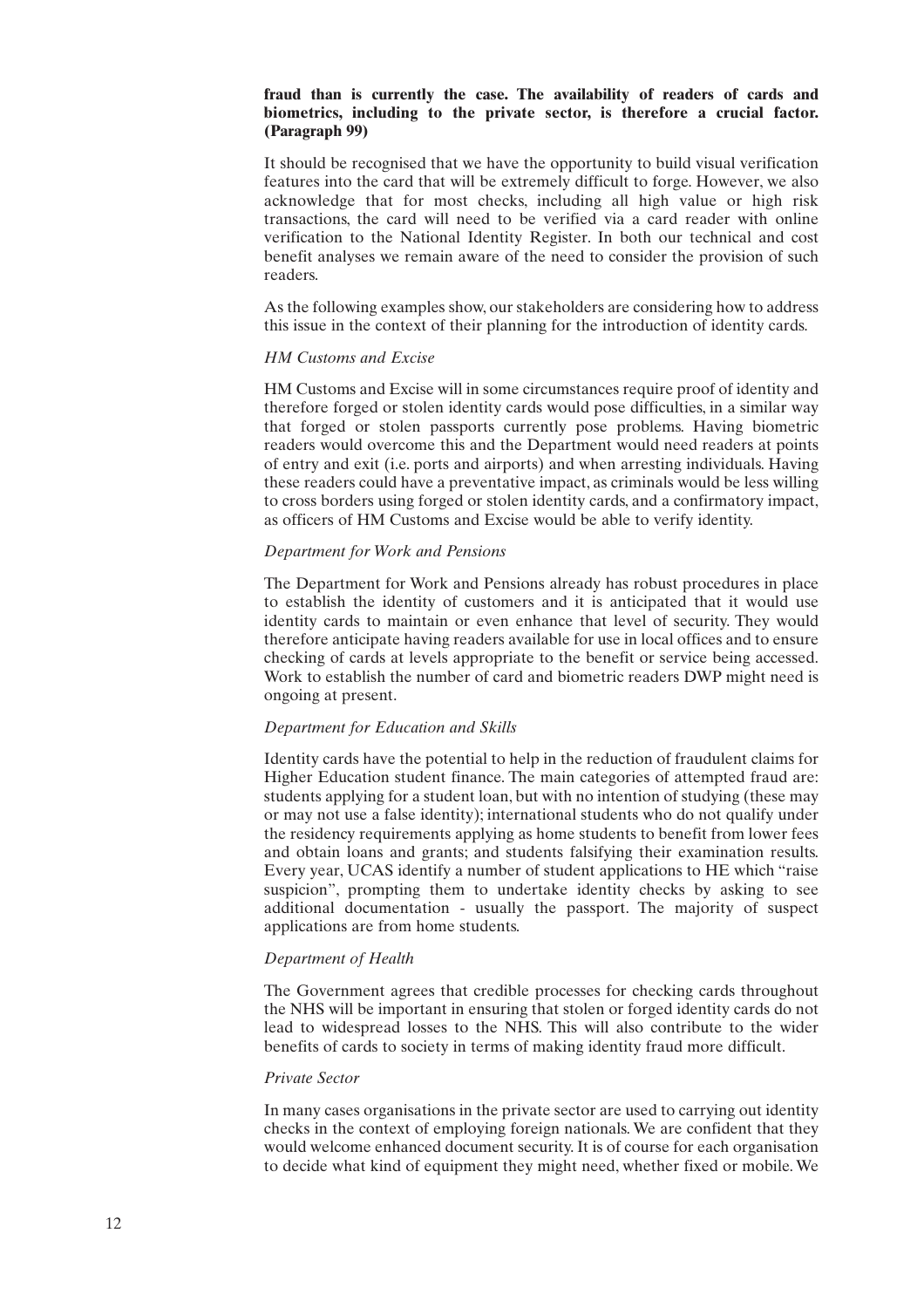would anticipate a high demand for card readers, which should reduce the cost of an individual unit.

## **18. We think it would be likely that identity cards would help combat identity fraud, but only as part of a wider package of measures. The Government should be clearer both about how and when it expects the card and biometrics to be checked and about what levels of security are appropriate in different circumstances. (Paragraph 100)**

The Government recognises that identity cards need to be part of a package of measures in combating identity fraud. One initiative which the Home Office has taken was to set up the Identity Fraud Steering Committee and Forum to lead a cross public-private sector work programme to tackle identity theft and identity fraud and share details about new initiatives.As part of this work, the Committee is involved in co-ordinating existing activity in the public and private sectors, and identifying new projects and initiatives to reduce identity fraud.

The introduction to this response refers to issues relating to card checks.There is more detail on security generally at points 39 and 46.

#### **Entitlement to public services**

**19. Identity cards would make it easier to establish entitlement to public services. But the Government should take action now to ensure that measures to check identity are developed across public services prior to the introduction of the new card. (Paragraph 107)**

The Government accepts the importance of checking identity. The following examples show how some Departments approach identity checks.The same issue in the context of the private sector is dealt with at point 27.

#### *Department of Health*

The Department of Health agrees that developing a culture of checking identity and entitlement as a matter of routine practice is very important. Last year the Government consulted on tightening up arrangements for access to free hospital care and amended regulations came into force in April 2004. To underpin those new regulations the Department issued much more prescriptive guidance and is concentrating on raising the profile of the charging regime and ensuring its implementation in all NHS trusts in England. NHS staff can also consult the central policy team if they have queries about the regulations. A further consultation on the possible introduction of charging arrangements into primary care closed on 13 August 2004.

#### *Department for Work and Pensions*

When an individual makes a claim to benefit they are required to provide sufficient information for their identity to be confirmed. The Department for Work and Pensions already has robust procedures in place to establish the identity of customers which currently involve individuals providing a number of documents. A single national standard of establishing identity that meets DWP standards and brings a new level of secure verification is seen as an important aid in the fight against fraud. DWP is currently examining how the identity card can both improve security and provide easier access to services.

#### *Department for Education and Skills*

Abuse of the post-16 education system is not a major issue, and we do not wish to deter young people from entering post-16 education. Identity cards would however help establish eligibility for post-16 learning by introducing a simple and consistent check on learner identity. National guidance for Further Education providers already exists for eligibility and funding purposes.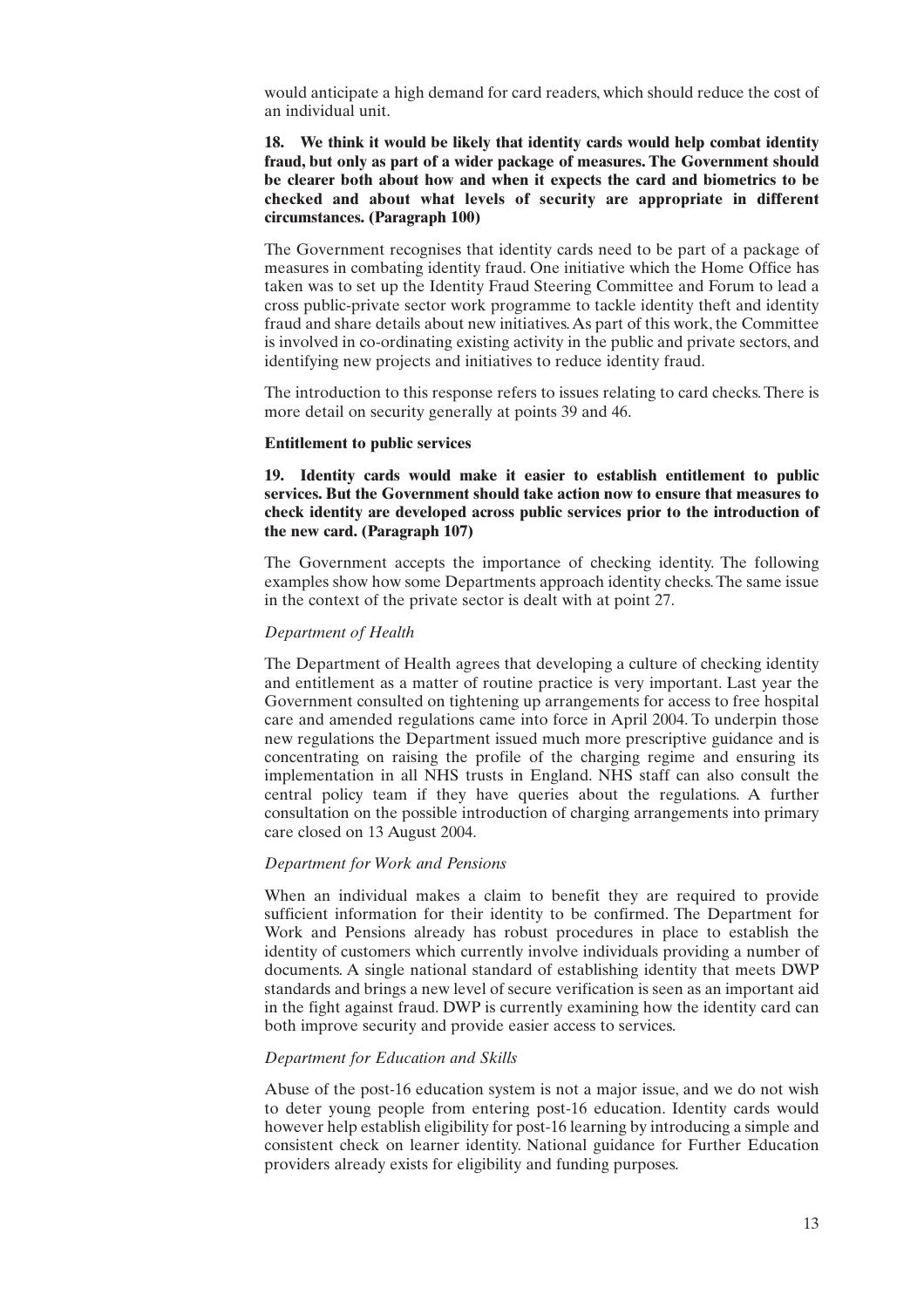## **20. The Government should also review entitlements to public services across the board with the aim of rationalising and standardising them, since there does not appear to be a consistent set of principles underlining access to government services. (Paragraph 108)**

The identity cards scheme will enable more consistent rules for identity checks to be developed across government services. Any move to rationalise eligibility rules would need wide consultation.

**21. The existence within the United Kingdom of up to four different systems for checking entitlement to public services will be a possible cause of confusion, particularly where cross-border services are provided. The UK Government should liaise closely with the devolved administrations on these issues, both to avoid confusion and to learn from the experiences of the devolved administrations' own entitlement cards. (Paragraph 112)**

The rigour of the application process and the uniqueness of the biometric will mean that, in time, the identity card will become the gold standard way of proving identity throughout the UK. We are clear that as well as providing a more convenient way for those entitled to services to access them, an identity card will also help to prevent unauthorised access to services. However, the use of cards for devolved services such as health and education is a matter for the devolved administrations, just as there are differences now. We are working with the devolved administrations to discuss how any potential differences would work in practice including the implications for cross-border services.

**Easier access to public services**

**22. The Government's current proposals would improve access to public services to the extent to which this depends on identification. It is important to ensure that the convenience to the state of having a comprehensive system of identifying individuals and accessing data about them is accompanied by an increase in convenience to the individual. The benefits must not be entirely, or even predominantly, to the state. (Paragraph 118)**

The Government agrees with this view.We believe that identity cards will enable faster and more convenient access to a wide range of services for all citizens and residents and will allow individuals to prove their identity quickly, safely and securely without having to produce numerous documents such as driving licences, utility bills or bank statements, most of which are not primarily designed to prove identity and which can reveal information not relevant to an identity check, for example how much they spend on that telephone service. There will also be a benefit for young people who will have a simple means of proving their age when making age-related purchases, without having to rely on the many, less secure, different forms of identity which are available to them now.

The ability to register and demonstrate one's identity securely will be of significant benefit in combating identity fraud and theft. It is estimated that this costs the economy £1.3bn per annum, and this does not of course take account of the full effect on an individual whose identity is stolen. Recording biometric information on the National Identity Register (NIR) and incorporating it into identity documentation would provide a unique link between the NIR, the identity card and the person to whom it is issued.This should help to ensure that once an individual has registered with the national identity cards scheme his or her identity is protected and cannot be stolen by fraudsters.

**23. The Government has not developed coherent proposals for using the identity card in other ways to improve access to a wider range of services and information or to promote greater coherence across public services. As a result, citizens are still likely to be required to carry a wide range of cards and documents to use many local and national, public and private services. We believe that this is a missed opportunity. (Paragraph 119)**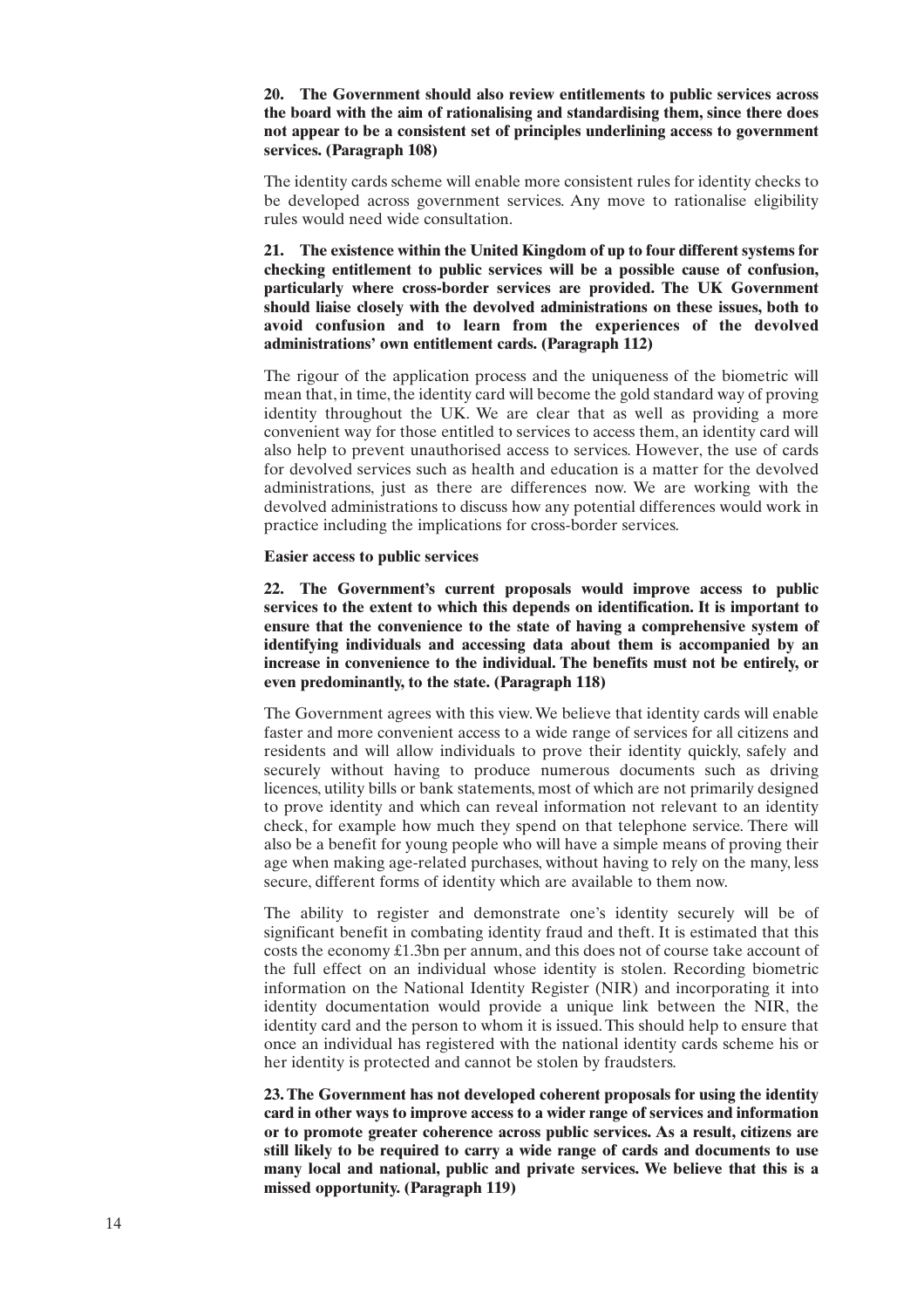Responses to other points made by the Committee show how some Departments are planning to use the identity card. Additionally, as part of the programme's communications strategy, public awareness campaigns will be developed to raise awareness and understanding of the scheme. The key messages and information provided will need to set out the situations where cardholders can use their cards to prove their identity for different public and private services.The Government will continue to work on new opportunities to promote greater coherence across public services as the standard identity verification scheme develops.

## **Key issues**

**24. We note that at the moment there is very little clarity about the level and nature of checks that will be required and carried out, even though this is fundamental to the whole scheme. We recommend that the Government should provide estimates of the proportion of checks that would be biometric and therefore highest security. (Paragraph 125)**

With the help of organisations expected to use the identity card, the Government is forming a model of the card's usage.The introduction refers, to the proposal to make online checks against the Register the norm, except in those low risk/low value cases where a visual check is judged to be sufficient. This, we believe, will ensure security and consistency and make the system easier to understand and to operate.

## **25. It is not clear that Government departments have identified how the operation of their services, or entitlement to them, need to be changed to make best use of an identity card system. (Paragraph 126)**

The Government recognises the need for ongoing work on these issues. We are continuing to liaise with our stakeholders in other Government Departments as they take account of the introduction of identity cards in their business planning. The examples below give an indication of their thinking at this stage.

## *Department of Health*

The Government has no plans to introduce primary legislation to change the legal basis for access to free NHS care; Ministers are confident that identity cards can contribute greatly to more effective enforcement of the existing arrangements, so there is no compelling reason to change the rules on entitlement on this account.

## *Department for Work and Pensions*

The Department for Work and Pensions is currently conducting feasibility work to establish the full impact the introduction of a national identity card will have on their business processes and systems, and what the costs and benefits might be. This includes the impact on the Local Authorities who administer Housing Benefit and Council Tax Benefit on behalf of DWP. It is anticipated that this work will be completed by late Autumn.

## *Department for Education and Skills*

As the Secretary of State for Education made clear in his evidence and witness statement, the introduction of a secure form of identification could reduce bureaucracy and administrative burdens in post-16 course registration, funding and training; it could also reduce identity and financial fraud in applications for funding. It could make the process of identification quicker and easier especially if combined with on-line enrolment and a unique learner number.

An identity cards scheme, fully enforced and including, as planned, the immigration status for foreign nationals could help the Department for Education and Skills and Local Education Authorities ensure that only those who were here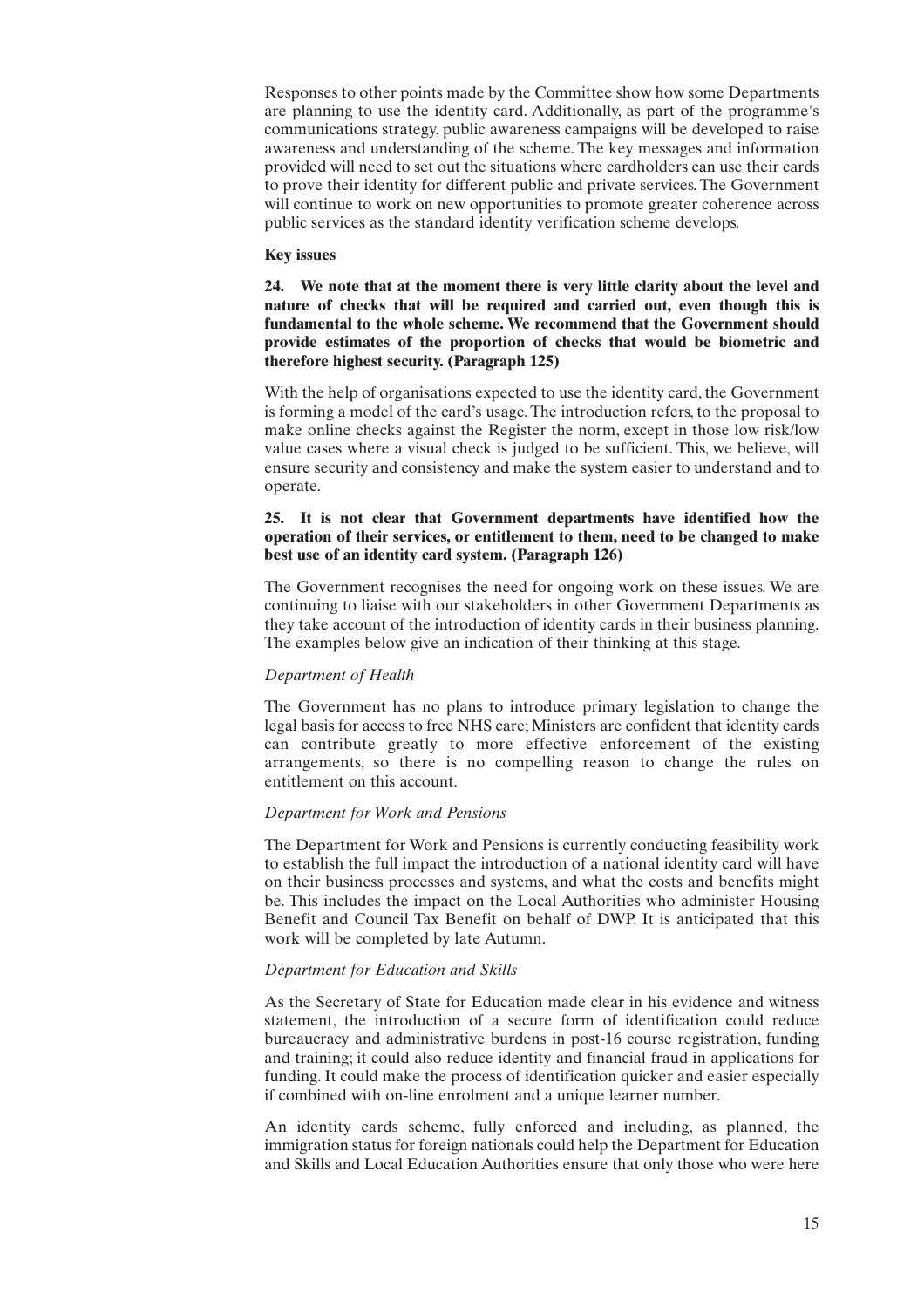legally in the UK and met certain other residence criteria would receive financial support to engage in Higher Education.It could provide a quick and easy method of verifying identity and the immigration status of applicants for financial support. It could also help to prevent multiple applications for student support.

## **26. In most cases, identity cards will only be fully effective if complementary enforcement action can be taken. (Paragraph 127)**

The Government accepts this view. We are working with bodies like the police and the Immigration Service to ensure that enforcement activities complement the use of identity cards. We will, for example, ensure that any amendments to section 8 of the Asylum and Immigration Act 1996, which deals with employers' obligations to check entitlement to work, take account of the development of identity cards. (See also the responses in the section on illegal working and immigration abuse (points 9-14).)

## **27. Finally, more could be done to check identities today and there is a danger that action will be delayed pending the introduction of an identity card. (Paragraph 128)**

The Government agrees that checking of identity is important in many contexts. The introduction of identity cards will provide a consistent, secure means of doing this, but this of course does not, and will not, replace the need for service providers to be vigilant, and for public service providers to make checks on identity in advance of the introduction of identity cards.

In addition the Home Office is working with the financial services sector on issues relating to checking identity in the context of identity fraud reduction.This sector takes checking identity very seriously and it is the subject of guidance for firms to help them ensure that they know the identity of their customers. Under the Money Laundering Regulations 2003 (which replaced the 1993 Money Laundering Regulations with effect from 1 March 2004) there is a general legal obligation on financial services firms to verify their customers' identity. The Financial Services Authority (FSA) rules impose similar obligations. However, neither the Regulations nor the FSA rules specify exactly how identity verification should be undertaken.The financial services industry, through a Joint Money Laundering Steering Group (JMLSG) of some 16 trade associations, has over many years developed good practice guidance which outlines a variety of areas that can be used to identify an individual.

The FSA recognises that the present approach to identity in the UK can be improved. It has been leading a review involving all the key stakeholders and recently published a report on defusing the identity issue. The FSA expects this to result in the development of a simpler regime that will make the identification process more straightforward and less demanding for both firms and customers whilst enhancing its value in the fight against crime.

In the public sector it is also clear that checking identity is an important priority, and that other Departments are putting measures in place in advance of the introduction of identity cards.There are examples of this in the response to point 19 above.

## **Public support**

**28. It may be that citizens will choose to use identity cards voluntarily on an extensive basis. However, until identity cards are compulsory there should be realistic alternatives to their use in every case. There should also be effective restrictions on inappropriate demands for them. (Paragraph 133)**

The Government intends that citizens and residents should not be disadvantaged in the first phase of the scheme if they do not have an identity card or indeed if their card has been lost or stolen. There is specific protection under clause 19 of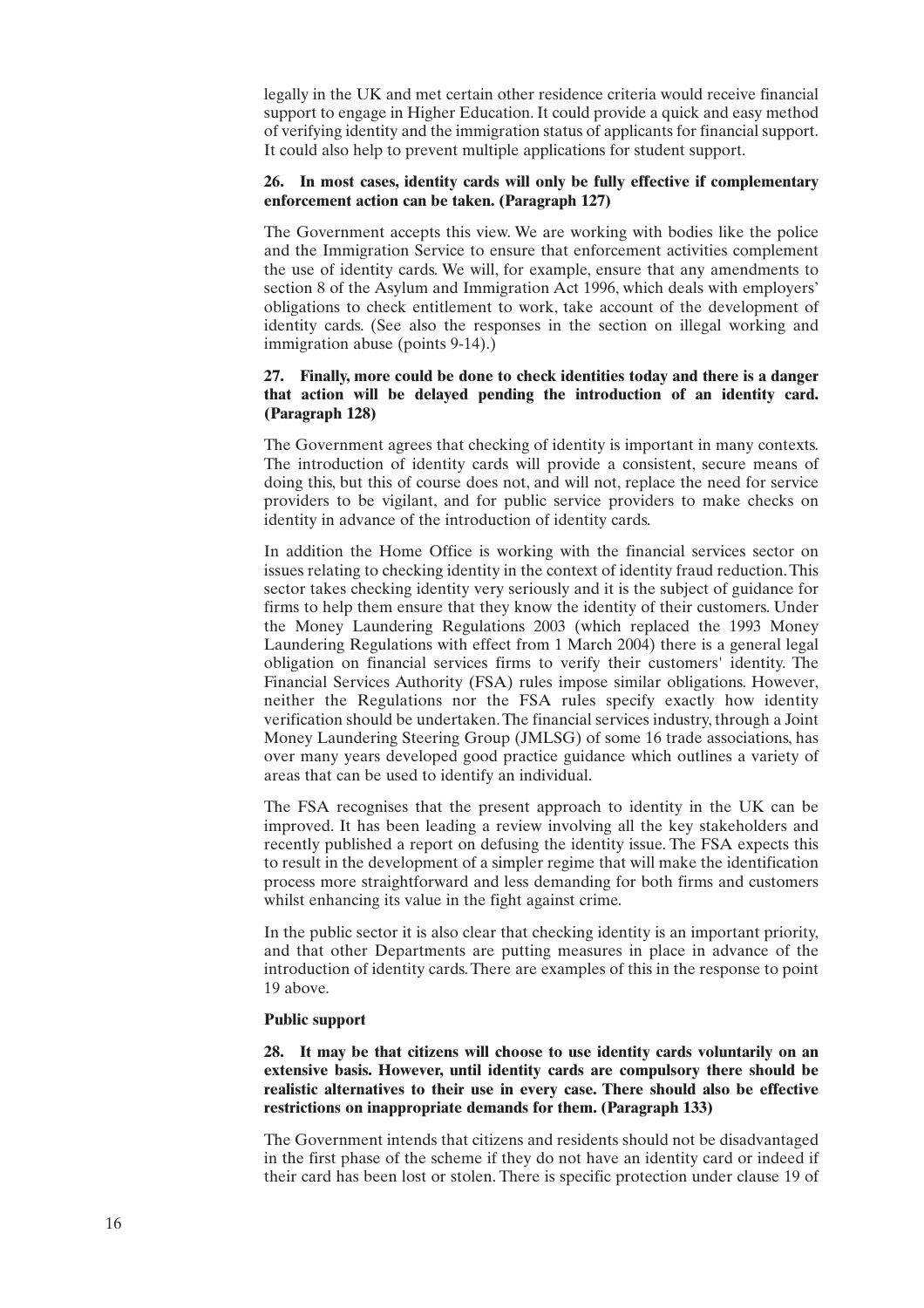the draft Bill which prohibits requiring the production of an identity card (with no reasonable alternative means of proving identity offered) except where it is already compulsory for that person to be registered. Clause 19(3) makes clear that this may be enforced in the civil court, which could also assign liability for damages. It is intended that only those private sector organisations which are approved would be able to make checks against the National Identity Register. Approval would be removed if a particular business attempted to misuse the service, for example by making inappropriate demands on cardholders. In addition, clause 19 will be revised to cover not only inappropriate demands for identity cards, but also inappropriate demands for checks on the National Identity Register.

Foreign nationals who are in the country for less than 3 months are a particular category who will not be expected to have a UK identity card.They may continue to use their national passport or identity card for identification as they do now.If they do plan to stay longer than 3 months, they may register for a card earlier if they wish, although they will not be obliged to do so. Service providers may continue to use other acceptable forms of identity documentation.

#### **The 'voluntary' stage**

## **29. Given the Government's decision to base identity cards on passports and driving licences, we believe the incremental approach to introduction is justified. We set out our concerns about the implications of this choice in paragraphs 19–20 above. (Paragraph 138)**

The Government is pleased that the Committee recognises the value of an incremental approach to implementation. This will mean that the potential problems associated with a "big bang" approach will not occur and any initial problems can more easily be rectified. Public understanding and acceptability should also be easier to achieve with a phased approach to implementation, and with the rationalisation of the scheme described in the introduction.

#### **Vulnerable groups**

## **30. The effect of the identity card scheme on minorities, such as the elderly, the socially excluded and ethnic groups, is of the utmost importance. The Government should ensure that the scheme imposes no new disadvantages on these groups, and do so before it is implemented. (Paragraph 141)**

The Government has already given a commitment to issuing cards at a reduced fee for vulnerable groups, including those on low incomes, and to looking at arrangements for the elderly. These arrangements could include a lifelong card for some elderly people, and non-biometric cards for some categories of frail or elderly residents.

In the report the Committee notes the concerns of some witnesses over the effects of any identity card system on vulnerable groups.They also quote the evidence of the Metropolitan Police that "the scheme could become compulsory prematurely for those disadvantaged members of society, because they would have to have an ID Card in order to access Social Security Benefits, etc." (Paragraph 139).

The Government does not believe that this will be the case. On the contrary, the Government believes that the scheme will provide advantages as, for example, in time possession of an identity card would confirm an individual's status in the UK and assist in accessing Social Security benefits. Possession of an identity card will help customers who have them to establish their identity quickly in face-to-face transactions, providing speedier access to services. However, none of the Department for Work and Pensions' customers would be disadvantaged in their dealings with the Department during the take up period should they not have an identity card and entitlement to benefits would always remain subject to relevant conditions of entitlement.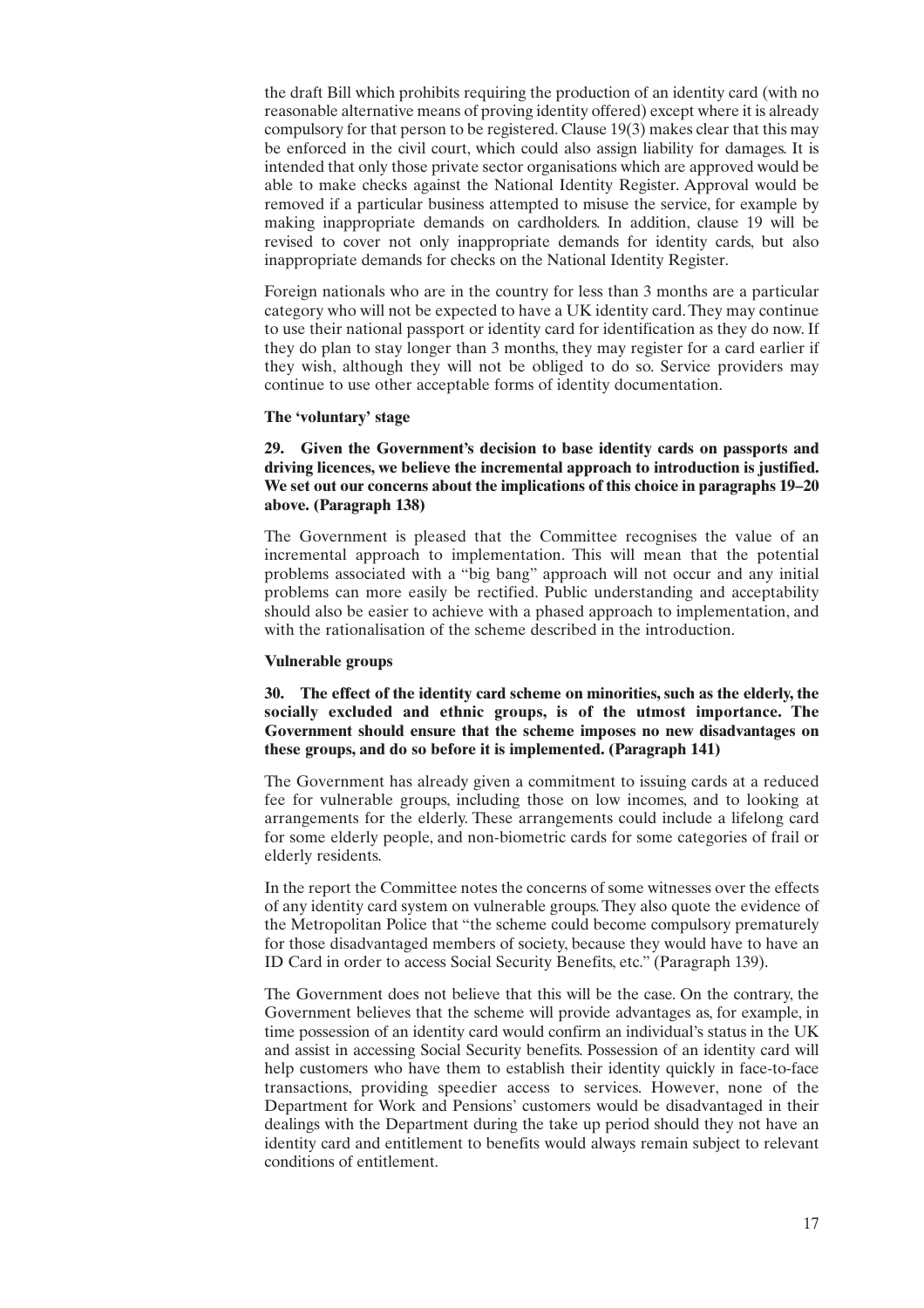The draft Bill is flexible enough to cater for special requirements in the applications procedure, including for those who may have difficulty in applying.

The Government is continuing to take steps to ensure that the needs of those who may find it difficult to participate in the scheme are taken into account fully. We are liasing with a wide range of stakeholders representing these groups to ensure that particular needs are realised and taken into account as the design of the scheme progresses.

## **The National Identity Register**

**31. We do not ourselves have the expertise to make judgements on the technical issues involved in setting up a national identity card system, but we have been struck by witnesses' insistence on the importance of the Government getting the structure right from the beginning and sticking to its decisions.We are concerned that the Government's approach has not taken into account the need to ensure adequate technical debate and public scrutiny of the design of the system. (Paragraph 144)**

The Government also recognises the importance of getting the approach right from the start. To address this, we have a team from inside and outside Government, incorporating the necessary wide range of skills, working on the requirements of the scheme. We are also engaging independent advice from the scientific and technical community, as well as other disciplines relevant to this complex programme.We are engaging with the supplier market to ensure that we draw on the expertise and experience of those who will potentially be implementing the system (and have experience of similar projects elsewhere). Our programme plan envisages beginning the formal procurement exercise after the legislation receives Royal Assent to ensure that potential suppliers have a firm basis on which to proceed.

#### **Architecture of the database**

**32. The structure of the database, and how to set it up and manage it, are among the most important choices the Government has to make. We are greatly concerned that the Government's procurement process appears to be taking these key decisions without any external reference or technical assessment, or broader public debate. We recommend the Government publishes details of consultations with any external bodies and also any technical assessments that have been undertaken. (Paragraph 147)**

Technical specialists from our development partner are assessing implications around the design of the database. This is also an area where, once engaged in a formal procurement, we will be looking for proposals from suppliers, which we will in turn be evaluating rigorously. We will be able to make such assessments and evaluations public except where to do so would be inappropriate (for example, because of security or commercial considerations).

#### **Access to the database**

**33. A balance needs to be struck between, on the one hand, protecting individuals from unnecessary access by public and private bodies to information held on them and, on the other, ensuring that users of the database have the information they need for the scheme to fulfil its purposes. Above all, it is important that the public should know who may be able to see information about them, and what that information is. (Paragraph 151)**

The Government recognises that this balance needs to be struck. It is important to bear in mind, however, that when people use the term "access to the database" they generally mean the process by which identity information is confirmed via the verification service. Most transactions will simply be for the verification of the identity of the individual concerned; such transactions will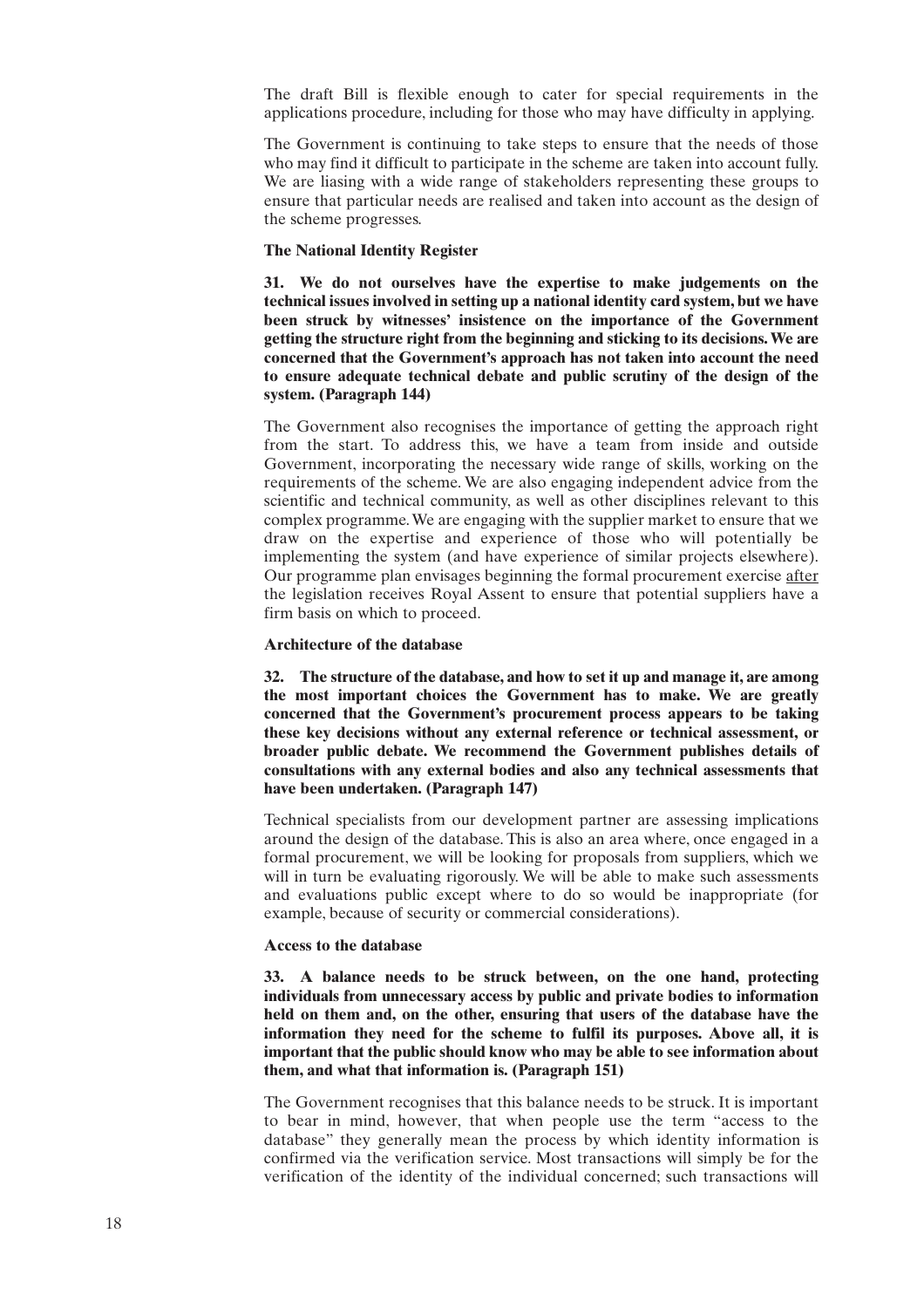normally not do more than confirm the identity of the person or the validity of the card (or possibly both). Individual subject access rights under the Data Protection Act will apply.

Under clause 14, individuals may consent to public and private sector organisations confirming their identity using the National Identity Register. Before it is compulsory for that individual to register, public and private sector organisations must offer reasonable alternative means to prove identity. It is intended that only those organisations which have been approved would be able to make checks against the National Identity Register.

The organisations listed in clause 20 will have the power to request that information be provided without consent in accordance with their statutory purposes which are consistent with the purposes of the Register; they may request additional information to that needed for verification of identity, provided that this is in accordance with their statutory purposes, and allowed for under clause 20, such as national security or combating crime.

This is also considered at points 60 and 79.

#### **'Function creep'**

**34. Whatever the merits or otherwise of such developments [e.g. the establishment of a national fingerprint register], their potential should be recognised. It is essential that they do not develop incrementally or by executive action but are subject to full Parliamentary scrutiny. These issues are at least as significant as the decision to make cards compulsory. (Paragraph 158)**

The statutory purposes of the Register are set out in clause 1(2) of the draft Bill. These set boundaries for its use. Registrable facts are defined in clause 1(4). Changes to the statutory purposes and registrable facts may only be made by primary legislation. Schedule 1 details the information which may be held in the Register; amendments to this information may be made by secondary legislation, but must be consistent with the statutory purposes and within the parameters of the registrable facts. The Government believes that this would provide the right level of Parliamentary scrutiny should any further administration propose changes to the content or uses of the National Identity Register.

**35. In a similar way, identity cards are not planned to be a single card for all public services, but it clearly is possible, and perhaps desirable, for a successful identity card scheme to develop in this direction. But this should be a decision of Parliament, not of the executive. (Paragraph 159)**

The function of the identity card scheme is to enable secure verification of identity. However, the Government agrees that the identity card scheme could, in principle, and with public acceptance, develop in this direction and that such a development should be a decision of Parliament.The draft Bill does not allow the National Identity Register to hold information that is outside the statutory purposes of the scheme.Therefore, without further primary legislation, we could not hold the information necessary for it to operate in the way envisaged by the Committee. However, there is potential for the identity card to be used to make it administratively easier to access public services, for example by swiping a card to pull up an individual's details held on the service's own database. Any such requirement to produce an identity card would require Parliamentary approval. If clause 15 of the draft Bill is used to make public services conditional on identity checks using the identity card, Parliament would have to approve these Regulations for each individual public service.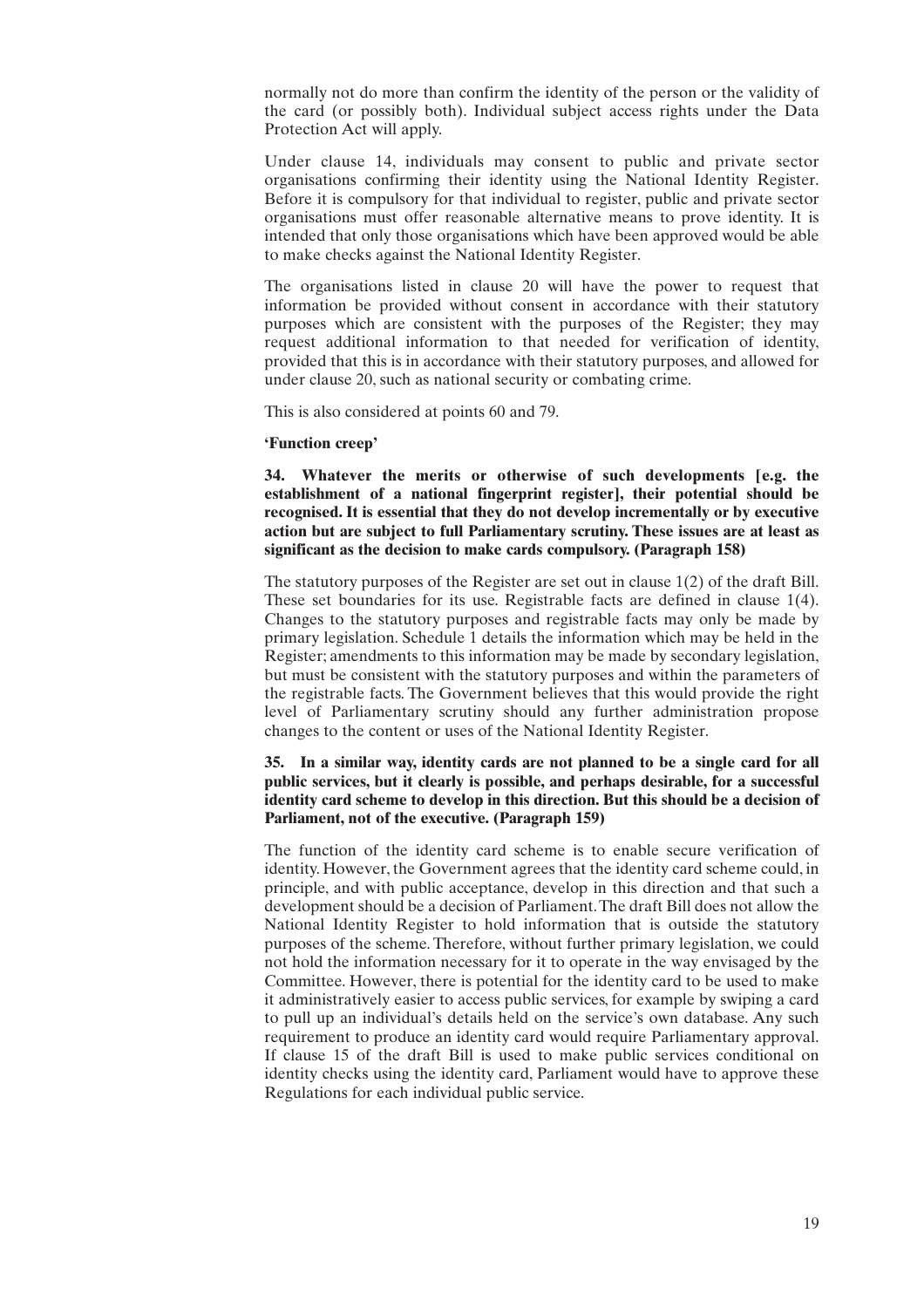## **Information on the database**

**36. The functions of the Register entail establishing an individual's identity in a number of different circumstances. For some of these, such as interaction with local authorities, addresses may be necessary. There is therefore a case for including them in the National Identity Register. But to do so would have significant administrative and operational consequences, since the Register would need to be updated frequently; the extra work could lead to mistakes which would be disastrous if not properly handled. The Government should be more explicit about the case for including addresses and demonstrate that the advantages of doing so outweigh the problems that would be created. The Government should also clarify whether addresses would be only on the Register or whether they would be legible on the surface of the card itself. (Paragraph 163)**

The Government's view remains that including, and updating, addresses on the Register is necessary for the operation of the scheme.The scheme is intended for those resident in the UK and addresses are necessary to establish someone's residential status.We agree with the Committee that in some transactions address details are necessary, and believe that the ability to check current addresses on a secure database is a far better way of establishing residence than requiring, for example, a utility bill to be produced.We believe, moreover, that this will benefit people who move frequently and who may otherwise find it difficult to access some services where,for instance, address details over several years are asked for. The need for capacity to update address, and other, information has been factored into the business case for identity cards and the requirement to provide a secure means for individuals to update their details will be part of the specification.

The issue of whether addresses should appear on the face of the card is a different one. The passport does not show address, whereas the driving licence, for example, does. Neither is necessarily an exact comparator for the identity card, and a decision has not yet been taken on this, though our emerging thinking is leaning towards not showing the address on the face of the card and only holding it on the National Identity Register.

**37. In many parts of Europe, including Sweden and Germany, where there is a requirement to register addresses, it is a legal requirement for landlords to register their tenants. We recommend that this be adopted if the Government decides to include addresses,since it would help alleviate the problem of frequent changes of address. (Paragraph 164)**

We believe that it should be the responsibility of the individual to keep their information up to date but it will be straightforward to them to do so. It is not necessarily helpful to compare systems across different countries which may have quite different legal systems and patterns of renting. Additionally we are not convinced that the burdens which this would impose on landlords would be matched by any corresponding benefits to citizens.

## **38. The nature of the individual number and its relationship to other identifying numbers used by the state are more decisions that are crucial for the design and development of the system. The Government must be clear and open about the issues involved and enable informed parliamentary and public scrutiny of any decisions. (Paragraph 167)**

The Government agrees this is an important issue and refers the Committee to its response to points 41-44 below.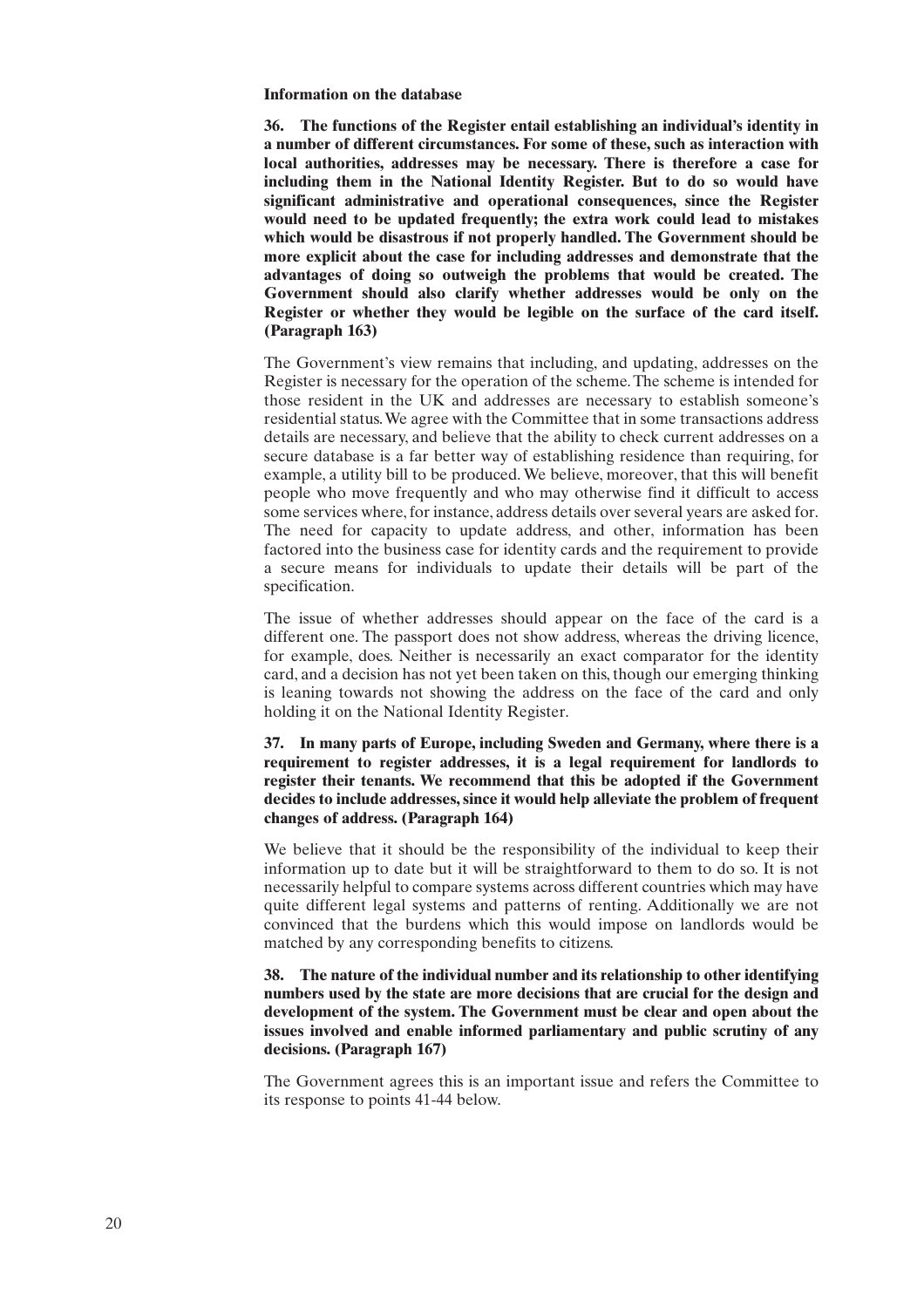## **Biometrics**

**39. The security and reliability of biometrics are at the heart of the Government's case for their proposals. We note that no comparable system of this size has been introduced anywhere in the world. The system proposed would therefore be breaking new ground. It is essential that, before the system is given final approval, there should be exhaustive testing of the reliability and security of the biometrics chosen, and that the results of those tests should be made available to expert independent scrutiny, perhaps led by the Government's Chief Scientific Adviser. (Paragraph 175)**

The scale and ground-breaking nature of the scheme in its use of biometric technology are clear. To ensure its success the Government will introduce the scheme incrementally and flexibly, and will also be conducting extensive testing of all aspects of the system prior to the scheme's introduction. Exhaustive testing of the reliability and security of the biometrics is only one element of what is needed. We are engaged in a series of trials and tests to establish our technical requirements in the field of biometrics. However, the reliability, security and accuracy of the biometrics and of the enrolment and verification processes rely as much on organisational, procedural and environmental issues as technical ones. In the key area of security the identity cards programme already has a framework for independent scrutiny from the Central Sponsor for Information Assurance (CSIA) and accreditation of all aspects of the scheme.

The Home Office's Chief Scientific Adviser is ensuring that the Identity Cards Programme has the best possible scientific advice. To underpin that advice, the Government's Chief Scientific Adviser will be chairing an external panel to provide systematic peer review of the scientific and technical advice provided to the Identity Cards Programme. This is in addition to the examination which has already taken place by the Home Office's Science and Technology Reference Group, made up of independent scientists, and the follow-up discussions with that Group's members which have been held with officials from the Identity Cards Programme.

## **Medical information**

**40. We agree with the BMA: it would not be either useful or appropriate to keep medical details on the Register. But it would be sensible for the identity card to be the mechanism that enables individuals to access their NHS records. (Paragraph 176)**

Clause 1(4)(i) enables the National Identity Register to hold information recorded in the Register at the individual's request. This could include medical information. However, the draft Bill also gives the Secretary of State discretion to refuse to record voluntary information if he does not consider it practicable or appropriate to do so. Revisions to the Bill will narrow down this option of having facts registered on a voluntary basis.

The Government has made it clear that medical information would only be stored on the National Identity Register on a voluntary basis; in no sense would it be a substitute for the NHS Care Records Service, which is being rolled-out across England. The Government will explore how identity cards could be used to assure identity before allowing patients access to their records. However, there would be no question of other users of the Register, such as the police, being allowed routine access to medical records.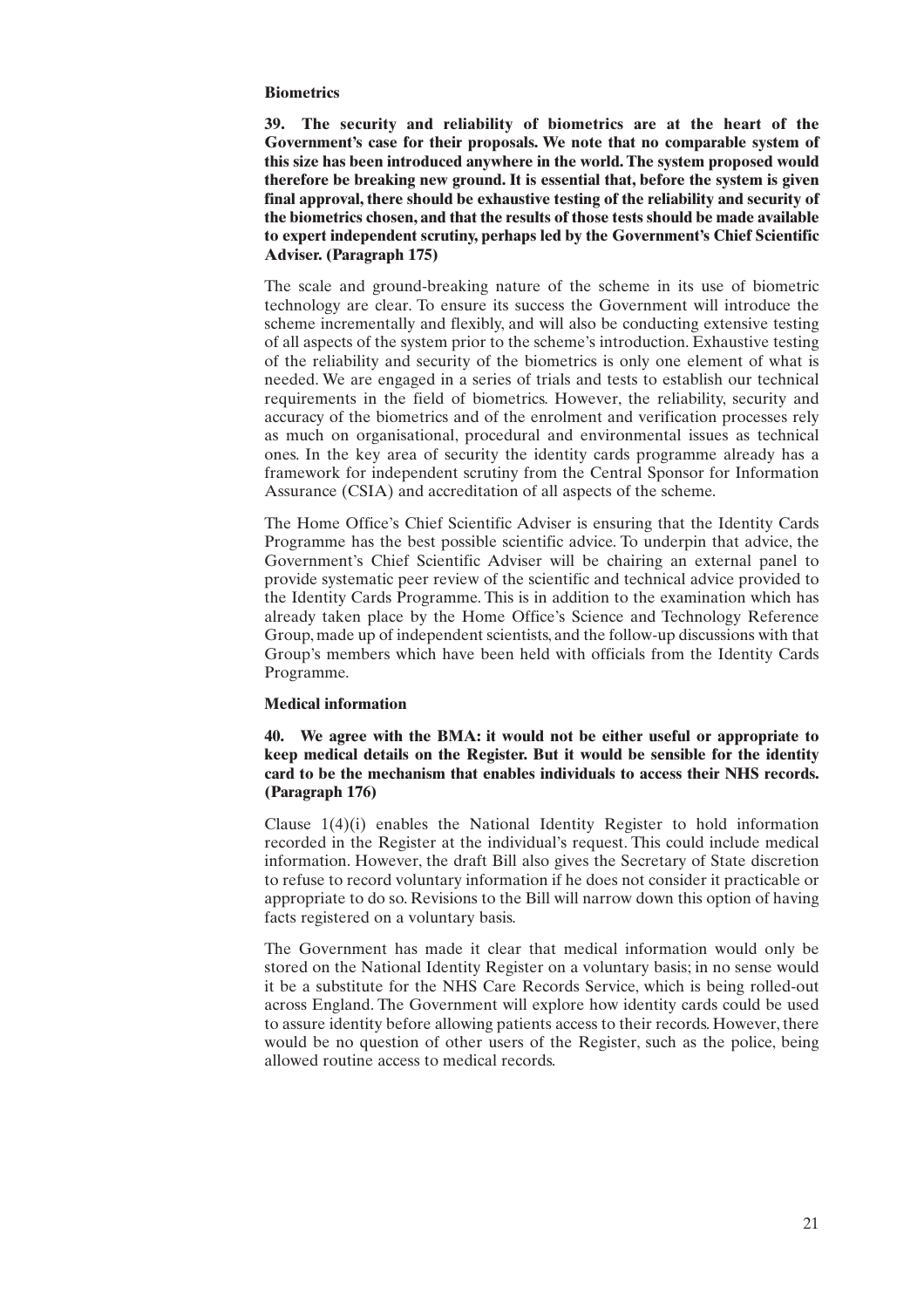**The Citizen Information Project and other Government databases**

**41. We doubt that the Citizen Information Project will provide "a strong and trusted legal basis for holding personal contact information" if the information on it has to be confirmed by another, separate identity card Register. There is a very large degree of overlap between the Citizen Information Project and the National Identity Register. The Registrar General mentioned the options of "comprehensive legislation to oversee information matching which in itself was conducted by individual agencies but which improves the quality of individual registers without actually going to the next step of creating a register" and of "common standards for register management in the British government": each of these would be more worthwhile than the Citizen Information Project as it is currently planned. (Paragraph 185)**

**42. We are concerned by the proliferation of large-scale databases and card systems, since we have seen little to suggest that they are being approached in a co-ordinated way. While we have not taken detailed evidence on current proposals, other than the Citizen Information Project, we have the impression that each government department is continuing with its own project in the hope that it is not going to be significantly affected by other projects. The format of registration on different databases should be coherent and consistent. (Paragraph 186)**

**43. We believe that the Government must tackle this proliferation of databases, examining in each case whether the number, identifier or database is needed, what its relationship is to other existing or planned databases, how data will be shared or verified and other relevant issues. For this action to be effective, it must be co-ordinated at the highest levels of the Civil Service. (Paragraph 187)**

**44. We do not think that there should be a central database with all information available to the Government on it. But an identity card should enable access to all Government databases, so that there would be no need for more than one government-issued card. (Paragraph 188)**

The Government welcomes the Home Affairs Committee's comments on the relationships between various database developments, including the National Identity Register, proposed as an integral part of the identity cards scheme and the Citizen Information Project (CIP). The CIP was established in order to explore the scope for efficiency savings for government through the use of shared contact information and we recognise that the Committee has made several significant recommendations to help achieve this.

During the course of his evidence to the Committee, the Registrar General for England and Wales, Len Cook, mentioned the range of possibilities for taking the work forward. The CIP feasibility study had considered the option of a standalone population register most closely. The current project definition phase has been exploring a range of options for delivering the project's aims.These include cost benefit analysis of potential business models and take account of on-going developments in related areas of work.

The Government accepts the need to avoid a proliferation of registers and recognises that improving both access to, and efficiency of, public services are important features of CIP and the Identity Cards Programme. The Government believes that the NIR has the longer term potential to fulfil some of the functions envisaged for the national population register.In the light of developments to the NIR, CIP is no longer actively exploring plans to develop a separate population register but rather will be exploring options to improve the quality and effectiveness of existing registers, including the possible use of personal reference numbers.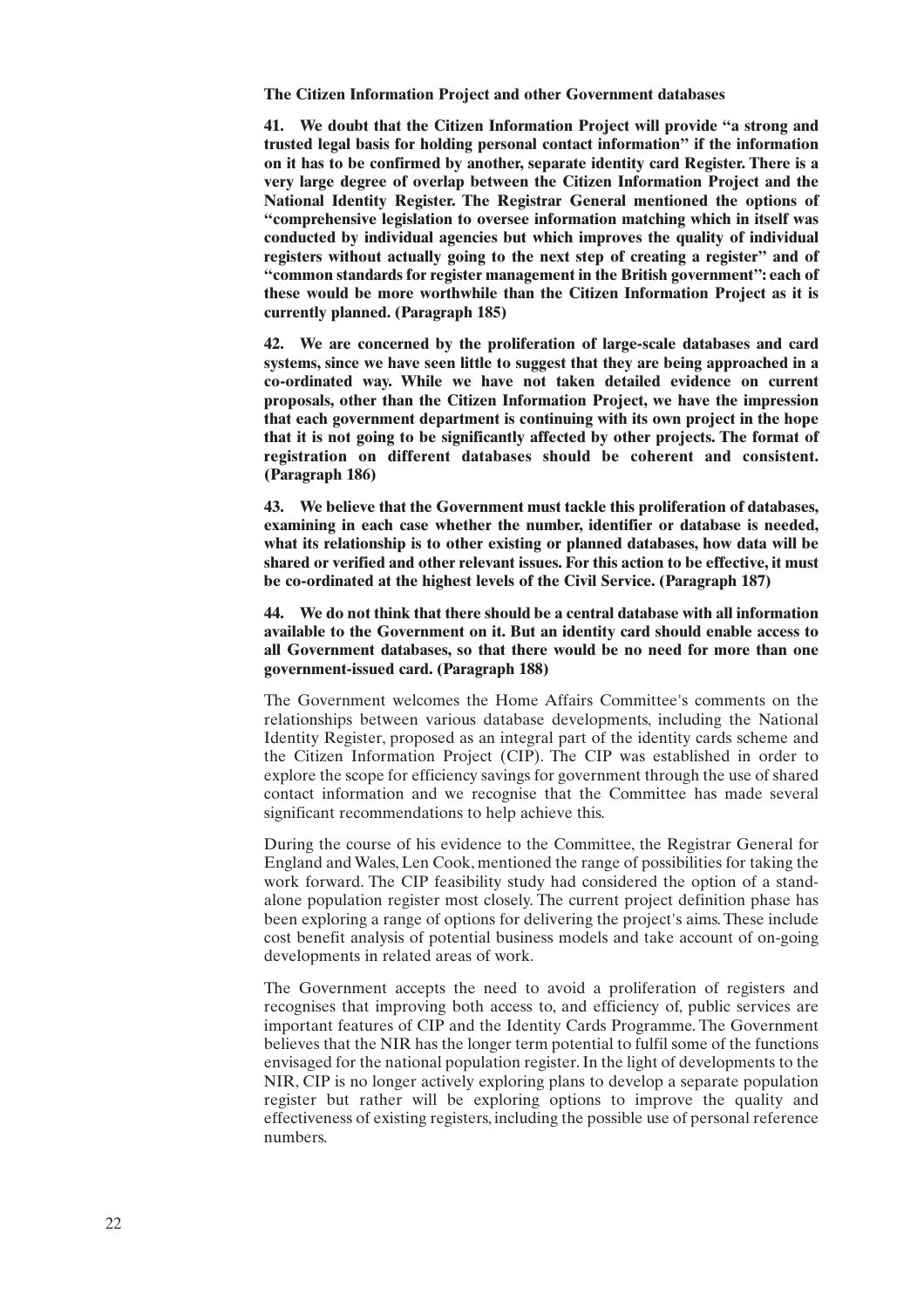In addition we believe that the identity card will provide an opportunity for more joined up Government by providing a consistent and standard business key for future systems evolution.

## **Registration and enrolment**

**45. The integrity of the enrolment and registration processes are central to both the smooth running of the system and to its security.Without data of investigative or evidential quality, few of the objectives of the scheme can be achieved. Issues the Government must consider include: the number of mobile units to enrol the housebound, the elderly and those in remote locations; how sensitive the equipment is to the environment; the training of personnel; and the need to minimise opportunities for corruption and fraud. More study of these aspects is needed. (Paragraph 193)**

The Government welcomes these comments and agrees that the integrity of the enrolment and registration processes is key to the success of the scheme.

We recognise that the first challenge relating to enrolment and registration is the overall integrity of the process of establishing on registration that the applicant is demonstrably who they claim to be.The processes to enable this to be done in the most secure and acceptable manner are under close scrutiny. The proposed biometric technology can only be used to guarantee certainty in subsequent identification when the initial identification and enrolment process is fully robust. The enrolment process must achieve the required levels of assurance to maintain public confidence, whilst achieving the levels of security, integrity and availability that the system as a whole demands.We recognise that confidence in the overall integrity and security of the enrolment data is key to public acceptability and the efficient use of the system by Government.

The number of mobile units is under review. We recognise the importance of keeping the data secure.It is our intention at this stage that the mobile service be widely available commensurate with the necessary safeguards to ensure that applicants' data remains secure and its integrity is guaranteed. The programme will build on the existing capabilities of the United Kingdom Passport Service and its programme of work on improving identity authentication and document security.

The need to minimise the potential for corruption and fraud is recognised. It is our intention to minimise and strive to eliminate identity fraud if at all possible. This is key to overall acceptability and confidence in the identity card scheme data. We are developing the necessary processes and procedures together with the necessary training to establish that enrolment is as sure and certain a process as possible. We are also aware of the need to provide sufficient resources at enrolment centres to ensure that the public receives a good service and that there is adequate oversight of the enrolment process to counter attempts to defraud the system. This will represent a balance between delivering consistent and acceptable customer service to all applicants and observing the most rigorous and stringent requirements of the legislation.

## **Cards**

**46. The type of card to be used is a decision of the same order of importance as the architecture of the database, since it has consequences for issues such as how the card will be used and the number of readers and the infrastructure needed, both of which have significant implications for costs. Some choices, such as the nature of the chip, seem to follow a decision to use the passport as an identity card (and therefore follow ICAO) rather than any independent assessment of what would be most appropriate for an identity card. We are concerned that the Home Office appears to be taking these key decisions without any external reference, technical assessment or public debate. (Paragraph 197)**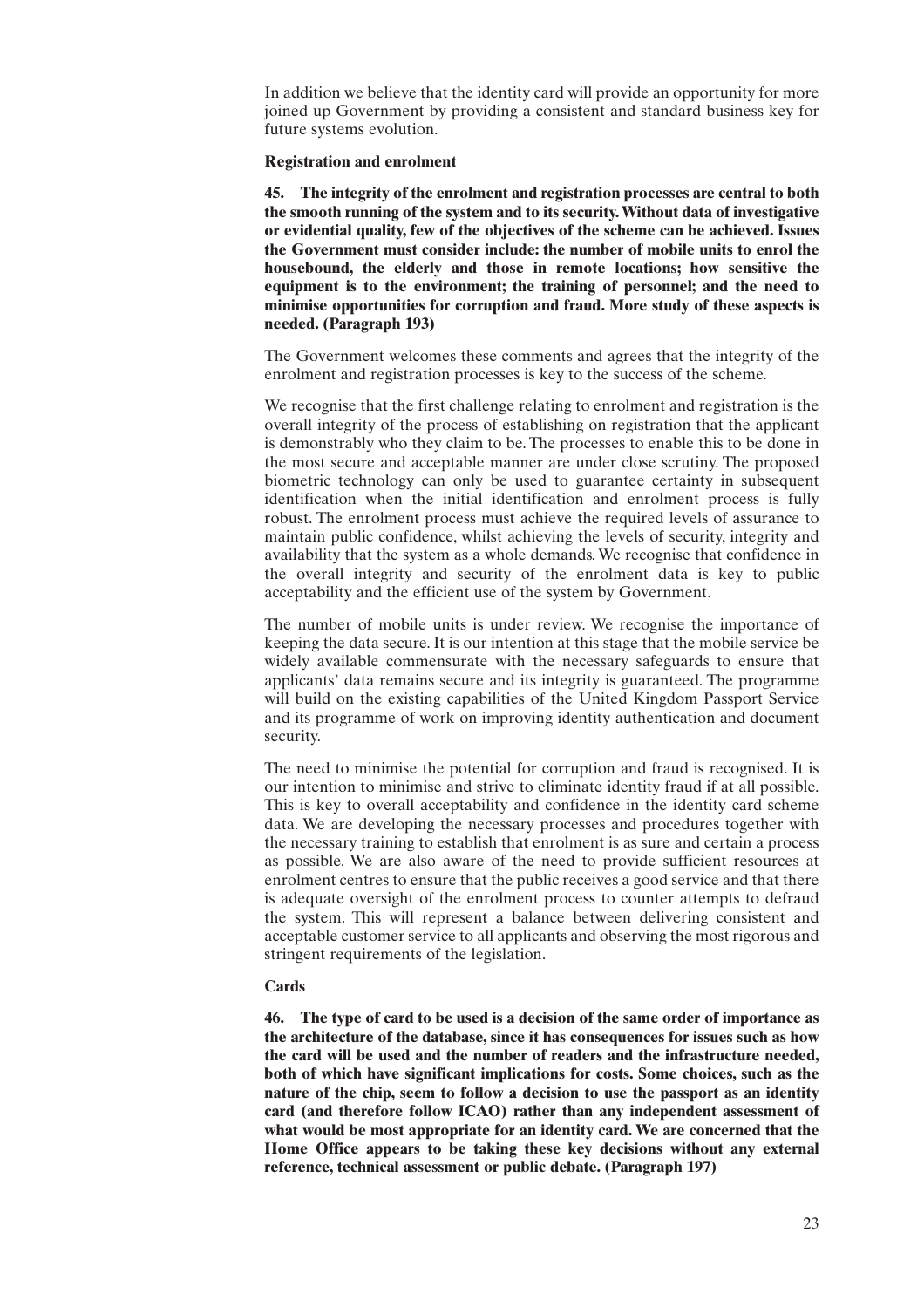As we have already said, the Government now proposes to issue identity cards to UK citizens alongside passports, and they will therefore not necessarily be based on ICAO<sup>6</sup> standards. As biometrics are increasingly being used, or proposed, in different documents there are strong arguments for working towards compatibility so that the same readers could be used, for example, for reading both passports and identity cards.The Committee should note that the draft EU Regulation on passports requires compliance with the ICAO standard on machine-readable passports.There are efficiency savings in collecting biometrics to a single common standard for multiple documents, which may mean that we will use widely-agreed international standards.

The Government does not take key decisions without any external reference, technical assessment or public debate. The design assumptions are being used to test usage scenarios and are being evaluated against the design criteria. The objective of the current phase of the project is to arrive at a set of requirements which will inform the procurement phase, rather than a fully worked-out design for the scheme.

More specifically, the Home Office is establishing independent assurance for the whole programme, including the business case, technical and scientific requirements (including biometrics) and procurement. The aims of this programme assurance are to provide confidence to key stakeholders that the programme can deliver to time, cost and quality and that the overall benefits will be realised. The Identity Cards Programme team also have access to technical expertise both within and outside the Home Office.

There has been extensive public debate since the Government first consulted on identity cards. Much of this debate has been linked to the Committee's work. Stakeholder organisations have been consulted and Ministers and officials have taken part in discussions and conferences involving the IT industry and the financial services sector among others.

## **47. The Government's figures on how much cards would cost compare them to 10-year passports and driving licences. The Government has not, however, confirmed explicitly how long the validity of identity cards would be. It must do so before the Bill is published. (Paragraph 198)**

It is the Government's intention that validity of the registration period for an identity card should be ten years. However, we need to complete our feasibility studies into the lifetime of the physical card (and its embedded chip) and the stability of biometric measures over such a time span before making a decision. This may mean that people receive a replacement card part-way through the 10 year period of registration. Also, the validity of a card issued to a foreign (i.e., non-EU) national would not be longer than the period for which they were given leave to remain in the UK.These technical factors are continuously evolving and it would be neither possible nor desirable to give a final and unequivocal answer at this stage.

## **Readers and infrastructure**

**48. We are deeply concerned that the Government has published so little information about the number, type, distribution and cost of card readers and the infrastructure necessary to support this. This information is not only essential to proper costing of the scheme, but also to an assessment of how effective the scheme will be. (Paragraph 201)**

<sup>6</sup> ICAO is the International Civil Aviation Organisation which sets internationally recognised standards for travel documents.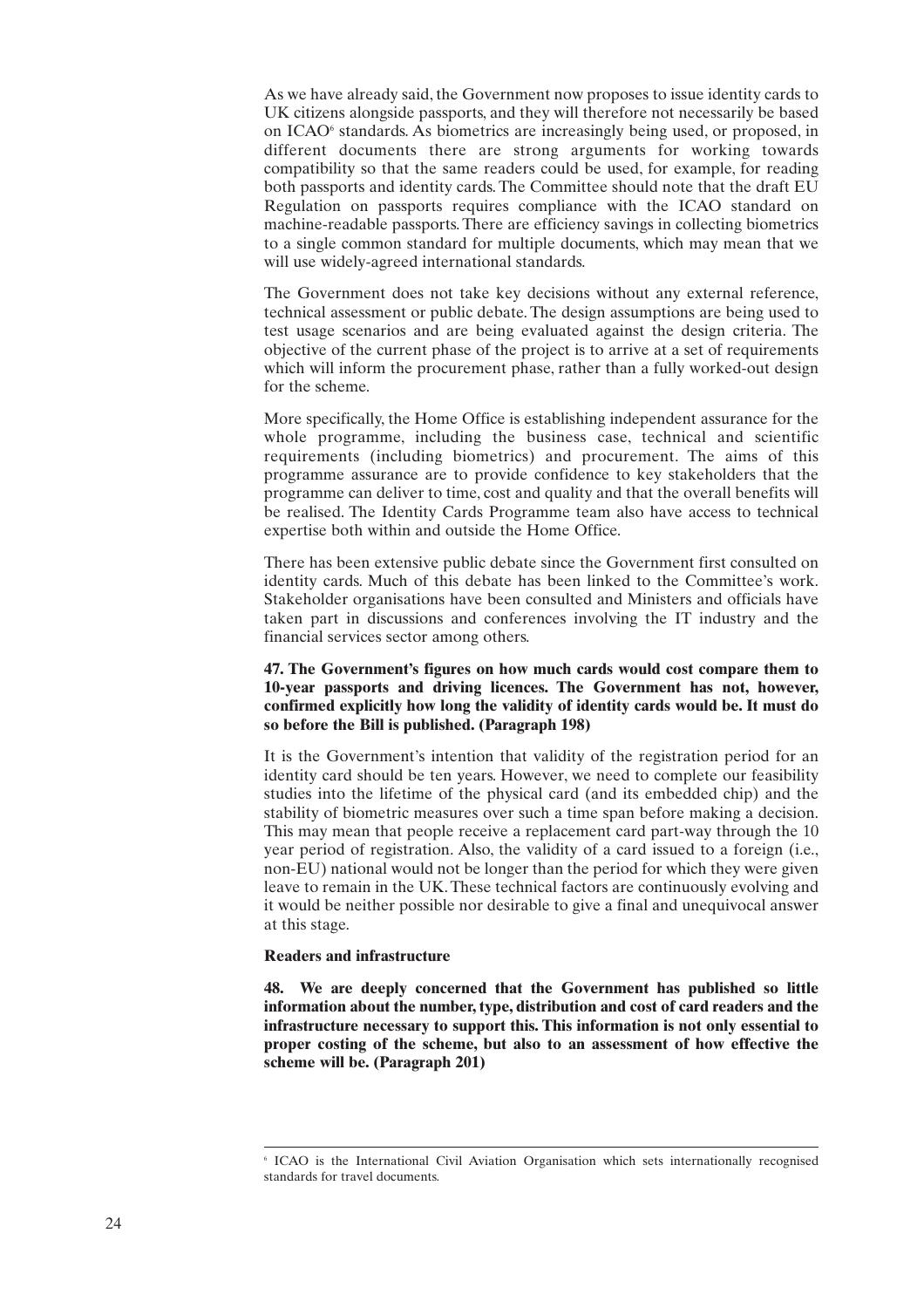Since the publication of the report we have continued to work on the outline design of the scheme, including consideration of card readers and their supporting infrastructure. As we develop greater clarity in these areas, we are feeding them into the business case to make our cost estimates more rigorous. Cost estimates for readers have also been included in the work on benefits which we are carrying out with our stakeholders.

**49. We are also concerned that the Home Office may be leaving it to other government departments, local government and the private sector to decide what level of investment to make in card readers and infrastructure. There is an obvious danger that each organisation will opt for a low level of security, relying on others to raise the level of security in the system as a whole. If this happens the value of the identity card system will be significantly undermined. We also expect the Home Office and other Departments to give at least broad estimates of the numbers of readers they expect to need of each type and what level of provision other organisations are expected to make. (Paragraph 202)**

The Identity Cards Programme Team is working with other Departments to establish the appropriate level of investment in card readers and infrastructure. This work takes into account the requirements of those individual Departments in addition to the wider benefits of the scheme. The following paragraphs provide more detail relating to specific Departments.

## *Department of Health*

The Government's National Programme for IT (NPfIT) is putting into place an infrastructure of card readers across the NHS, which will facilitate the checking of cards. The number of biometric readers will depend on business need, and will be identified locally.

## *HM Customs and Excise*

HM Customs and Excise will invest fully to maximise the benefits that can be gained from having identity cards with biometric data. However, where economies of scale are possible, the Department will seek to take advantage of them. For example, at frontiers where more than one agency is operating, there would be obvious advantages to sharing the cost burden. HM Customs and Excise are working on broad estimates of the numbers of readers which would be required, but this will depend on the volume of readers which could be shared with other agencies. The Immigration and Nationality Directorate of the Home Office is also working on estimates of the numbers of readers it will require at ports and in other locations.

#### *Department for Work and Pensions*

At the hearing on 27 April Chris Pond, Parliamentary Under-Secretary of State, gave a broad estimate of the number of readers the Department for Work and Pensions will require (4,500) and in a further note sent after the hearing said that the estimate is a high-level assessment of the number of readers required, and will be refined as more work is undertaken on this issue. This is part of the costs and benefits work taking part at present. Once it is completed DWP will be in a position to provide more details.

## *Department for Education and Skills*

The Department for Education and Skills already issues the Connexions Card free to those 16-19 year olds who want one. This will be funded through until 2008, and includes free card readers available to Schools and Colleges to record attendance where appropriate. There may be cost savings to be realised for identity cards by exploiting the existing infrastructure. Within the Further and Higher Education sectors there are approximately 4,000 providers (many with multiple sites) with 6 million learners.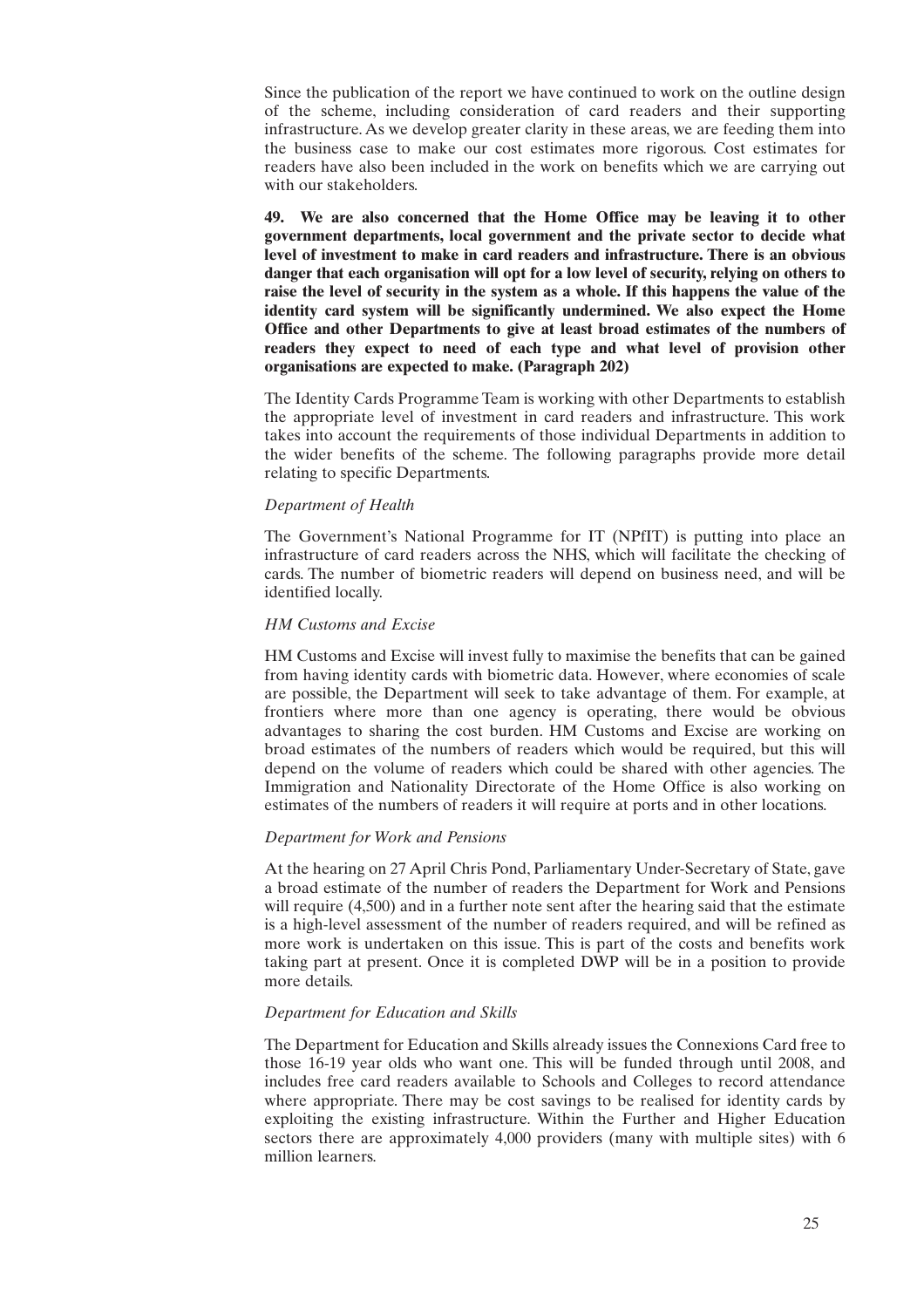The private sector too is concerned with the issue of verifying identity; businesses are unlikely to be content with a low level of security which could adversely affect their activities by making it harder to combat identity-related fraud.This is dealt with also in point 17 and in point 27. As we said in the latter, the financial services sector is one in which establishing identity is regarded as crucial, and the Home Office is working closely with this sector, both on current initiatives and on the future use of identity cards. The financial services sector is also investing heavily in Chip and PIN and card readers in the context of combating fraud.

## **Multiple cards**

## **50. We support the issue of multiple identity cards to an individual in cases where there is a legitimate need, and welcome the Home Office's expression of flexibility on this issue. (Paragraph 203)**

The Government recognises the need for flexibility where there is a genuine, legitimate need and will bear this in mind when decisions are taken in due course. In particular we believe that there may be a genuine need in cases where people are in the process of permanently changing their gender. This change is already recognised in the issue of passports and driving licences.Where a person did hold more than one card most of the underlying information, including the biometric information which is held on the Register, but which does not appear on the face of the card, will be the same.

## **Security**

## **51. We believe that an identity card system could be created to a sufficient level of security. We stress, however, that the security of the system depends as much on using the proper procedures with the appropriate level of scrutiny to verify the card in use as it does on the integrity of the card issuing process or the identity register. (Paragraph 207)**

The Government agrees with the Committee that an identity card system can be achieved securely and that it is a fundamental requirement. To achieve this we have formed a team of specialist security and process professionals from industry and government to drive the resilience and security aspects of the programme forward to deliver the levels of assurance required. We are confident that the principal mechanisms we need will be sufficiently diligent and robust to achieve confidence in their validity and the credibility of the scheme. These mechanisms are designed for the initial processes of identification which will establish, validate and authenticate an individual's unique identity profile before enrolment.It is only then, once enrolment has taken place, that we are proposing to apply the biometric technology to this established identity for future verification. The key security processes are not initially a matter of technology but are vested in thorough processes diligently applied in a sensitive manner.

To achieve the required levels of resilience and security against actual and perceived levels of threat we have followed the concept that security is an endto-end process, holistically applied internally and externally to people, processes and technology in their widest sense in order to deliver the levels of availability, integrity, accountability and auditability required.

## **Costings**

**52. The Home Office have provided us with details of the assumptions on which their costings have been based, on a confidential basis.We are not convinced that the level of confidentiality applied is justified. Cost information is an essential element in determining the value for money of any project. It is of prime importance where expenditure is funded from the public purse and of particular relevance with regard to public sector IT projects which have a history of poor performance and cost-overruns. We are also concerned that the least robust cost**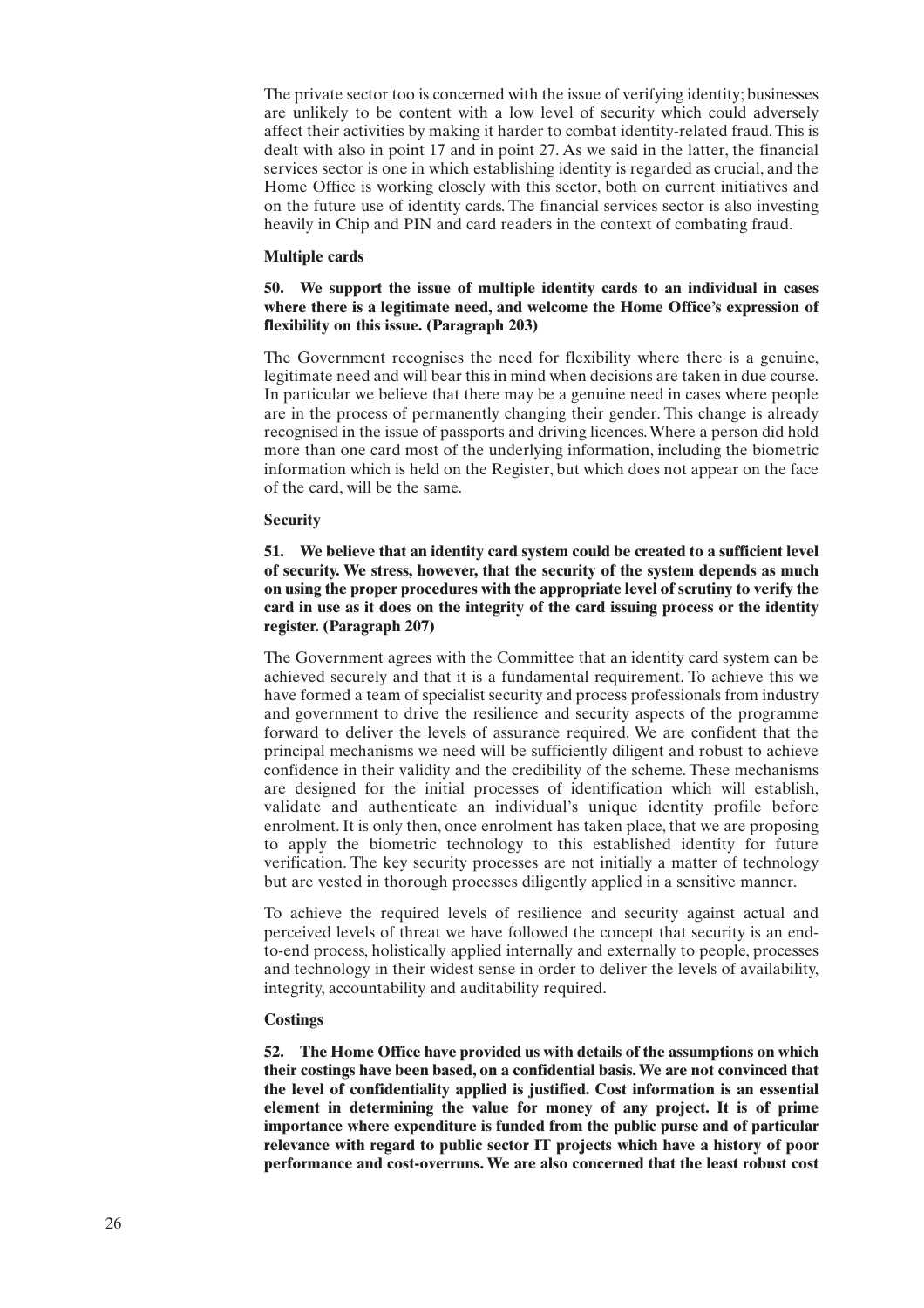**estimates appear to relate to the assumptions with the greatest cost-sensitivity, such as the length of enrolment time, the anticipated number of applications requiring further investigation, the cost of card production and the criteria for subsidised cards. Changes to any one of these factors could cause significant increases to the cost of the programme. (Paragraph 212)**

The Government is preparing a revised cost model which takes into account the comments received during the consultation exercise, including the improved requirements and features which organisations would like to see in the scheme. The Government will make information on cost assumptions and estimates available as Parliament debates the substantive legislation. We must continue to ensure that we achieve value for money in the procurement and operation of the scheme and this must be taken into account in deciding what information can be made public.

**53. The failure to attach a Regulatory Impact Assessment to the draft Bill, or to provide any detailed information on estimated costs and benefits, significantly weakens the basis for pre-legislative scrutiny and the public consultation exercise. This secrecy is all the more regrettable since the case for an identity card system is founded on whether its benefits are proportionate to the problems it seeks to address: a proper cost-benefit analysis is an indispensable element of this. The excuse of commercial sensitivity should not be used to avoid publishing a full Regulatory Impact Assessment with the Bill. (Paragraph 213)**

Although the Committee expresses its disappointment that we did not include a Regulatory Impact Assessment (RIA) with the draft Bill, the consultation document made clear that it has always been our intention to publish Assessments as more specific decisions are taken. Unlike most legislation, the Bill would lead directly to contracts for the provision of various services needed to deliver the card scheme.We therefore need to ensure that any published RIA will not compromise our ability to secure value for money for the scheme. As we have already said, provided that we can be assured of this, our intention is to publish an RIA when the substantive Bill is introduced.

## **Procurement**

**54. We welcome the Home Office's efforts to overcome their record on IT procurement. We do not believe that it is impossible for them to deliver the project on time, to specification and to cost. (Paragraph 215)**

**55. But we are concerned about the closed nature of the procurement process which allows little public or technical discussion of the design of the system or the costings involved. We do not believe that issues of commercial confidentiality justify this approach. Any potential gains from competing providers providing innovative design solutions are likely to be more than offset by the unanticipated problems that will arise from designs that have not been subject to technical and peer scrutiny. (Paragraph 216)**

We are pleased that the Committee accepts that we can deliver the project on time, to specification and to cost. We have already made early and extensive engagement with the supplier community, for example through conferences and workshops organised by Intellect (the IT Industry's Trade Association). We will also carefully evaluate alternative designs from potential providers. In accordance with best procurement practice, and in accordance with the Freedom of Information Act that will be in force in 2005, we plan to be very open about the procurement process except where to do so would not be in the public interest or would prejudice certain interests. Examples of where we might not disclose are where this could compromise the security of the scheme, or where it may damage the commercial interests of the Department or a supplier. The procurement will follow the relevant European Directives, and will as such be advertised in the Official Journal of the European Union (OJEU). We also plan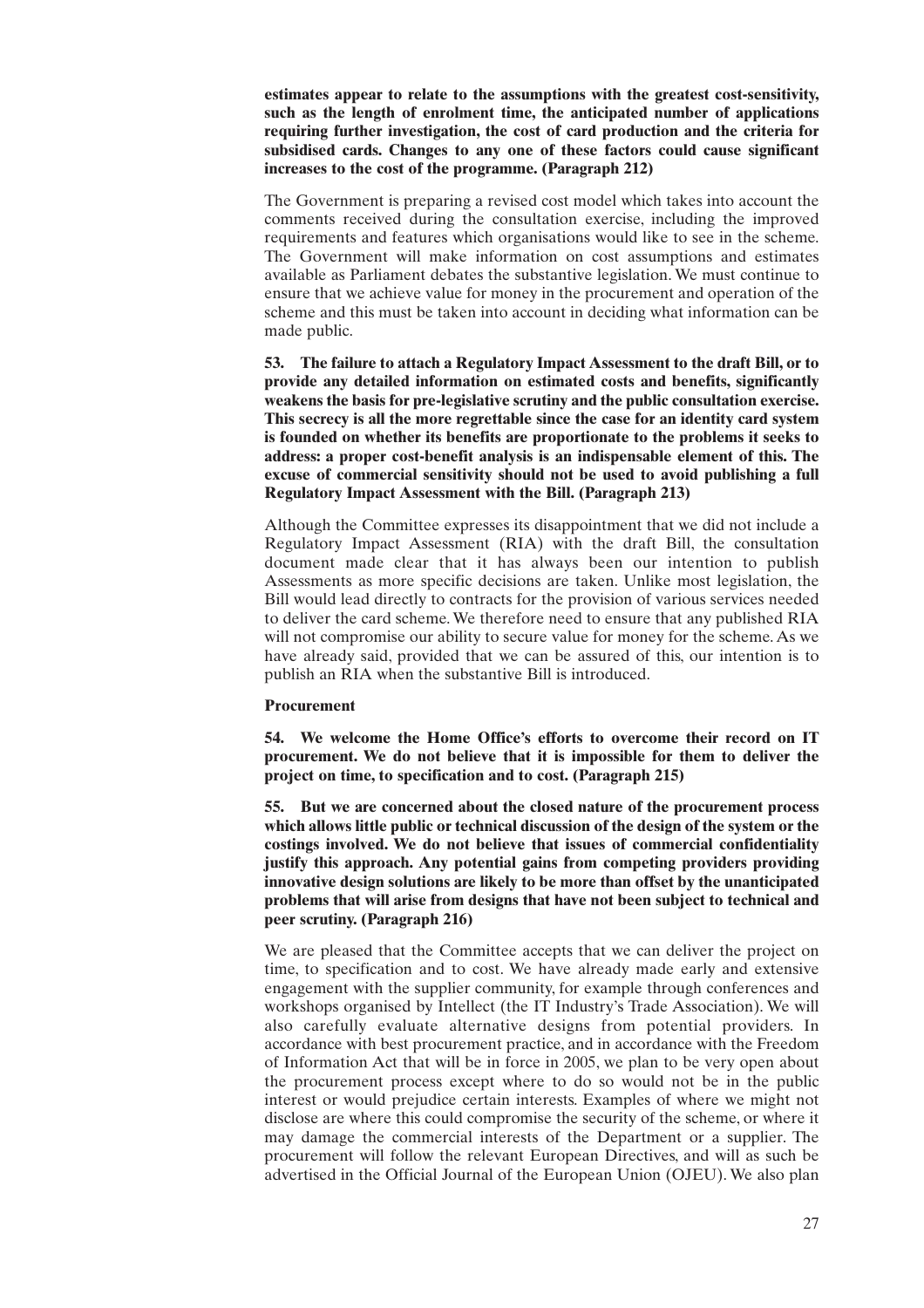to give the wider market advance notice of the procurement through the issues of a Prior Indicative Notice (PIN) at the appropriate time.To add to the scrutiny already provided by the various Departmental bodies and the OGC Gateway process, we are also intending to engage an independent assurance function to oversee key aspects of the scheme.

## **56. Nor do we believe that the Government's OGC Gateway process has yet demonstrated the robust track record on procurement projects that would allow it to be relied upon for a project of this scale. (Paragraph 217)**

The OGC Gateway process is just one of a number of mechanisms for assuring the project. For example, the Government is engaging an independent assurance function, which will sit alongside other internal controls.

The Gateway process is a series of reviews at strategic milestone points in the delivery of a procurement programme or project by a team of experienced and independent people. It does not guarantee success, but does reduce the risk of failure considerably by identifying omissions, making recommendations and, by viewing the whole life cycle, ensuring the project is on track to deliver. The reviewers are specifically picked for their skills relating to that project.The scale is not directly relevant as Gateway is designed to cover all projects whatever their size. A significant number of very large complex projects of the scale of identity cards have been reviewed and achieved improved chances of success.

**57. The Home Office must develop an open procurement policy, on the basis of system and card specifications that are publicly assessed and agreed. The Home Office should also seek to minimise risk, including, as appropriate, by breaking the procurement process down into manageable sections. We have already recommended that the Chief Scientific Officer be invited to oversee the development of the biometric elements of the scheme. We recommend that individuals or groups with similar expertise be invited to advise on the scrutiny of other aspects of the scheme. (Paragraph 218)**

As discussed above, the procurement will be as open as possible, subject to constraints such as security, value for money and the protection of the commercial interests of the Home Office and potential bidders.The procurement strategy is assessing how best to break the procurement down into manageable sections. Finally, again as stated above, we are engaging an independent assurance function to oversee key aspects of the scheme – including both procurement and technical issues.

## **Conclusions**

**58. Identity cards should not be ruled out on grounds of principle alone: the question is whether they are proportionate to the aims they are intended to achieve. Identity cards could make a significant impact on a range of problems, and could benefit individuals through enabling easier use of a range of public services.This justifies, in principle, the introduction of the Government's scheme. But the Government's proposals are poorly thought out in key respects: in relation to the card itself, to procurement and to the relationship of the proposals to other aspects of government, including the provision of public services. These issues must be addressed if the proposals are to be taken forward. It is important that the Government clarifies the purposes of the scheme and makes them clear through legislation. (Paragraph 219)**

The Government welcomes the Committee's conclusion that the introduction of identity cards is justified in principle. This response has addressed the issues raised here, some of which will receive further comment on the next section on the draft Bill.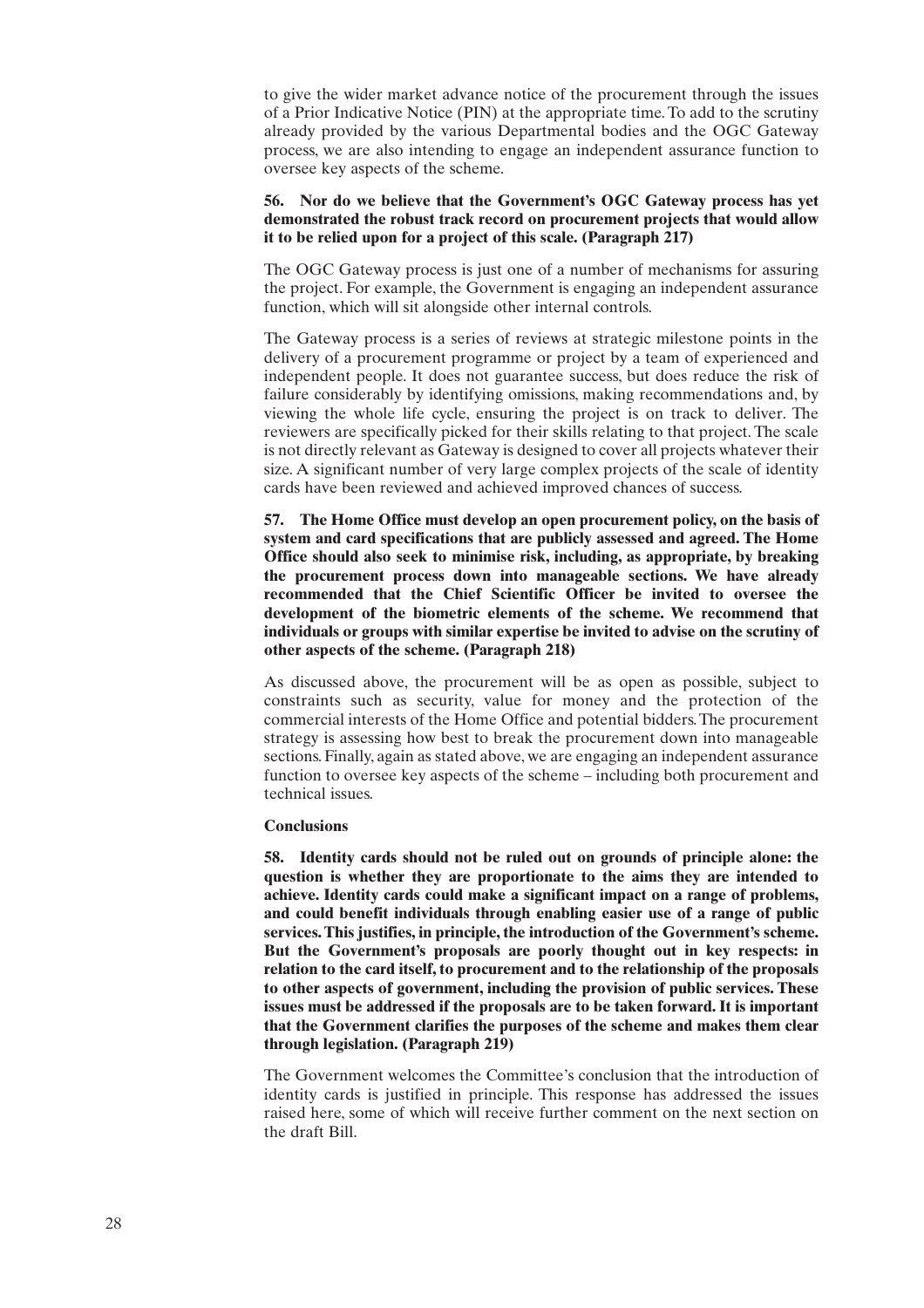## **The draft Bill**

## **Point 8**

Point 8 of the Committee's report (below) deals with the draft Bill as a whole. The Government's response to this point will serve also as an introduction to the more detailed comments on individual clauses which follow.

**The draft Bill might have been expected to clarify the Government's aims but we do not believe it has done so. It is essential that the Government explain its intentions on issues raised in this report before the Bill is published. (Paragraph 72)**

As we said at point 8, the Government has been clear about the aims of the identity cards scheme which it gave to the Committee in its original written evidence.They are:

- to tackle illegal working and immigration abuse;
- to disrupt the use of false and multiple identities by organised criminals and those involved in terrorist activity;
- to help protect people from identity fraud and theft;
- to ensure free public services are only used by those entitled to them;
- to enable easier and more convenient access to public services.

The aims of the scheme are not the same as the statutory purposes of the Register which are set out in clause 1(2) and at point 8. The Government believes that these purposes are clear.It intends, however, to reflect the aims of the scheme on the face of the Bill.

**59. The draft Bill gives the Government powers to require and register a wide range of information not obviously needed to establish identity. It gives a wide range of organisations access to that information and to the audit record of when and by whom the National Identity Register has been accessed, so giving information on key actions of individuals. While the draft Bill undoubtedly enables these actions to be taken in the fight against serious crime or terrorism, it allows for far wider access to the database than this justifies.In particular, given the lack of clarity about the aims of the identity card, to leave so much to secondary legislation is unacceptable. (Paragraph 222)**

The legislation does not allow organisations to access information in the Register in the way which the Committee describes.Information will be provided to verify identity or the validity of a card. In the majority of cases we expect that this will be done with the consent of the individual concerned as authorised under clause 14 of the draft Bill. Clause 11 provides a power for the Secretary of State and designated documents authorities to require information for the purposes of verifying information to be placed, or which is currently placed, on the National Identity Register.This is specifically about ensuring the accuracy of the Register and it does not confer the power to share data for wider purposes. Neither does it allow the Secretary of State or a designated documents authority to request information that is not relevant for the purposes of validating the Register. The information that may be held on the Register itself must be within the statutory purposes of the Register.

However, clause 20 does allow for authorised provision of information without consent to specified bodies in accordance with their functions. There is no question of granting unlimited access to the contents of the Register. (Point 84 also deals with this issue.) The Government intends to make clear in the substantive Bill the difference between the limited information supplied with consent under clause 14 to verify identity and that which could be provided under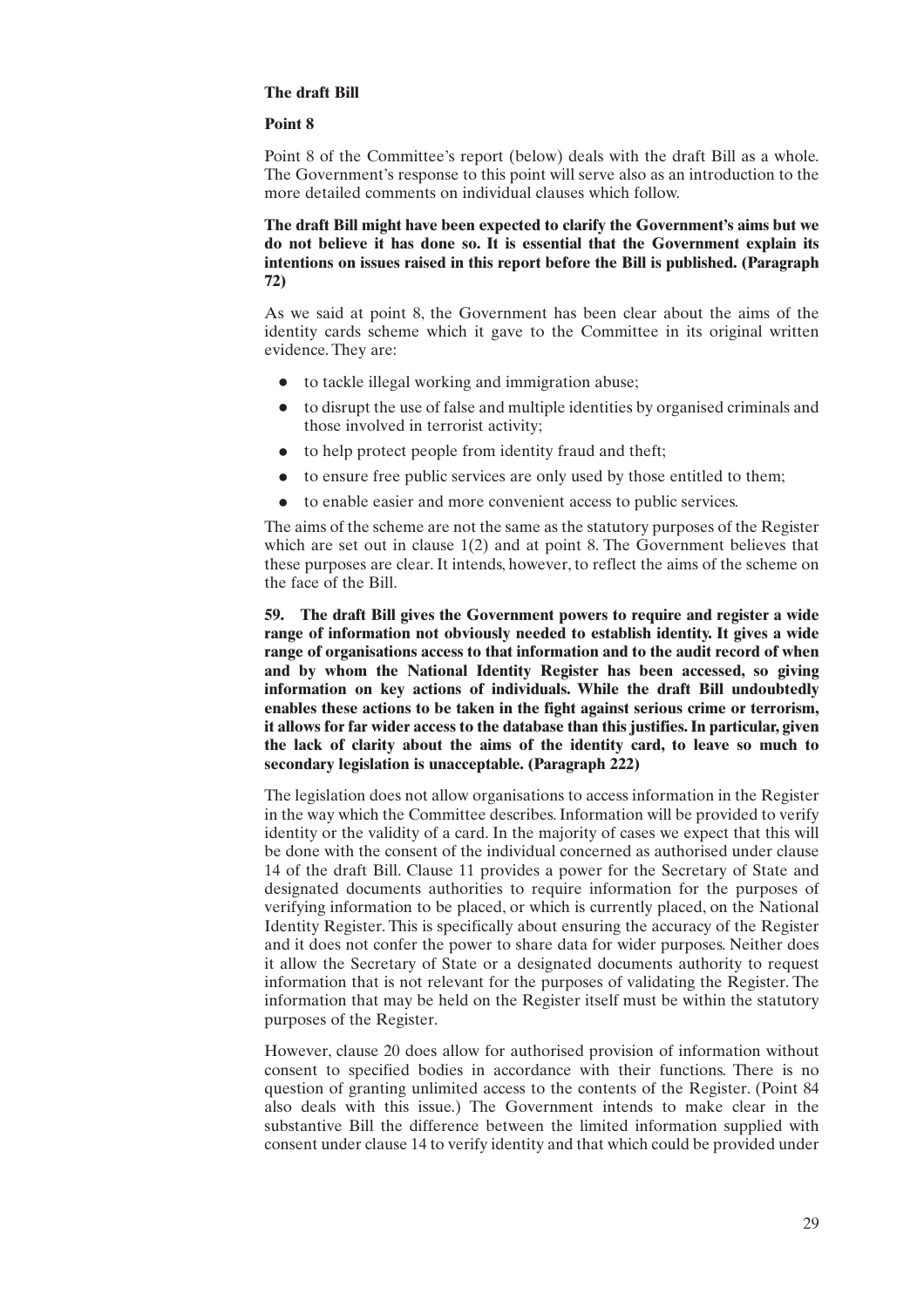clause 20, for example to the police or security services, to combat crime or on grounds of national security.

**60. It is unacceptable that basic questions about the degree of access to the National Identity Register should be left to secondary legislation. The Government must clarify what access will be given to public and private sector bodies, and under what circumstances. Once identity cards are compulsory, there is a significant danger that the concept of consent to disclosure of information will in practice be eroded, unless there are clear statutory safeguards against improper access to the Register. (Paragraph 224)**

As has already been noted in the response to point 59 above, references to "access" are potentially misleading. Most transactions will simply be for the verification of the identity of the individual concerned; such transactions will normally not do more than confirm the identity of the person or the validity of the card (or possibly both). Under clause 14, individuals may consent to public and private sector organisations confirming their identity using the National Identity Register. Before it is compulsory for that individual to register, public and private sector organisations must offer reasonable alternative means to prove identity. It is intended that only those organisations which have been approved would be able to make checks against the National Identity Register.

The organisations listed in clause 20 will have the power to request that information be provided without consent in accordance with their statutory purposes which are consistent with the purposes of the Register; they may request additional information to that needed for verification of identity, provided that this is in accordance with their statutory purposes, and allowed for under clause 20, such as national security or combating crime.

**61. We note that whilst a range of data might be required to verify an application, it is not necessary for all that data to be retained on the National Identity Register. They could either be returned or, if necessary for audit purposes, held on a separate database. The Bill should be amended to restrict data held on the register to that information required to establish identity once the card has been issued. (Paragraph 229)**

The Government agrees that data which was required for verification purposes is still relevant for audit purposes and it will have to be kept for this. However, it may be feasible to hold some data separately in the way the Committee suggests.

The process of verification is of course different from the process of establishing identity when someone applies for a card. The National Identity Register is not necessarily a single database and we may well hold this data separately, but we do not want to make pre-emptive design decisions at this stage. It is at the application stage that evidence for the information to be retained may be required in the form of actual documents. These documents, passports, for example, would be returned to the individual as soon as registration has taken place, but for audit purposes we would want to retain some form of record, for example of the passport number and validity details.

## **62. The one exception would be information about immigration status. This is so central to the justification for the Bill that it would be useful and convenient to hold this on the central register. (Paragraph 230)**

The Government is pleased that the Committee has recognised the importance of immigration data in this context. But we are not persuaded that such data is substantively different from the other types of data which we propose to hold on the Register.The function of the Register is to hold data needed for identification purposes; for those subject to immigration control their status is one piece of the necessary data, and is essential to one of the stated aims of the scheme which is to combat illegal immigration.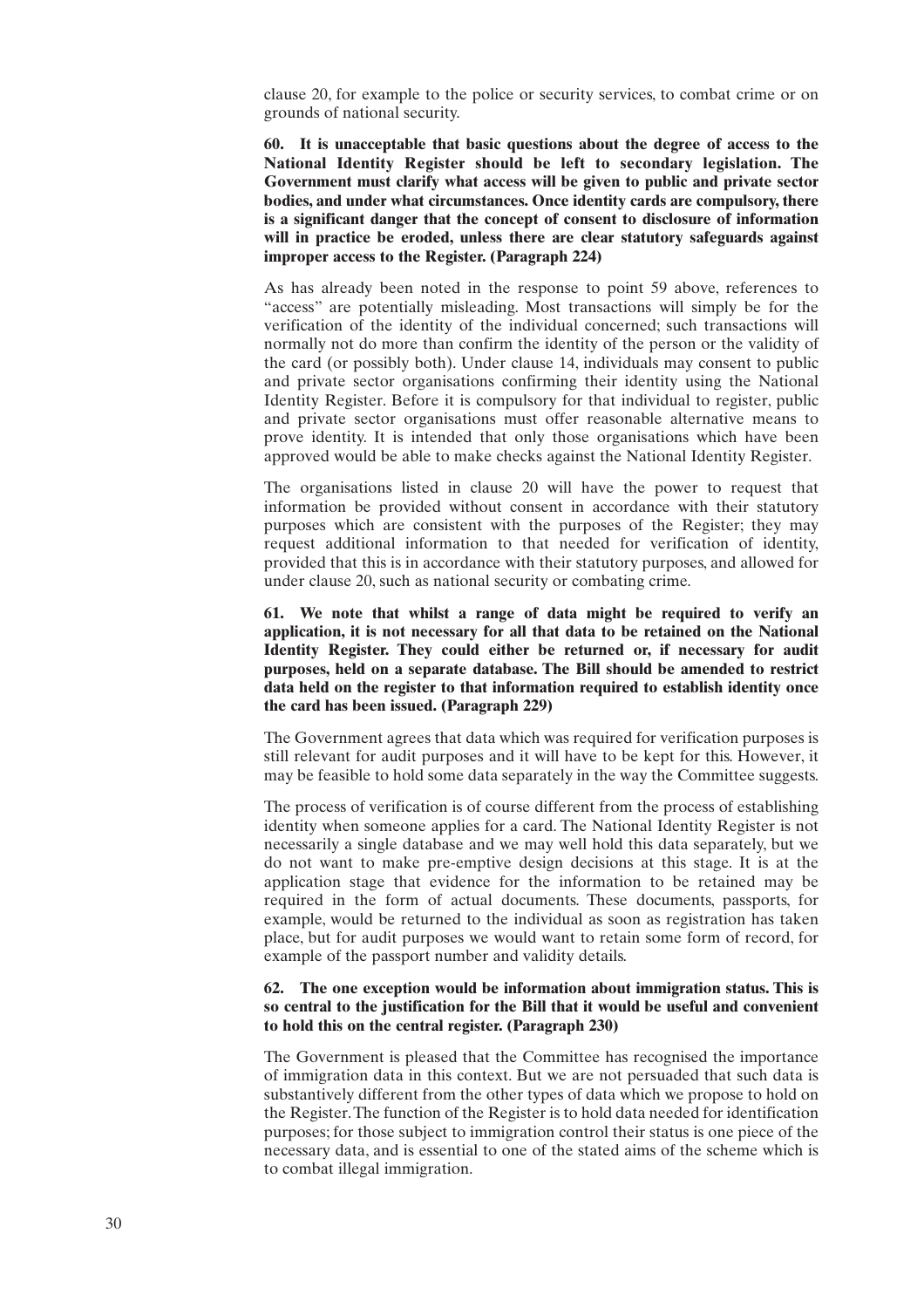**63. The purposes of the draft Bill as set out in Clause 1 are very broad and the list of registrable facts is longer than those the Home Office has said are necessary to establish identity. Both the purposes of the Bill and the registrable facts should be strictly limited to establishing identity and immigration status, so as to ensure that the provisions of the Data Protection Act cover the operation of the scheme effectively. (Paragraph 231)**

**64. It is not yet possible to be more precise about the list of registrable facts, because the aims of the scheme, and hence the requirements for information to be registered, are not sufficiently clear. As the Bill proceeds, the Government must set out its justification better. (Paragraph 232)**

**65. Clause 1 should set out the aims of the scheme. A possible formulation might be: "to enable an individual to identify himself in order to gain access to public and private services or when required to identify himself for the purposes of law enforcement".Wording of this sort would establish a test against which the data to be stored and used could be tested. It would also guard against the type of function creep in which the state uses the register to identify individuals without amendment by Parliament. (Paragraph 233)**

As has already been noted, the Government believes that the legislation should establish the statutory purposes of the scheme, and intends to set out the aims of the scheme more clearly on the face of the Bill. The Committee's suggested formulation is similar to clause  $1(2)(c)$  and  $1(2)(d)$  in stating that the scheme is designed to enable an individual to establish "his identity, place of residence or residential status" and to facilitate "the provision of a service". However the Government is concerned that the wording "…when required to identify himself for the purposes of law enforcement" may be taken as suggesting that the police and other law enforcement agencies should have the power to demand an identity card in any circumstances.The draft legislation proposes no new powers for the police and the Government does not intend to make carrying a card compulsory.

It is important to note that these registrable facts are listed in the draft Bill to set limits on the types of information which may be held on the Register and do not include sensitive personal information such as medical records, ethnicity or religious opinions. The Government is, however, confident that those registrable facts which are listed are those which are necessary to verify identity and residential status.

## **66. There should be explicit provision in the Bill that all access to the register must be recorded. (Paragraph 234)**

The Government, as the Committee notes in paragraph 234 of its Report, has said that the intention of Schedule 1(9), which deals with records of access to the database, was not to allow for access to the database to be unrecorded. The Schedule sets out the information which may be recorded, and not all the information listed will need to be recorded in every case. Encouraging the majority of verification checks to be made online will mean that we will have a fuller picture of when and by whom someone's identity was checked. A greater use of checking of biometrics against the Register will mean greater security and auditability for all online checks.

## **67. We support the provisions in Clauses 2(4) and 8(4) that enable registration of failed asylum seekers and other similar cases, but recommend that the Home Office clarify the purposes of these Clauses in the Bill. (Paragraph 235)**

The Government is pleased that the Committee sees value in enabling under clause 2(4) the entry on the Register of those who have not applied or are not entitled to be entered and clause 8(4) allowing for identity cards to be issued to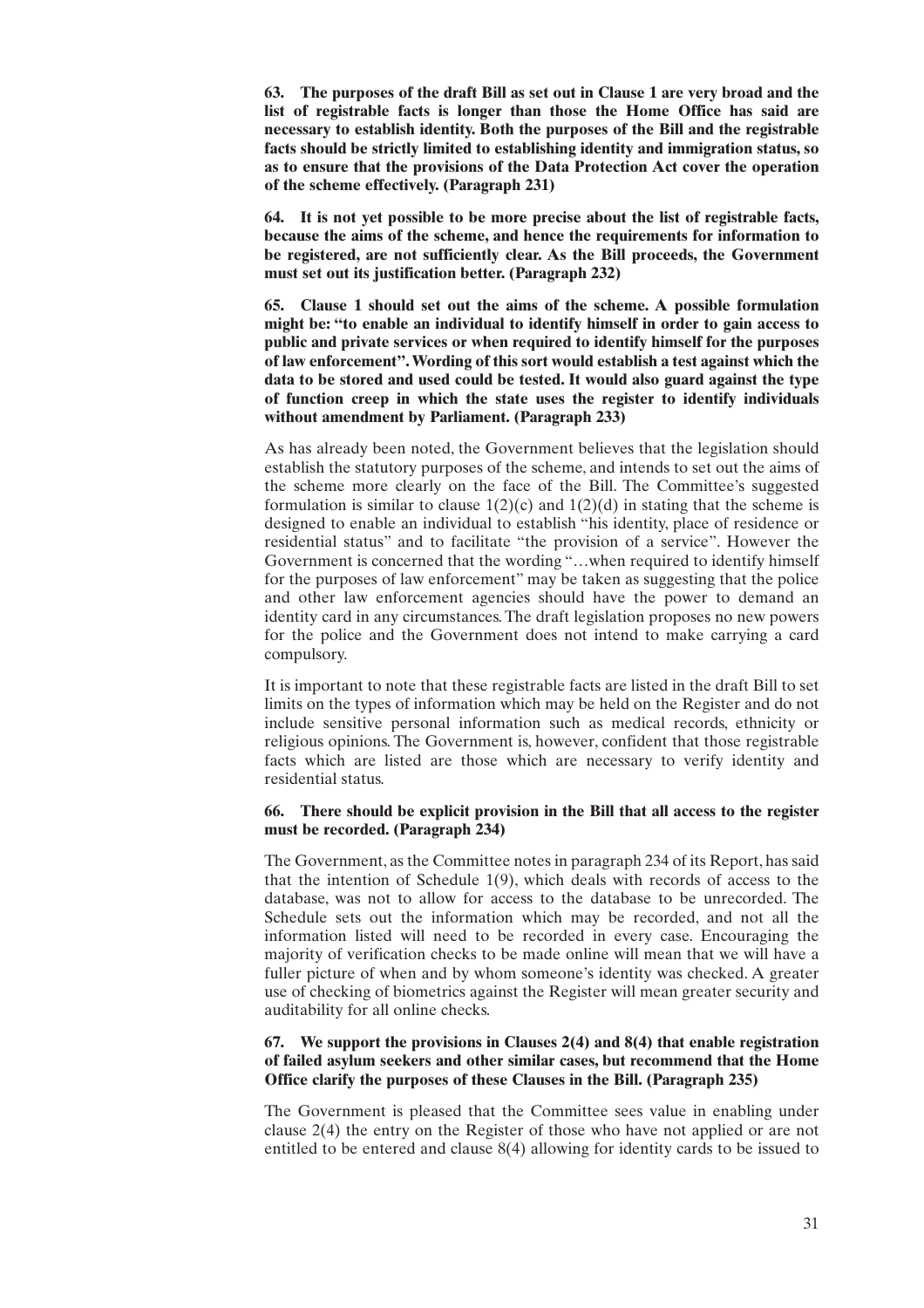individuals who are not eligible to be issued with one but whose registrable facts have been entered into the Register. The purpose of the clauses is to enable details to be registered either in advance of enrolment or in order to signal the presence in the country of someone who is not entitled to register. Failed asylum seekers fall into the second category; registering their details would mean that they would not be able to attempt to register in the future whilst still not eligible to do so. Examples of the second category are young people coming up to registration age, and British citizens living abroad who wish to return to take up residence in the UK. The Government believes that this purpose is clear, and would not wish to limit the applicability of the provisions in any way by specifying categories of cases on the face of the Bill.

## **68. Clause 3 provides an acceptable mechanism for amending the information required to be held on the Register, but only if the statutory purposes of the Bill are clarified as we recommend. (Paragraph 237)**

The Government welcomes the Committee's endorsement of the provisions in clause 3. Clarification of the statutory purposes of the scheme is considered elsewhere in this response.

**69. It is practical to allow some flexibility over precisely which documents are required at registration and that these should be set out in secondary legislation. But the Bill should state that only those documents that are reasonably necessary to establish identity may be required. There should be a right of appeal to the National Identity Scheme Commissioner. (Paragraph 239)**

The documents that may be required are already limited by the provisions of clause 5(6) which ensure that an individual may only be required to provide the information required for the statutory purposes of the Register. This provision ensures that an individual cannot be asked for information which is not necessary for verifying their identity. The Government will look at the possibility of a role here for the National Identity Scheme Commissioner in the context of broadening the remit of the post.

**70. The proposed penalties [for failing to register when required to do so and for failing to provide information] are reasonable given their purposes and existing penalties for similar offences. (Paragraph 244)**

The Government is content with this assessment and believes that the penalties are fair and reasonable.

**71. It is unlikely that if full Parliamentary procedures were followed the Government would, as it fears, be accused of "proceeding by stealth". The move to compulsion is a step of such importance that it should only be taken after the scrutiny afforded by primary legislation: the proposed "super-affirmative procedure" is not adequate. We would, however, support the inclusion in the Bill of powers to enable the Government both to set a target date for the introduction of compulsion and, if necessary, to require agencies and other bodies to prepare for that date. (Paragraph 248)**

The Government notes the Committee's view, but does not believe that their proposal differs substantively from what is already proposed. We remain convinced that, because the move to compulsion is such a significant step to take, the principles behind it should be debated in Parliament when the legislation is introduced.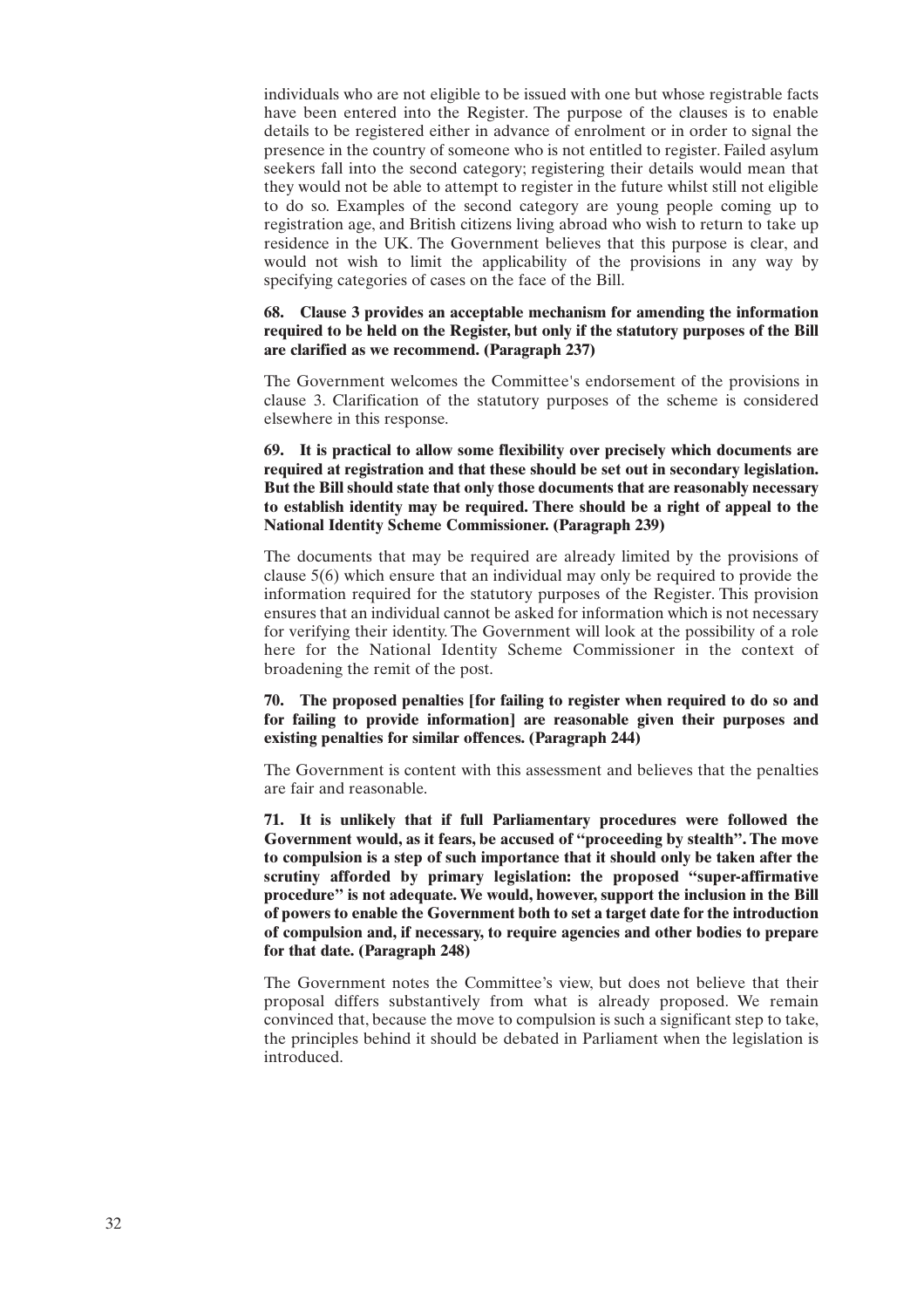## **72. The Government should consider statutory provisions to ensure the integrity of the registration and enrolment system, as well as specific penalties for breaches of these provisions. (Paragraph 250)**

The Government is aware of the importance of the integrity of the whole system, including the registration and enrolment process. This is why a new offence has been created of unauthorised disclosure of information (clause 29). This offence would apply at any point in the process of issuing cards or of maintaining the Register. Clause 30 introduces a new offence of providing false information.The Government believes that this package of measures will ensure the integrity of the system.

However, there are other, non-statutory measures which will also be taken, for example ensuring that staff training is rigorous and timely. The Government is considering appropriate measures .

**73. It is reasonable to require individuals to report relevant changes in their circumstances, provided that the range of information they are required to update is not excessive and that they are able to check that the information held on them is accurate. We do not believe that there should be charges for updating information on the Register, since this would be likely to affect adversely the accuracy of the information held. (Paragraph 253)**

The Government agrees with the principle that individuals should report relevant changes in circumstances to ensure the accuracy of the Register, provided that the range of information required is not excessive.Individual rights of subject access under the Data Protection Act will apply, so anyone wishing to check the accuracy of their details would be able to do so, subject to the exemptions in that Act. Whilst the draft Bill does provide a power to charge individuals for updating their information, no final decisions have yet been made. We would not wish, however, to dissuade individuals from updating their details and will consider carefully what charges, if any, would be appropriate.

**74. We find it anomalous that failure to update a driving licence should be a criminal offence, especially when failure to update the National Identity Register will not, and we note that the Home Office does not know how many prosecutions there have been for failing to update a driving licence. This offence should be reviewed in the light of the proposed legislation on identity cards. (Paragraph 254)**

The Government does not accept that the different status of the two penalties is an anomaly in the way the Committee describes it. All the offences relating to registering and updating the information in the Register attract civil penalties and we believe that it would be anomalous to create just one criminal offence in this context.The criminal offence of failing to update a driving licence should be seen in the context of road safety; it is important to ensure that information on those entitled to drive should be kept up to date. Figures for the number of prosecutions for failing to update driving licence details are not available because Home Office data aggregates several different driving-related offences into one field in the relevant database.

Reviewing this offence would be outside the scope of the identity cards project and there are no plans at present to do so.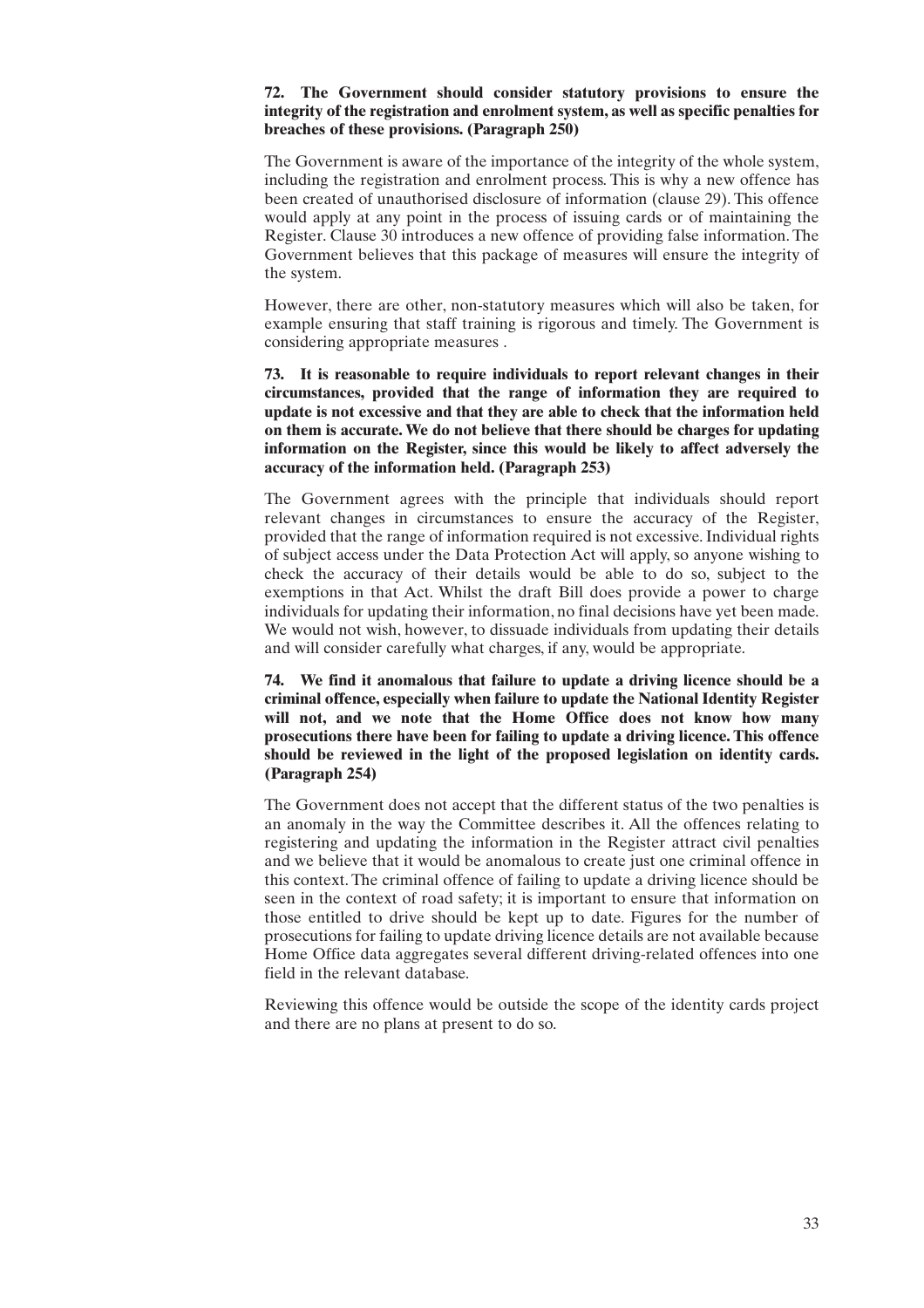## **75. Clause 11(1) could have significant implications for past and current employers, neighbours, landlords, family members and past spouses, all of whom might be required to assist in the identification of an individual.The Government should clarify the scope and limits of this clause on the face of the Bill. (Paragraph 255)**

Clause 11(1) is intended to authorise the Secretary of State to obtain information necessary for the identification of an individual. Sub-clause (4) provides that the requirement may be imposed on any person specified for these purposes by an order made by the Secretary of State and approved by a resolution of both Houses of Parliament. Thus, no information could be obtained unless it was allowed for in an order, and the only information which could be required would be that relating to the identification of an individual. The Government does not intend these provisions to be applied to individuals in the way the Committee suggests. It is the mechanism by which the Secretary of State may obtain information from, for example, another Government Department or a Local Authority.

**76. The practical application of Clauses 11 and 12 to socially excluded groups must be clarified as soon as possible. This should be done in such a way as to ensure that such groups are no further disadvantaged by the operation of the scheme. The Bill should contain legal duties on the Home Secretary to take into account special needs, such as health, in applying these clauses; and to establish a clear legal status in the primary legislation for those of no fixed abode. (Paragraph 256)**

An identity cards scheme will bring clear benefits to the individual and will be an inclusive scheme. It will help establish identity and right to access services in a simple, easy and convenient way. The Government is committed to the scheme not disadvantaging those on low incomes and other vulnerable groups. As the scheme develops the needs of these groups are being considered. The Bill has therefore been drafted to ensure that there can be exceptions and exemptions for different circumstances (clause 38(4)). We will be looking at the application of clauses 10 and 11 to socially excluded groups, and the needs of these groups will be taken into account in the design of the scheme. The Government is not convinced however that it is appropriate to write this duty onto the face of the Bill regarding clauses 11 and 12. However, the draft Bill provides a power via regulations to define what is meant by where a person resides or his principal place of residence (clause 40). This allows flexibility in the scheme including for those individuals who are without a fixed placed of abode.

## **77. We agree with the CRE that the Bill should be accompanied by a full Race Impact Assessment and that there should be a further Assessment at the time of the move to compulsion. (Paragraph 257)**

In addition to the partial Race Equality Impact Assessment which accompanied the draft Bill, the Government intends to complete a further Race Equality Impact Assessment for the substantive Bill, taking into account further research.

Further assessments will follow during the development of the scheme, and will also be required in the event of a move to compulsion.

## **78. A reasonableness defence to the offences that might follow from Clause 13(1) should be included on the face of the Bill, rather than left to regulations. (Paragraph 258)**

The Government will include a defence to this offence on the face of the Bill, by making clear that it shall only apply, for example, where it can be shown that an individual knows or suspects that a card has been lost or stolen.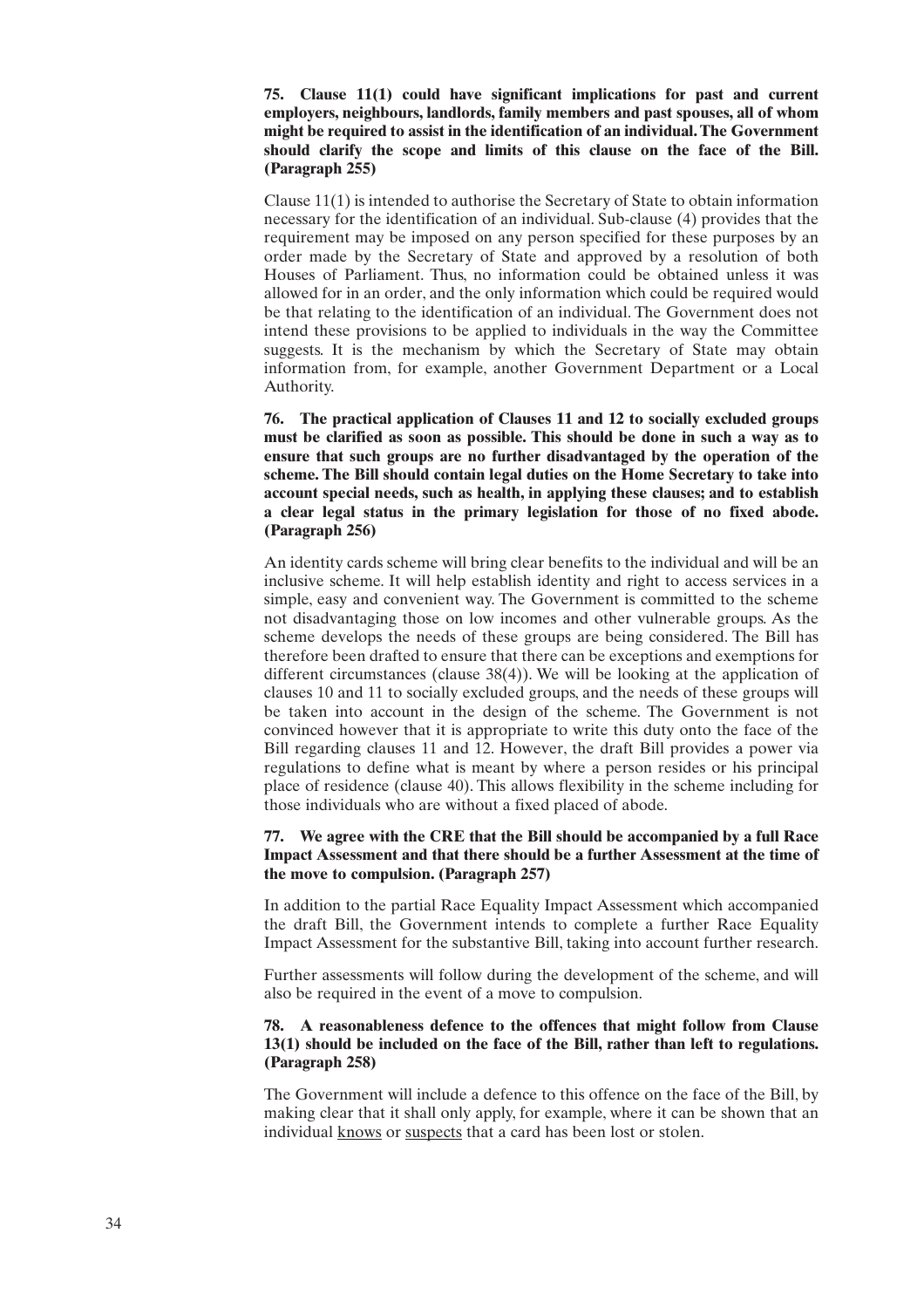**79. The Bill should contain an explicit reaffirmation of the right of individuals to see both the data held on them and the audit trail of who has accessed those data and on what occasions, subject only to the national security and crime exemptions of the Data Protection Act. (Paragraph 259)**

The Government accepts this recommendation. There was never an intention to remove any data subject rights under the Data Protection Act 1998, other than to data covered by existing Data Protection Act exemptions, and we will ensure that the Bill as published removes clause 14(4) which may have cast doubt on this.

**80. It is reasonable that there should be the possibility of restricting releasable information in certain cases. We welcome the Home Office's readiness to consult on the issue. (Paragraph 260)**

**81. Earlier in this report, we referred to the different levels of security, from simple visual examination of the card to access to the National Identity Register, which the Home Office expects to be undertaken. Although it would not be possible to specify in detail all the circumstances in which different bodies might have access to the Register, we believe that the principle and tests of reasonableness should be placed on the face of the Bill. (Paragraph 261)**

**82. The Bill might also allow individuals to limit access to certain data under certain circumstances. For example, a citizen might choose that addresses could not be released to all those who access the Register. (Paragraph 262)**

With the consent of the individual, organisations may make checks on the Register to verify identity. There is a power in clause 14(2) for the Secretary of State by regulations to make provision for how this consent is to be given and how applications for the verification service may be made.

The Government recognises the concerns of organisations and individuals who, for many reasons, might wish to limit the information that may be checked. The Government will examine the technical possibility of this as part of the work on considering how the verification service for identity cards might operate principally in an online mode in order to improve the security of the system and ensure a full audit trail of identity checks.

## **83. We welcome the provisions of Clause 19 prohibiting any requirement to produce an identity card before the move to compulsion. (Paragraph 264)**

The Government welcomes the Committee's view on clause 19. We believe that it will ensure that no-one is disadvantaged because they, quite legitimately, do not have an identity card. Even after the scheme becomes mandatory, there will be some categories of people who will not have identity cards. An obvious example is foreign nationals who are staying in the UK for less than 3 months. Moreover, even after the scheme becomes mandatory, it will not be compulsory to carry the card or produce it on demand.

**84. We are not opposed in principle to access to the database and to the audit trail without the consent of the individual concerned. But we are extremely concerned by the breadth of the provisions of Clauses 20 and 23 and particularly by Clause 20(2) which would allow nearly unfettered access to the security and intelligence agencies. At a minimum, disclosures without consent should be limited to cases of national security or the prevention or detection of serious crime. (Paragraph 269)**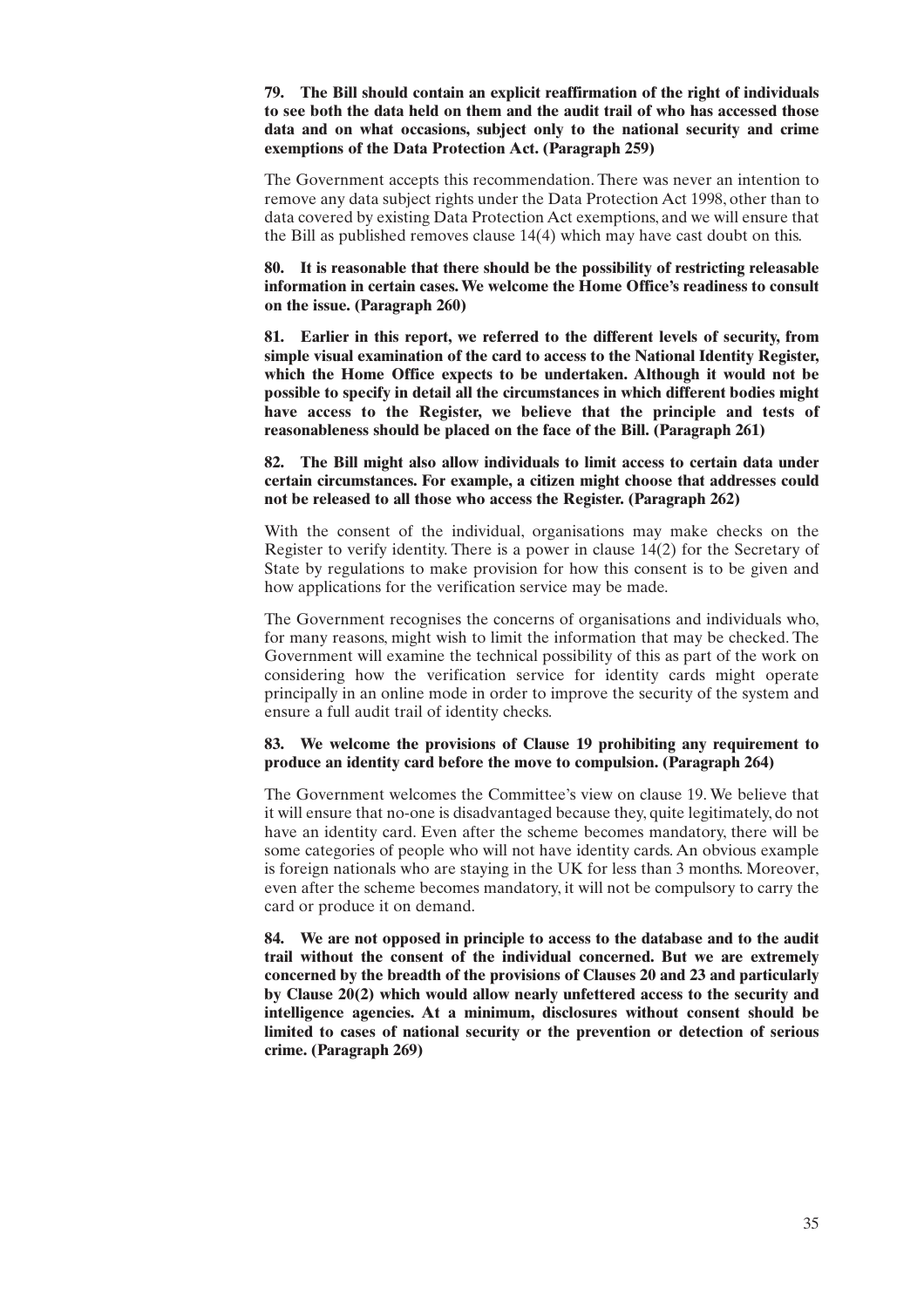As we have stated in the response to point 59, clause 20 does allow for authorised provision of information without consent to specified bodies in accordance with their statutory purposes. As the Committee says, this is primarily in the context of national security or combating crime. However, there is no question of granting unlimited access to the contents of the Register.

Clause 20 makes it clear that information can only be provided for specified purposes and with the necessary authorisation and oversight. There could be no extension of this without Parliamentary approval.

## **85. It is not acceptable to have as broad a Clause as 20(5) simply because the Government is unclear about its objectives. (Paragraph 272)**

This clause is designed to enable regulations to be made which will specify which Departments may seek provision of information from the Register and for which purposes. It is too early in the development of the Identity Cards Programme to be able to specify these in detail on the face of the Bill and it may be necessary to amend or add to these in regulations as the scheme is developed.

## **86. The Bill should have explicit data-sharing provisions to make clear the relationship between the National Identity Register and other official databases. Some of the proposed databases have no statutory basis—this is unacceptable and needs to be addressed in further legislation. (Paragraph 273)**

The Government believes that the Bill does have explicit data-sharing provisions. Clause 11 of the draft Bill sets out in what circumstances the Secretary of State may require information to be provided by others for the purposes of validating the Register where no such powers already exist. Parliament will approve each requirement placed on an organisation to provide information, so the relationship between the National Identity Register and other official databases will always be clear.

**87. It is reasonable for the scheme to be operated by an Executive Agency similar to the DVLA or UK Passport Service. But we reject the argument that since their operations are not overseen by a Commissioner, neither should those of an identity card agency. We believe that because the identity card scheme would directly affect the daily lives of millions of people, and routinely involve sensitive and often highly personal information, oversight of its operation is utterly different to that of the DVLA or UK Passport Service. The National Identity Scheme Commissioner should report directly to Parliament. He or she should have powers of oversight covering the operation of the entire scheme, including access by law enforcement agencies and the security and intelligence services. (Paragraph 276)**

The Government welcomes the Committee's view that an Executive Agency is an appropriate form of governance for the identity cards scheme. We believe that both the UKPS and the DVLA are suitable comparators in this respect. We are not persuaded, as we have said before, that the information to be held in the Register can be considered sensitive. However, the Government has considered extending the remit of the National Identity Scheme Commissioner to cover oversight of the operation of the whole scheme. The Bill as introduced will, therefore, extend the remit of the National Identity Scheme Commissioner to cover oversight of the whole scheme, not just of issues relating to provision of information from the Register.

**88. There are no provisions in Clause 27 to cover aiding and abetting the offences created, or conspiracy to commit them. It is possible that these can be dealt with through existing legislation, but we believe that it would be more sensible to cover them explicitly in the Bill. (Paragraph 277)**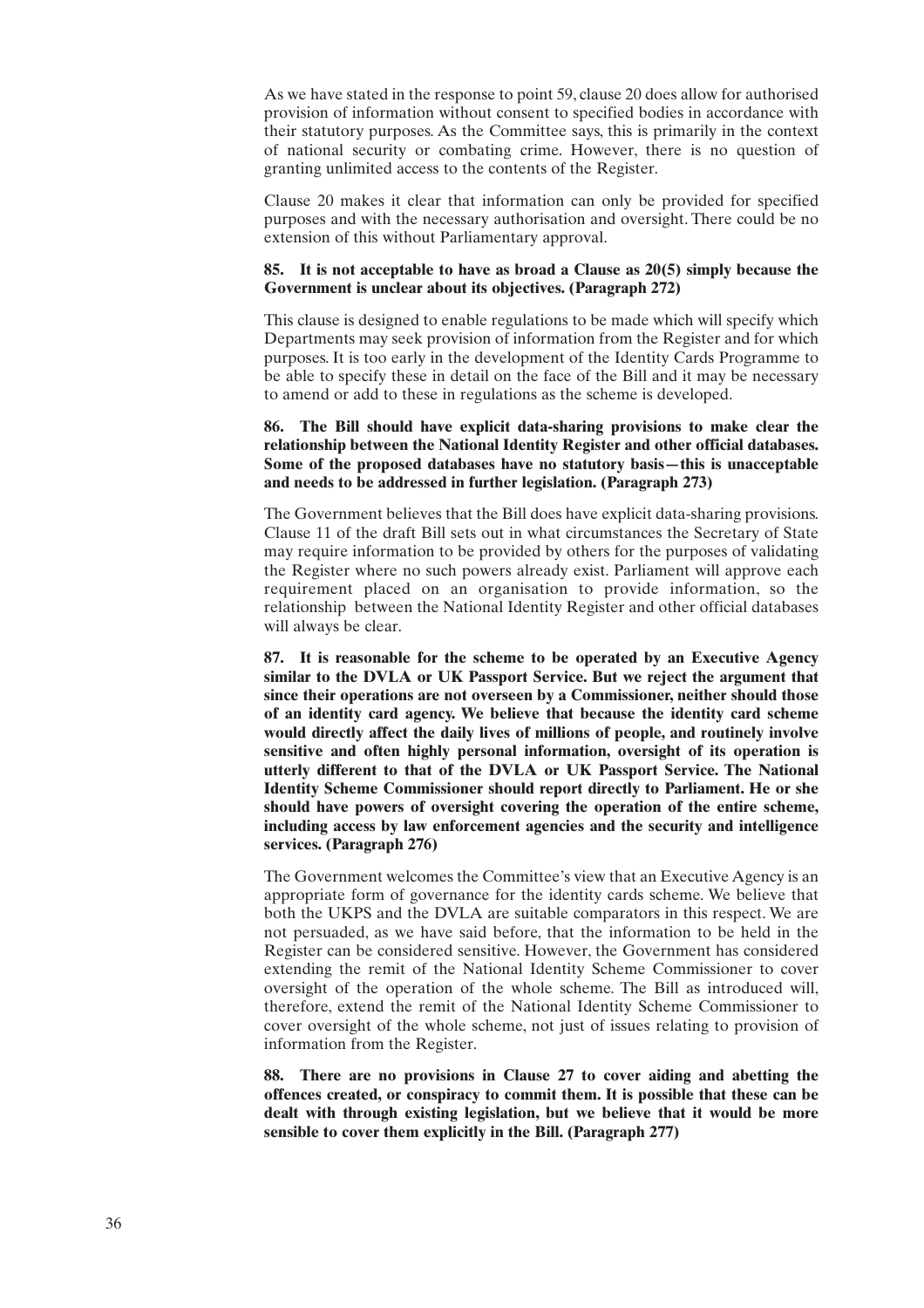The Government considers that there is no need to create explicit offences of aiding and abetting or of conspiracy to commit the offences in clause 27 relating to the possession of false identity documents, because existing legislation already provides for this. The Accessories and Abettors Act 1861 makes it an offence to "aid, abet, counsel or procure the commission of any indictable offence." Section 44 of the Magistrates Courts Act 1980 makes parallel provision for summary offences.

Section 1 of the Criminal Law Act 1977 has the effect that conspiracy to commit any offence is also an offence so no specific provision for this purpose is necessary.

Clause 32 of the draft Bill extends jurisdiction in respect of the section 27 offences by amending section 1(2) of the Criminal Justice Act 1993 to include the section 27 offences. Section 1(2) lists certain offences of dishonesty of which "a person…may be guilty if any of the events which are relevant events in relation to the offence occurred in England and Wales." Section 1(3) similarly extends jurisdiction to conspiracy to commit any of the listed offences.There are parallel provisions to apply this in Northern Ireland in the Criminal Justice (Northern Ireland) Order 1996 (as amended).

## **89. We welcome the Home Office's commitment to enabling complaints to be made about the operation of the scheme. The provisions to enable this must be effective, unbureaucratic and practical. (Paragraph 278)**

The Government will bear this in mind when drawing up provisions for making complaints; it is in everyone's interest for such provisions to be effective and practical and pose as little a bureaucratic burden as possible.

## **Overall conclusions**

**90. We believe that an identity card scheme could make a significant contribution to achieving the aims set out for it by the Government, particularly tackling crime and terrorism.In principle, an identity card scheme could also play a useful role in improving the co-ordination of and the citizen's access to public services, although the Government has not yet put forward clear proposals to do so. We believe that the Government has made a convincing case for proceeding with the introduction of identity cards. (Paragraph 279)**

The Government welcomes the Committee's support for its proposals and is grateful for its work both in the inquiry into identity cards in general and in the pre-legislative scrutiny of the draft Bill.

**91. However, the introduction of identity cards carries clear risks, both for individuals and for the successful implementation of the scheme. We are concerned by the lack of clarity and definition on key elements of the scheme and its future operation and by the lack of openness in the procurement process. The lack of clarity and openness increases the risks of the project substantially. This is not justified and must be addressed if the scheme is to enjoy public confidence and to work and achieve its aims in practice. (Paragraph 280)**

The Government believes that its response, coupled with the revised Bill when it is introduced, will meet many of the Committee's concerns. Some aspects of the scheme, in particular those which relate to specific details, like card design, will not be decided until later in the planning process. Consultation on these will continue. Key decisions such as the information on the card will require specific Parliamentary approval.

We are confident that the Bill as introduced will enable the aims of the scheme to be met and look forward to the process of making it law.